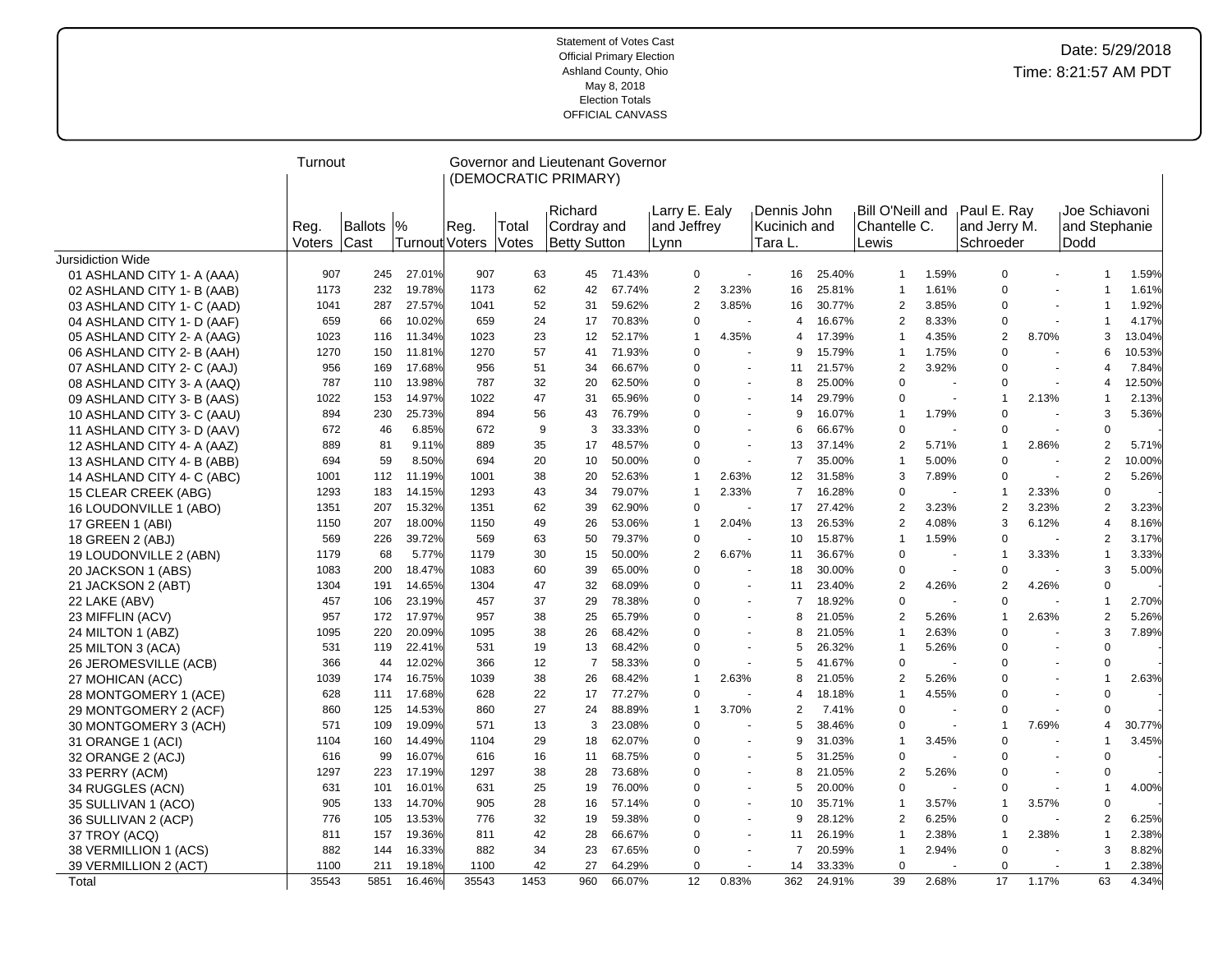|                                            |                | <b>Attorney General</b> | (DEMOCRATIC PRIMARY) |                          |                | <b>Auditor of State</b><br>(DEMOCRATIC PRIMARY) |            |                    |                | Secretary of State    | (DEMOCRATIC PRIMARY) |                    |                | <b>Treasurer of State</b> | (DEMOCRATIC PRIMARY) |                          |
|--------------------------------------------|----------------|-------------------------|----------------------|--------------------------|----------------|-------------------------------------------------|------------|--------------------|----------------|-----------------------|----------------------|--------------------|----------------|---------------------------|----------------------|--------------------------|
|                                            | Reg.<br>Voters | Total<br>Votes          | Steve<br>Dettelbach  |                          | Reg.<br>Voters | Total<br>Votes                                  | Zack Space |                    | Reg.<br>Voters | Total<br><b>Votes</b> | Kathleen Clyde       |                    | Reg.<br>Voters | Total<br>Votes            | Rob<br>Richardson    |                          |
| <b>Jursidiction Wide</b>                   |                |                         |                      |                          |                |                                                 |            |                    |                |                       |                      |                    |                |                           |                      |                          |
| 01 ASHLAND CITY 1- A (AAA)                 | 907            | 47                      |                      | 47 100.00%               | 907            | 48                                              |            | 48 100.00%         | 907            | 49                    | 49                   | 100.00%            | 907            | 47                        |                      | 47 100.00%               |
| 02 ASHLAND CITY 1- B (AAB)                 | 1173           | 52                      |                      | 52 100.00%               | 1173           | 53                                              | 53         | 100.00%            | 1173           | 56                    | 56                   | 100.00%            | 1173           | 54                        |                      | 54 100.00%               |
| 03 ASHLAND CITY 1- C (AAD)                 | 1041           | 34                      |                      | 34 100.00%               | 1041           | 34                                              | 34         | 100.00%            | 1041           | 32                    | 32                   | 100.00%            | 1041           | 33                        |                      | 33 100.00%               |
| 04 ASHLAND CITY 1- D (AAF)                 | 659            | 22                      |                      | 22 100.00%               | 659            | 21                                              |            | 21 100.00%         | 659            | 22                    |                      | 22 100.00%         | 659            | 21                        |                      | 21 100.00%               |
| 05 ASHLAND CITY 2- A (AAG)                 | 1023           | 17                      |                      | 17 100.00%               | 1023           | 16                                              | 16         | 100.00%            | 1023           | 17                    | 17                   | 100.00%            | 1023           | 16                        |                      | 16 100.00%               |
| 06 ASHLAND CITY 2- B (AAH)                 | 1270           | 44                      |                      | 44 100.00%               | 1270           | 41                                              | 41         | 100.00%            | 1270           | 43                    | 43                   | 100.00%            | 1270           | 41                        |                      | 41 100.00%               |
| 07 ASHLAND CITY 2- C (AAJ)                 | 956            | 40                      |                      | 40 100.00%               | 956            | 39                                              | 39         | 100.00%            | 956            | 40                    | 40                   | 100.00%            | 956            | 40                        |                      | 40 100.00%               |
| 08 ASHLAND CITY 3- A (AAQ)                 | 787            | 22                      |                      | 22 100.00%               | 787            | 24                                              | 24         | 100.00%            | 787            | 24                    | 24                   | 100.00%            | 787            | 22                        |                      | 22 100.00%               |
| 09 ASHLAND CITY 3- B (AAS)                 | 1022           | 38                      |                      | 38 100.00%               | 1022           | 38                                              | 38         | 100.00%            | 1022           | 38                    | 38                   | 100.00%            | 1022           | 37                        |                      | 37 100.00%               |
| 10 ASHLAND CITY 3- C (AAU)                 | 894            | 33                      |                      | 33 100.00%               | 894            | 30                                              | 30         | 100.00%            | 894            | 33                    | 33                   | 100.00%            | 894            | 30                        |                      | 30 100.00%               |
| 11 ASHLAND CITY 3- D (AAV)                 | 672            |                         | $\overline{7}$       | 7 100.00%                | 672            | $\overline{7}$                                  |            | 7 100.00%          | 672            | $\overline{7}$        |                      | 7 100.00%          | 672            | $\overline{7}$            |                      | 7 100.00%                |
| 12 ASHLAND CITY 4- A (AAZ)                 | 889            | 22                      |                      | 22 100.00%               | 889            | 22                                              |            | 22 100.00%         | 889            | 21                    | 21                   | 100.00%            | 889            | 22                        |                      | 22 100.00%               |
| 13 ASHLAND CITY 4- B (ABB)                 | 694            | 17                      |                      | 17 100.00%               | 694            | 16                                              |            | 16 100.00%         | 694            | 18                    | 18                   | 100.00%            | 694            | 18                        |                      | 18 100.00%               |
| 14 ASHLAND CITY 4- C (ABC)                 | 1001           | 32                      |                      | 32 100.00%               | 1001           | 31                                              | 31         | 100.00%            | 1001           | 33                    | 33                   | 100.00%            | 1001           | 33                        |                      | 33 100.00%               |
| 15 CLEAR CREEK (ABG)                       | 1293           | 31                      |                      | 31 100.00%               | 1293           | 31                                              | 31         | 100.00%            | 1293           | 30                    | 30                   | 100.00%            | 1293           | 30                        |                      | 30 100.00%               |
| 16 LOUDONVILLE 1 (ABO)                     | 1351           | 47                      |                      | 47 100.00%               | 1351           | 48                                              | 48         | 100.00%            | 1351           | 48                    | 48                   | 100.00%            | 1351           | 48                        |                      | 48 100.00%               |
| 17 GREEN 1 (ABI)                           | 1150           | 37                      |                      | 37 100.00%               | 1150           | 39                                              | 39         | 100.00%            | 1150           | 36                    | 36                   | 100.00%            | 1150           | 35                        |                      | 35 100.00%               |
| 18 GREEN 2 (ABJ)                           | 569            | 49                      |                      | 49 100.00%               | 569            | 49                                              |            | 49 100.00%         | 569            | 49                    | 49                   | 100.00%            | 569            | 50                        |                      | 50 100.00%               |
| 19 LOUDONVILLE 2 (ABN)                     | 1179           | 24                      |                      | 24 100.00%               | 1179           | 22                                              | 22         | 100.00%            | 1179           | 23                    | 23                   | 100.00%            | 1179           | 23                        |                      | 23 100.00%               |
| 20 JACKSON 1 (ABS)                         | 1083           | 42                      |                      | 42 100.00%               | 1083           | 40                                              | 34         | 40 100.00%         | 1083           | 39                    | 39                   | 100.00%            | 1083           | 39                        |                      | 39 100.00%               |
| 21 JACKSON 2 (ABT)                         | 1304<br>457    | 35<br>29                |                      | 35 100.00%               | 1304<br>457    | 34<br>28                                        | 28         | 100.00%<br>100.00% | 1304           | 34                    | 34                   | 100.00%            | 1304           | 33<br>26                  |                      | 33 100.00%               |
| 22 LAKE (ABV)                              | 957            | 23                      |                      | 29 100.00%<br>23 100.00% | 957            | 21                                              | 21         | 100.00%            | 457<br>957     | 25<br>22              | 25<br>22             | 100.00%<br>100.00% | 457<br>957     | 21                        |                      | 26 100.00%<br>21 100.00% |
| 23 MIFFLIN (ACV)                           | 1095           | 32                      |                      | 32 100.00%               | 1095           | 30                                              | 30         | 100.00%            | 1095           | 31                    | 31                   | 100.00%            | 1095           | 31                        |                      | 31 100.00%               |
| 24 MILTON 1 (ABZ)                          | 531            | 14                      |                      | 14 100.00%               | 531            | 13                                              |            | 13 100.00%         | 531            | 14                    |                      | 14 100.00%         | 531            | 14                        |                      | 14 100.00%               |
| 25 MILTON 3 (ACA)<br>26 JEROMESVILLE (ACB) | 366            |                         | 8                    | 8 100.00%                | 366            | 8                                               | 8          | 100.00%            | 366            | 8                     | 8                    | 100.00%            | 366            | 8                         |                      | 8 100.00%                |
| 27 MOHICAN (ACC)                           | 1039           | 27                      |                      | 27 100.00%               | 1039           | 25                                              | 25         | 100.00%            | 1039           | 25                    | 25                   | 100.00%            | 1039           | 26                        |                      | 26 100.00%               |
| 28 MONTGOMERY 1 (ACE)                      | 628            | 17                      |                      | 17 100.00%               | 628            | 16                                              | 16         | 100.00%            | 628            | 15                    | 15                   | 100.00%            | 628            | 16                        |                      | 16 100.00%               |
| 29 MONTGOMERY 2 (ACF)                      | 860            | 21                      |                      | 21 100.00%               | 860            | 21                                              | 21         | 100.00%            | 860            | 21                    | 21                   | 100.00%            | 860            | 21                        |                      | 21 100.00%               |
| 30 MONTGOMERY 3 (ACH)                      | 571            |                         | 9                    | 9 100.00%                | 571            | 8                                               | 8          | 100.00%            | 571            | 8                     | 8                    | 100.00%            | 571            | $\overline{7}$            |                      | 7 100.00%                |
| 31 ORANGE 1 (ACI)                          | 1104           | 20                      |                      | 20 100.00%               | 1104           | 20                                              | 20         | 100.00%            | 1104           | 21                    | 21                   | 100.00%            | 1104           | 20                        |                      | 20 100.00%               |
| 32 ORANGE 2 (ACJ)                          | 616            |                         | 9                    | 9 100.00%                | 616            | 9                                               | 9          | 100.00%            | 616            | 10                    | 10                   | 100.00%            | 616            | 9                         |                      | 9 100.00%                |
| 33 PERRY (ACM)                             | 1297           | 32                      |                      | 32 100.00%               | 1297           | 33                                              | 33         | 100.00%            | 1297           | 32                    | 32                   | 100.00%            | 1297           | 33                        |                      | 33 100.00%               |
| 34 RUGGLES (ACN)                           | 631            | 16                      |                      | 16 100.00%               | 631            | 17                                              |            | 17 100.00%         | 631            | 16                    | 16                   | 100.00%            | 631            | 16                        |                      | 16 100.00%               |
| 35 SULLIVAN 1 (ACO)                        | 905            | 18                      |                      | 18 100.00%               | 905            | 17                                              |            | 17 100.00%         | 905            | 18                    | 18                   | 100.00%            | 905            | 17                        |                      | 17 100.00%               |
| 36 SULLIVAN 2 (ACP)                        | 776            | 22                      |                      | 22 100.00%               | 776            | 22                                              | 22         | 100.00%            | 776            | 23                    | 23                   | 100.00%            | 776            | 23                        |                      | 23 100.00%               |
| 37 TROY (ACQ)                              | 811            | 30                      |                      | 30 100.00%               | 811            | 31                                              |            | 31 100.00%         | 811            | 29                    | 29                   | 100.00%            | 811            | 31                        |                      | 31 100.00%               |
| 38 VERMILLION 1 (ACS)                      | 882            | 28                      |                      | 28 100.00%               | 882            | 28                                              | 28         | 100.00%            | 882            | 28                    | 28                   | 100.00%            | 882            | 28                        |                      | 28 100.00%               |
| 39 VERMILLION 2 (ACT)                      | 1100           | 36                      | 36                   | 100.00%                  | 1100           | 36                                              | 36         | 100.00%            | 1100           | 38                    | 38                   | 100.00%            | 1100           | 36                        | 36                   | 100.00%                  |
| Total                                      | 35543          | 1083                    |                      | 1083 100.00%             | 35543          | 1066                                            | 1066       | 100.00%            | 35543          | 1076                  | 1076                 | 100.00%            | 35543          | 1062                      |                      | 1062 100.00%             |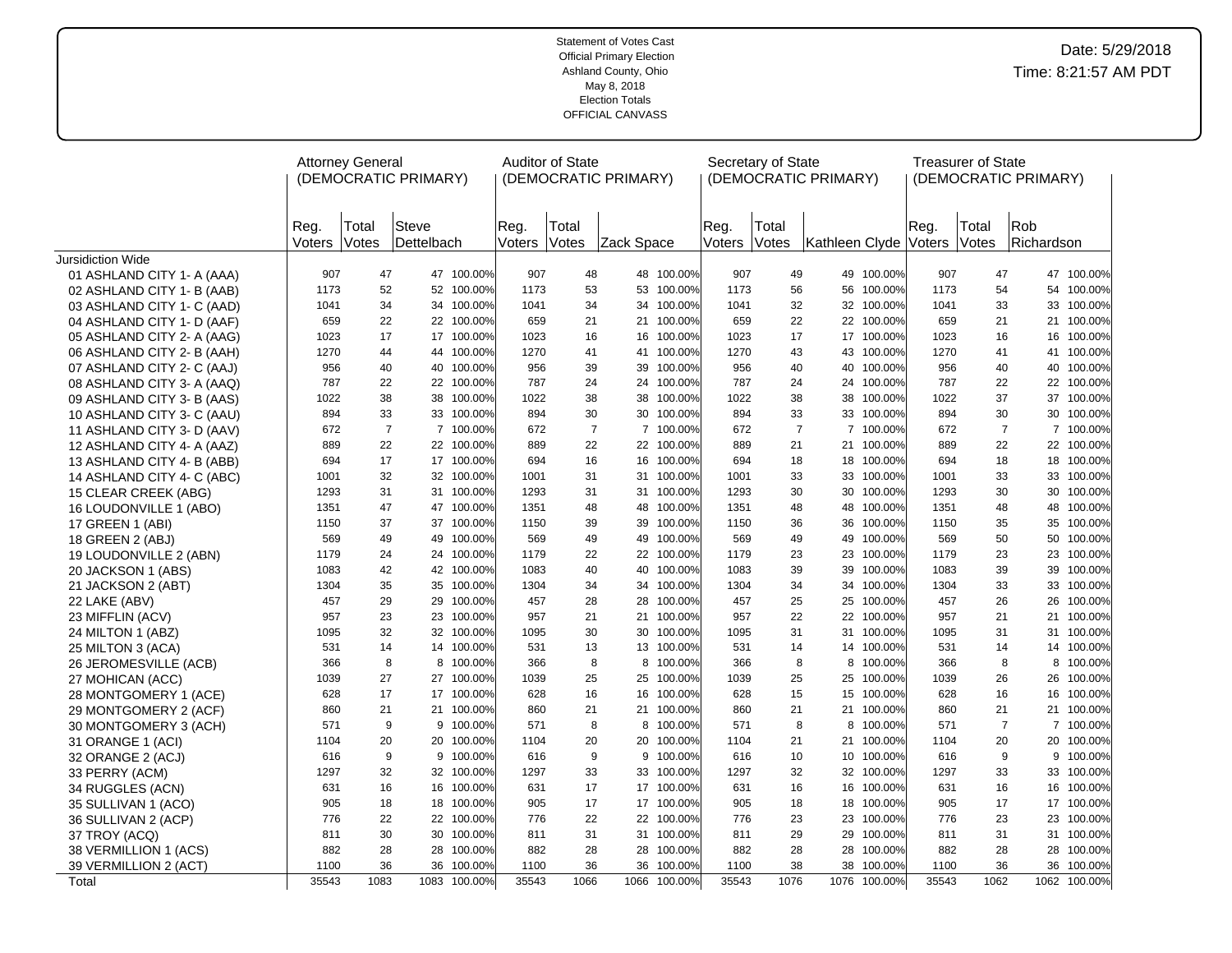|                                            | U.S. Senator   |                | (DEMOCRATIC PRIMARY) |                       |                |                | Representative to Congress (7th District)<br>(DEMOCRATIC PRIMARY) |                  |                                  |                 |                | FTC 01-01-2019 | Justice of the Supreme Court |                      |
|--------------------------------------------|----------------|----------------|----------------------|-----------------------|----------------|----------------|-------------------------------------------------------------------|------------------|----------------------------------|-----------------|----------------|----------------|------------------------------|----------------------|
|                                            | Reg.<br>Voters | Total<br>Votes | Sherrod Brown        |                       | Reg.<br>Voters | Total<br>Votes | Ken Harbaugh                                                      |                  | Patrick M.<br>Pikus              |                 | Reg.<br>Voters | Total<br>Votes | Michael P.<br>Donnelly       |                      |
| <b>Jursidiction Wide</b>                   |                |                |                      |                       |                |                |                                                                   |                  |                                  |                 |                |                |                              |                      |
| 01 ASHLAND CITY 1- A (AAA)                 | 907            | 53             |                      | 53 100.00%            | 907            | 58             | 51                                                                | 87.93%           | $\overline{7}$                   | 12.07%          | 907            | 50             | 50                           | 100.00%              |
| 02 ASHLAND CITY 1- B (AAB)                 | 1173           | 62             |                      | 62 100.00%            | 1173           | 58             | 52                                                                | 89.66%           | 6                                | 10.34%          | 1173           | 53             | 53                           | 100.00%              |
| 03 ASHLAND CITY 1- C (AAD)                 | 1041           | 44             |                      | 44 100.00%            | 1041           | 48             | 41                                                                | 85.42%           | $\overline{7}$                   | 14.58%          | 1041           | 38             | 38                           | 100.00%              |
| 04 ASHLAND CITY 1- D (AAF)                 | 659            | 22             |                      | 22 100.00%            | 659            | 23             | 23                                                                | 100.00%          | $\mathbf 0$                      |                 | 659            | 21             |                              | 21 100.00%           |
| 05 ASHLAND CITY 2- A (AAG)                 | 1023           | 19             | 19                   | 100.00%               | 1023           | 21             | 19                                                                | 90.48%           | 2                                | 9.52%           | 1023           | 15             | 15                           | 100.00%              |
| 06 ASHLAND CITY 2- B (AAH)                 | 1270           | 55             | 55                   | 100.00%               | 1270           | 54             | 46                                                                | 85.19%           | 8                                | 14.81%          | 1270           | 43             | 43                           | 100.00%              |
| 07 ASHLAND CITY 2- C (AAJ)                 | 956            | 44             | 44                   | 100.00%               | 956            | 50             | 48                                                                | 96.00%           | $\overline{2}$                   | 4.00%           | 956            | 38             | 38                           | 100.00%              |
| 08 ASHLAND CITY 3- A (AAQ)                 | 787            | 31             | 31                   | 100.00%               | 787            | 33             | 30                                                                | 90.91%           | 3                                | 9.09%           | 787            | 20             | 20                           | 100.00%              |
| 09 ASHLAND CITY 3- B (AAS)                 | 1022           | 41             | 41                   | 100.00%               | 1022           | 45             | 38                                                                | 84.44%           | $\overline{7}$                   | 15.56%          | 1022           | 40             | 40                           | 100.00%              |
| 10 ASHLAND CITY 3- C (AAU)                 | 894            | 49             | 49                   | 100.00%               | 894            | 50             | 47                                                                | 94.00%           | 3                                | 6.00%           | 894            | 33             | 33                           | 100.00%              |
| 11 ASHLAND CITY 3- D (AAV)                 | 672            | 8              | 8                    | 100.00%               | 672            | $\overline{7}$ |                                                                   | 7 100.00%        | $\mathbf 0$                      |                 | 672            | $\overline{7}$ |                              | 7 100.00%            |
| 12 ASHLAND CITY 4- A (AAZ)                 | 889            | 28             | 28                   | 100.00%               | 889            | 27             | 24                                                                | 88.89%           | 3                                | 11.11%          | 889            | 20             | 20                           | 100.00%              |
| 13 ASHLAND CITY 4- B (ABB)                 | 694            | 18             |                      | 18 100.00%            | 694            | 20             | 18                                                                | 90.00%           | $\overline{2}$                   | 10.00%          | 694            | 17             |                              | 17 100.00%           |
| 14 ASHLAND CITY 4- C (ABC)                 | 1001           | 36             | 36                   | 100.00%               | 1001           | 36             | 32                                                                | 88.89%           | $\overline{4}$                   | 11.11%          | 1001           | 31             | 31                           | 100.00%              |
| 15 CLEAR CREEK (ABG)                       | 1293           | 40             | 40                   | 100.00%               | 1293           | 43             | 37                                                                | 86.05%           | 6                                | 13.95%          | 1293           | 34             | 34                           | 100.00%              |
| 16 LOUDONVILLE 1 (ABO)                     | 1351           | 55             | 55                   | 100.00%               | 1351           | 57             | 41                                                                | 71.93%           | 16                               | 28.07%          | 1351           | 49             | 49                           | 100.00%              |
| 17 GREEN 1 (ABI)                           | 1150           | 48             | 48                   | 100.00%               | 1150           | 41             | 34                                                                | 82.93%           | $\overline{7}$                   | 17.07%          | 1150           | 40             | 40                           | 100.00%              |
| 18 GREEN 2 (ABJ)                           | 569            | 57             |                      | 57 100.00%            | 569            | 56             | 43                                                                | 76.79%           | 13                               | 23.21%          | 569            | 52             |                              | 52 100.00%           |
| 19 LOUDONVILLE 2 (ABN)                     | 1179           | 28             | 28                   | 100.00%               | 1179           | 27             | 22                                                                | 81.48%           | 5                                | 18.52%          | 1179           | 23             | 23                           | 100.00%              |
| 20 JACKSON 1 (ABS)                         | 1083           | 46             | 46                   | 100.00%               | 1083           | 44             | 34                                                                | 77.27%           | 10                               | 22.73%          | 1083           | 41             | 41                           | 100.00%              |
| 21 JACKSON 2 (ABT)                         | 1304           | 39             | 39                   | 100.00%               | 1304           | 41             | 33                                                                | 80.49%           | 8                                | 19.51%          | 1304           | 35             | 35                           | 100.00%              |
| 22 LAKE (ABV)                              | 457            | 31             | 31                   | 100.00%               | 457            | 34             | 27                                                                | 79.41%           | $\overline{7}$                   | 20.59%          | 457            | 29             | 29                           | 100.00%              |
| 23 MIFFLIN (ACV)                           | 957            | 28             | 28                   | 100.00%               | 957            | 22             | 21                                                                | 95.45%           | $\mathbf{1}$                     | 4.55%           | 957            | 23             | 23                           | 100.00%              |
| 24 MILTON 1 (ABZ)                          | 1095           | 38             | 38                   | 100.00%               | 1095           | 37             | 32                                                                | 86.49%           | 5                                | 13.51%          | 1095           | 33             | 33                           | 100.00%              |
| 25 MILTON 3 (ACA)                          | 531            | 18             | 18                   | 100.00%               | 531            | 18             | 15                                                                | 83.33%           | 3                                | 16.67%          | 531            | 15             |                              | 15 100.00%           |
| 26 JEROMESVILLE (ACB)                      | 366            | 12             | 12                   | 100.00%               | 366            | 10             | 8                                                                 | 80.00%           | 2                                | 20.00%          | 366            | 8              | 8                            | 100.00%              |
| 27 MOHICAN (ACC)                           | 1039           | 31             |                      | 31 100.00%            | 1039           | 32             | 30                                                                | 93.75%           | $\overline{2}$<br>$\overline{2}$ | 6.25%           | 1039           | 29             | 29                           | 100.00%              |
| 28 MONTGOMERY 1 (ACE)                      | 628            | 22             | 23                   | 22 100.00%<br>100.00% | 628<br>860     | 20<br>26       | 18<br>25                                                          | 90.00%<br>96.15% | $\mathbf{1}$                     | 10.00%<br>3.85% | 628<br>860     | 14<br>21       | 14<br>21                     | 100.00%              |
| 29 MONTGOMERY 2 (ACF)                      | 860            | 23<br>8        | 8                    |                       |                |                | 10                                                                | 90.91%           | $\mathbf{1}$                     | 9.09%           |                | $\overline{7}$ |                              | 100.00%<br>7 100.00% |
| 30 MONTGOMERY 3 (ACH)                      | 571<br>1104    | 23             | 23                   | 100.00%<br>100.00%    | 571<br>1104    | 11<br>23       | 17                                                                | 73.91%           | 6                                | 26.09%          | 571<br>1104    | 20             | 20                           | 100.00%              |
| 31 ORANGE 1 (ACI)                          | 616            | 11             |                      | 11 100.00%            | 616            | 14             | 13                                                                | 92.86%           | 1                                | 7.14%           | 616            | 9              | 9                            | 100.00%              |
| 32 ORANGE 2 (ACJ)                          | 1297           | 36             | 36                   | 100.00%               | 1297           | 34             | 28                                                                | 82.35%           | 6                                | 17.65%          | 1297           | 29             | 29                           | 100.00%              |
| 33 PERRY (ACM)<br>34 RUGGLES (ACN)         | 631            | 23             | 23                   | 100.00%               | 631            | 23             | 18                                                                | 78.26%           | 5                                | 21.74%          | 631            | 17             |                              | 17 100.00%           |
|                                            | 905            | 19             | 19                   | 100.00%               | 905            | 21             | 15                                                                | 71.43%           | 6                                | 28.57%          | 905            | 17             | 17                           | 100.00%              |
| 35 SULLIVAN 1 (ACO)<br>36 SULLIVAN 2 (ACP) | 776            | 28             | 28                   | 100.00%               | 776            | 29             | 20                                                                | 68.97%           | 9                                | 31.03%          | 776            | 22             |                              | 22 100.00%           |
| 37 TROY (ACQ)                              | 811            | 37             |                      | 37 100.00%            | 811            | 34             | 30                                                                | 88.24%           | 4                                | 11.76%          | 811            | 31             |                              | 31 100.00%           |
| 38 VERMILLION 1 (ACS)                      | 882            | 31             | 31                   | 100.00%               | 882            | 34             | 29                                                                | 85.29%           | 5                                | 14.71%          | 882            | 28             | 28                           | 100.00%              |
| 39 VERMILLION 2 (ACT)                      | 1100           | 39             | 39                   | 100.00%               | 1100           | 40             | 35                                                                | 87.50%           | 5                                | 12.50%          | 1100           | 37             |                              | 37 100.00%           |
| Total                                      | 35543          | 1281           | 1281                 | 100.00%               | 35543          | 1301           | 1111                                                              | 85.40%           | 190                              | 14.60%          | 35543          | 1089           | 1089                         | 100.00%              |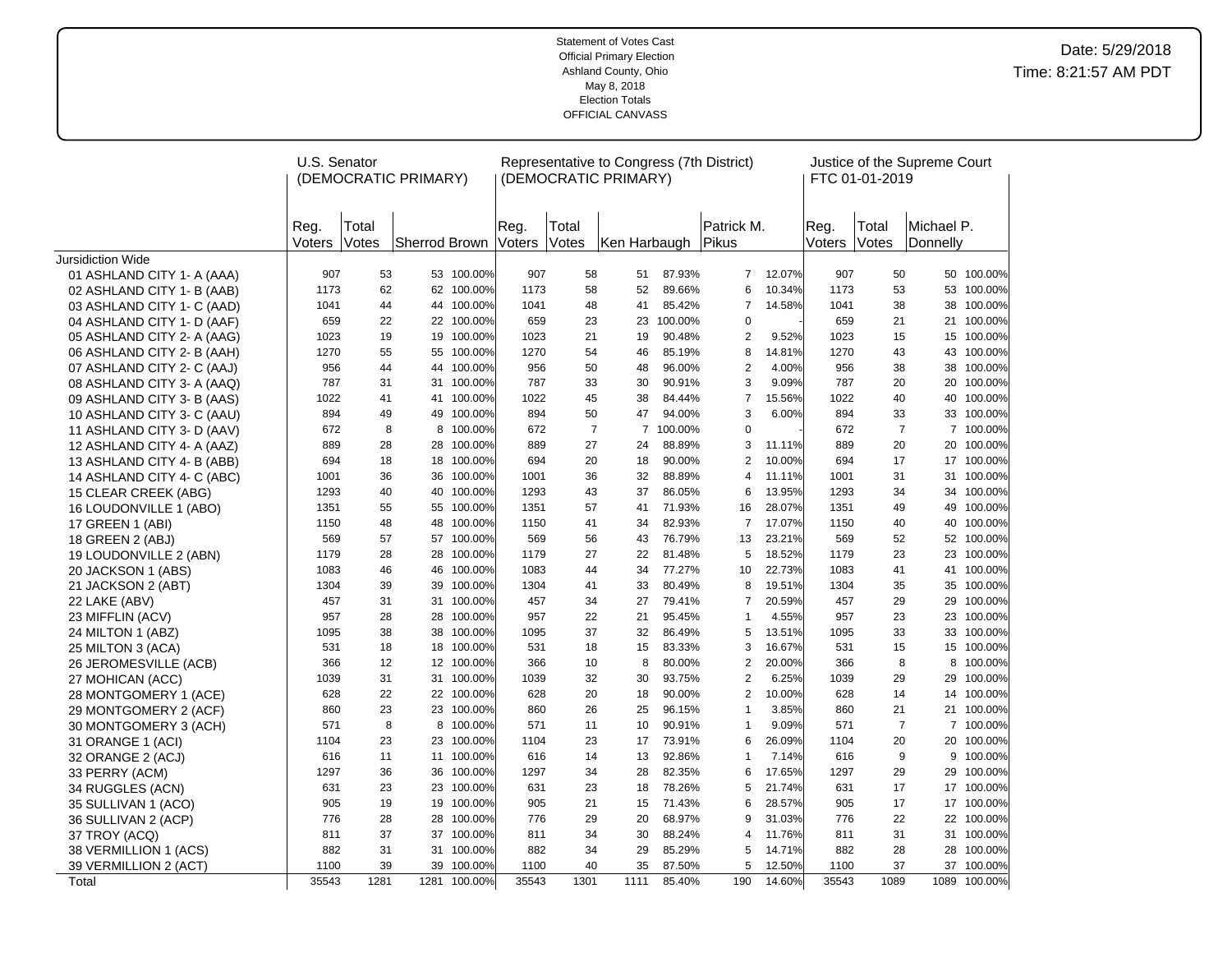|                            |                | FTC 01-02-2019 | Justice of the Supreme Court |              |                |                | Judge of the Court of Appeals<br>(5th District) FTC 02-09-2019 |                |                       | Judge of the Court of Appeals<br>(5th District) FTC 02-10-2019 |              |                |                | Judge of the Court of Appeals<br>(5th District) FTC 02-11-2019 |              |
|----------------------------|----------------|----------------|------------------------------|--------------|----------------|----------------|----------------------------------------------------------------|----------------|-----------------------|----------------------------------------------------------------|--------------|----------------|----------------|----------------------------------------------------------------|--------------|
|                            | Reg.<br>Voters | Total<br>Votes | Melody J.<br>Stewart         |              | Reg.<br>Voters | Total<br>Votes | No Valid<br>Petition Filed                                     | Reg.<br>Voters | Total<br><b>Votes</b> | Scott Gwin                                                     |              | Reg.<br>Voters | Total<br>Votes | Patricia A.<br>Delaney                                         |              |
| Jursidiction Wide          |                |                |                              |              |                |                |                                                                |                |                       |                                                                |              |                |                |                                                                |              |
| 01 ASHLAND CITY 1- A (AAA) | 907            | 48             |                              | 48 100.00%   | 907            |                | $\mathbf 0$<br>$\mathbf 0$                                     | 907            | 50                    |                                                                | 50 100.00%   | 907            | 49             |                                                                | 49 100.00%   |
| 02 ASHLAND CITY 1- B (AAB) | 1173           | 54             |                              | 54 100.00%   | 1173           |                | $\pmb{0}$<br>0                                                 | 1173           | 51                    |                                                                | 51 100.00%   | 1173           | 51             |                                                                | 51 100.00%   |
| 03 ASHLAND CITY 1- C (AAD) | 1041           | 39             |                              | 39 100.00%   | 1041           |                | $\overline{0}$<br>$\mathbf 0$                                  | 1041           | 35                    | 35                                                             | 100.00%      | 1041           | 37             |                                                                | 37 100.00%   |
| 04 ASHLAND CITY 1- D (AAF) | 659            | 22             |                              | 22 100.00%   | 659            |                | 0<br>0                                                         | 659            | 22                    |                                                                | 22 100.00%   | 659            | 21             |                                                                | 21 100.00%   |
| 05 ASHLAND CITY 2- A (AAG) | 1023           | 17             |                              | 17 100.00%   | 1023           |                | 0<br>$\pmb{0}$                                                 | 1023           | 17                    | 17                                                             | 100.00%      | 1023           | 17             |                                                                | 17 100.00%   |
| 06 ASHLAND CITY 2- B (AAH) | 1270           | 42             |                              | 42 100.00%   | 1270           | $\Omega$       | $\overline{0}$                                                 | 1270           | 41                    | 41                                                             | 100.00%      | 1270           | 43             |                                                                | 43 100.00%   |
| 07 ASHLAND CITY 2- C (AAJ) | 956            | 37             |                              | 37 100.00%   | 956            |                | $\mathbf 0$<br>0                                               | 956            | 38                    | 38                                                             | 100.00%      | 956            | 36             | 36                                                             | 100.00%      |
| 08 ASHLAND CITY 3- A (AAQ) | 787            | 24             |                              | 24 100.00%   | 787            |                | $\overline{0}$<br>$\mathbf 0$                                  | 787            | 22                    |                                                                | 22 100.00%   | 787            | 22             |                                                                | 22 100.00%   |
| 09 ASHLAND CITY 3- B (AAS) | 1022           | 41             |                              | 41 100.00%   | 1022           |                | $\mathbf 0$<br>$\mathbf 0$                                     | 1022           | 39                    | 39                                                             | 100.00%      | 1022           | 38             |                                                                | 38 100.00%   |
| 10 ASHLAND CITY 3- C (AAU) | 894            | 31             |                              | 31 100.00%   | 894            |                | 0<br>$\mathbf 0$                                               | 894            | 30                    | 30                                                             | 100.00%      | 894            | 32             |                                                                | 32 100.00%   |
| 11 ASHLAND CITY 3- D (AAV) | 672            | 6              |                              | 6 100.00%    | 672            | $\Omega$       | $\overline{0}$                                                 | 672            |                       | $\overline{7}$                                                 | 7 100.00%    | 672            | 6              |                                                                | 6 100.00%    |
| 12 ASHLAND CITY 4- A (AAZ) | 889            | 21             |                              | 21 100.00%   | 889            | $\Omega$       | $\overline{0}$                                                 | 889            | 19                    | 19                                                             | 100.00%      | 889            | 25             |                                                                | 25 100.00%   |
| 13 ASHLAND CITY 4- B (ABB) | 694            | 15             |                              | 15 100.00%   | 694            | $\Omega$       | $\overline{0}$                                                 | 694            | 16                    |                                                                | 16 100.00%   | 694            | 16             |                                                                | 16 100.00%   |
| 14 ASHLAND CITY 4- C (ABC) | 1001           | 31             |                              | 31 100.00%   | 1001           |                | $\Omega$<br>0                                                  | 1001           | 29                    | 29                                                             | 100.00%      | 1001           | 33             |                                                                | 33 100.00%   |
| 15 CLEAR CREEK (ABG)       | 1293           | 35             |                              | 35 100.00%   | 1293           | $\Omega$       | $\overline{0}$                                                 | 1293           | 33                    | 33                                                             | 100.00%      | 1293           | 30             | 30                                                             | 100.00%      |
| 16 LOUDONVILLE 1 (ABO)     | 1351           | 50             |                              | 50 100.00%   | 1351           | $\Omega$       | $\overline{0}$                                                 | 1351           | 45                    | 45                                                             | 100.00%      | 1351           | 50             | 50                                                             | 100.00%      |
| 17 GREEN 1 (ABI)           | 1150           | 41             |                              | 41 100.00%   | 1150           |                | 0<br>$\mathbf 0$                                               | 1150           | 37                    | 37                                                             | 100.00%      | 1150           | 39             | 39                                                             | 100.00%      |
| 18 GREEN 2 (ABJ)           | 569            | 48             |                              | 48 100.00%   | 569            | $\Omega$       | $\overline{0}$                                                 | 569            | 49                    | 49                                                             | 100.00%      | 569            | 48             | 48                                                             | 100.00%      |
| 19 LOUDONVILLE 2 (ABN)     | 1179           | 24             |                              | 24 100.00%   | 1179           |                | $\Omega$<br>0                                                  | 1179           | 24                    | 24                                                             | 100.00%      | 1179           | 24             |                                                                | 24 100.00%   |
| 20 JACKSON 1 (ABS)         | 1083           | 38             |                              | 38 100.00%   | 1083           |                | $\overline{0}$<br>$\mathbf 0$                                  | 1083           | 39                    | 39                                                             | 100.00%      | 1083           | 44             |                                                                | 44 100.00%   |
| 21 JACKSON 2 (ABT)         | 1304           | 35             |                              | 35 100.00%   | 1304           |                | $\mathbf 0$<br>0                                               | 1304           | 35                    | 35                                                             | 100.00%      | 1304           | 35             | 35                                                             | 100.00%      |
| 22 LAKE (ABV)              | 457            | 28             |                              | 28 100.00%   | 457            |                | $\overline{0}$<br>$\mathbf 0$                                  | 457            | 27                    | 27                                                             | 100.00%      | 457            | 29             | 29                                                             | 100.00%      |
| 23 MIFFLIN (ACV)           | 957            | 24             |                              | 24 100.00%   | 957            |                | $\pmb{0}$<br>$\mathbf 0$                                       | 957            | 22                    |                                                                | 22 100.00%   | 957            | 23             |                                                                | 23 100.00%   |
| 24 MILTON 1 (ABZ)          | 1095           | 33             |                              | 33 100.00%   | 1095           |                | $\mathbf 0$<br>0                                               | 1095           | 34                    | 34                                                             | 100.00%      | 1095           | 33             |                                                                | 33 100.00%   |
| 25 MILTON 3 (ACA)          | 531            | 15             |                              | 15 100.00%   | 531            | $\Omega$       | $\overline{0}$                                                 | 531            | 14                    |                                                                | 14 100.00%   | 531            | 14             |                                                                | 14 100.00%   |
| 26 JEROMESVILLE (ACB)      | 366            | $\overline{7}$ |                              | 7 100.00%    | 366            |                | $\Omega$<br>0                                                  | 366            |                       | $\overline{7}$<br>$\overline{7}$                               | 100.00%      | 366            | 8              | 8                                                              | 100.00%      |
| 27 MOHICAN (ACC)           | 1039           | 24             |                              | 24 100.00%   | 1039           |                | $\overline{0}$<br>$\mathbf 0$                                  | 1039           | 26                    | 26                                                             | 100.00%      | 1039           | 26             |                                                                | 26 100.00%   |
| 28 MONTGOMERY 1 (ACE)      | 628            | 16             |                              | 16 100.00%   | 628            |                | $\mathbf 0$<br>$\mathbf 0$                                     | 628            | 14                    | 14                                                             | 100.00%      | 628            | 15             |                                                                | 15 100.00%   |
| 29 MONTGOMERY 2 (ACF)      | 860            | 21             |                              | 21 100.00%   | 860            |                | 0<br>$\pmb{0}$                                                 | 860            | 19                    | 19                                                             | 100.00%      | 860            | 20             | 20                                                             | 100.00%      |
| 30 MONTGOMERY 3 (ACH)      | 571            | $\overline{7}$ |                              | 7 100.00%    | 571            |                | 0<br>$\mathbf 0$                                               | 571            |                       | $\overline{7}$                                                 | 7 100.00%    | 571            | $\overline{7}$ |                                                                | 7 100.00%    |
| 31 ORANGE 1 (ACI)          | 1104           | 19             |                              | 19 100.00%   | 1104           |                | $\mathbf 0$<br>0                                               | 1104           | 18                    | 18                                                             | 100.00%      | 1104           | 19             |                                                                | 19 100.00%   |
| 32 ORANGE 2 (ACJ)          | 616            | 9              |                              | 9 100.00%    | 616            |                | $\overline{0}$<br>$\mathbf 0$                                  | 616            |                       | 8<br>8                                                         | 100.00%      | 616            | 9              |                                                                | 9 100.00%    |
| 33 PERRY (ACM)             | 1297           | 31             |                              | 31 100.00%   | 1297           |                | 0<br>0                                                         | 1297           | 30                    | 30                                                             | 100.00%      | 1297           | 29             |                                                                | 29 100.00%   |
| 34 RUGGLES (ACN)           | 631            | 17             |                              | 17 100.00%   | 631            |                | $\pmb{0}$<br>0                                                 | 631            | 17                    |                                                                | 17 100.00%   | 631            | 17             |                                                                | 17 100.00%   |
| 35 SULLIVAN 1 (ACO)        | 905            | 17             |                              | 17 100.00%   | 905            |                | $\overline{0}$<br>$\mathbf 0$                                  | 905            | 16                    | 16                                                             | 100.00%      | 905            | 17             |                                                                | 17 100.00%   |
| 36 SULLIVAN 2 (ACP)        | 776            | 20             |                              | 20 100.00%   | 776            |                | $\overline{0}$<br>$\pmb{0}$                                    | 776            | 21                    | 21                                                             | 100.00%      | 776            | 23             |                                                                | 23 100.00%   |
| 37 TROY (ACQ)              | 811            | 28             |                              | 28 100.00%   | 811            |                | $\mathbf 0$<br>0                                               | 811            | 27                    |                                                                | 27 100.00%   | 811            | 30             |                                                                | 30 100.00%   |
| 38 VERMILLION 1 (ACS)      | 882            | 29             |                              | 29 100.00%   | 882            |                | $\Omega$<br>$\overline{0}$                                     | 882            | 29                    | 29                                                             | 100.00%      | 882            | 29             |                                                                | 29 100.00%   |
| 39 VERMILLION 2 (ACT)      | 1100           | 33             |                              | 33 100.00%   | 1100           |                | $\mathbf 0$<br>0                                               | 1100           | 34                    | 34                                                             | 100.00%      | 1100           | 39             | 39                                                             | 100.00%      |
| Total                      | 35543          | 1077           |                              | 1077 100.00% | 35543          |                | $\overline{0}$<br>$\Omega$                                     | 35543          | 1048                  |                                                                | 1048 100.00% | 35543          | 1083           |                                                                | 1083 100.00% |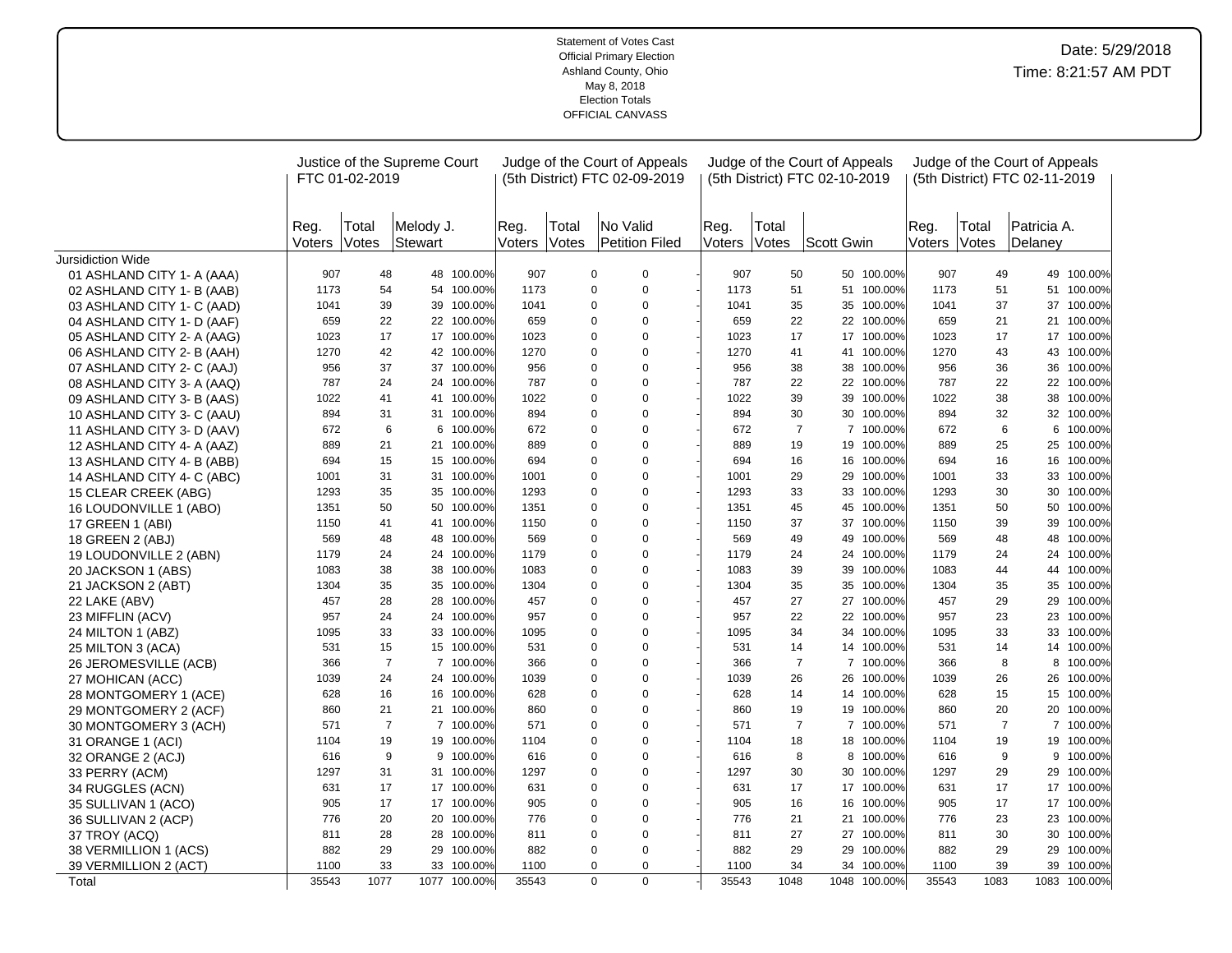|                            |           |                | Member of State Central Committee, Man (22nd |        |                  |         |        |                | Member of State Central |              |           |                | State Representative (70th |              |
|----------------------------|-----------|----------------|----------------------------------------------|--------|------------------|---------|--------|----------------|-------------------------|--------------|-----------|----------------|----------------------------|--------------|
|                            | District) |                |                                              |        |                  |         |        |                | Committee, Woman (22nd  |              | District) |                |                            |              |
|                            |           |                |                                              |        |                  |         |        |                |                         |              |           |                |                            |              |
|                            |           |                |                                              |        |                  |         |        |                |                         |              |           |                |                            |              |
|                            | Reg.      | Total          | Nicholas J.                                  |        |                  |         | Reg.   | Total          | Paula D.                |              | Reg.      | Total          |                            |              |
|                            | Voters    | Votes          | Hanek                                        |        | Phillip E. Scott |         | Voters | Votes          | Watson                  |              | Voters    | Votes          | Steve Johnson              |              |
| Jursidiction Wide          |           |                |                                              |        |                  |         |        |                |                         |              |           |                |                            |              |
| 01 ASHLAND CITY 1- A (AAA) | 907       | 44             | 19                                           | 43.18% | 25               | 56.82%  | 907    | 51             |                         | 51 100.00%   | 907       | 49             |                            | 49 100.00%   |
| 02 ASHLAND CITY 1- B (AAB) | 1173      | 37             | 18                                           | 48.65% | 19               | 51.35%  | 1173   | 59             |                         | 59 100.00%   | 1173      | 54             |                            | 54 100.00%   |
| 03 ASHLAND CITY 1- C (AAD) | 1041      | 36             | 19                                           | 52.78% | 17               | 47.22%  | 1041   | 43             |                         | 43 100.00%   | 1041      | 32             |                            | 32 100.00%   |
| 04 ASHLAND CITY 1- D (AAF) | 659       | 21             | 9                                            | 42.86% | 12               | 57.14%  | 659    | 23             |                         | 23 100.00%   | 659       | 22             |                            | 22 100.00%   |
| 05 ASHLAND CITY 2- A (AAG) | 1023      | 18             | 9                                            | 50.00% | 9                | 50.00%  | 1023   | 20             |                         | 20 100.00%   | 1023      | 20             |                            | 20 100.00%   |
| 06 ASHLAND CITY 2- B (AAH) | 1270      | 40             | 16                                           | 40.00% | 24               | 60.00%  | 1270   | 45             |                         | 45 100.00%   | 1270      | 43             |                            | 43 100.00%   |
| 07 ASHLAND CITY 2- C (AAJ) | 956       | 39             | 18                                           | 46.15% | 21               | 53.85%  | 956    | 38             | 38                      | 100.00%      | 956       | 37             |                            | 37 100.00%   |
| 08 ASHLAND CITY 3- A (AAQ) | 787       | 24             | 11                                           | 45.83% | 13               | 54.17%  | 787    | 29             |                         | 29 100.00%   | 787       | 25             |                            | 25 100.00%   |
| 09 ASHLAND CITY 3- B (AAS) | 1022      | 34             | 15                                           | 44.12% | 19               | 55.88%  | 1022   | 39             | 39                      | 100.00%      | 1022      | 40             |                            | 40 100.00%   |
| 10 ASHLAND CITY 3- C (AAU) | 894       | 34             | 14                                           | 41.18% | 20               | 58.82%  | 894    | 37             |                         | 37 100.00%   | 894       | 30             |                            | 30 100.00%   |
| 11 ASHLAND CITY 3- D (AAV) | 672       | $\overline{7}$ | 3                                            | 42.86% | 4                | 57.14%  | 672    | $\overline{7}$ |                         | 7 100.00%    | 672       | 8              | 8                          | 100.00%      |
| 12 ASHLAND CITY 4- A (AAZ) | 889       | 24             | 9                                            | 37.50% | 15               | 62.50%  | 889    | 24             |                         | 24 100.00%   | 889       | 24             |                            | 24 100.00%   |
| 13 ASHLAND CITY 4- B (ABB) | 694       | 18             | $\overline{7}$                               | 38.89% | 11               | 61.11%  | 694    | 18             |                         | 18 100.00%   | 694       | 19             |                            | 19 100.00%   |
| 14 ASHLAND CITY 4- C (ABC) | 1001      | 34             | 17                                           | 50.00% | 17               | 50.00%  | 1001   | 33             |                         | 33 100.00%   | 1001      | 32             |                            | 32 100.00%   |
| 15 CLEAR CREEK (ABG)       | 1293      | 36             | 14                                           | 38.89% | 22               | 61.11%  | 1293   | 33             |                         | 33 100.00%   | 1293      | 35             |                            | 35 100.00%   |
| 16 LOUDONVILLE 1 (ABO)     | 1351      | 44             | 20                                           | 45.45% | 24               | 54.55%  | 1351   | 51             |                         | 51 100.00%   | 1351      | 46             |                            | 46 100.00%   |
| 17 GREEN 1 (ABI)           | 1150      | 33             | 14                                           | 42.42% | 19               | 57.58%  | 1150   | 38             |                         | 38 100.00%   | 1150      | 37             |                            | 37 100.00%   |
| 18 GREEN 2 (ABJ)           | 569       | 45             | 22                                           | 48.89% | 23               | 51.11%  | 569    | 47             |                         | 47 100.00%   | 569       | 47             |                            | 47 100.00%   |
| 19 LOUDONVILLE 2 (ABN)     | 1179      | 20             | $\overline{7}$                               | 35.00% | 13               | 65.00%  | 1179   | 24             |                         | 24 100.00%   | 1179      | 28             | 28                         | 100.00%      |
| 20 JACKSON 1 (ABS)         | 1083      | 38             | 17                                           | 44.74% | 21               | 55.26%  | 1083   | 43             |                         | 43 100.00%   | 1083      | 40             |                            | 40 100.00%   |
| 21 JACKSON 2 (ABT)         | 1304      | 37             | 15                                           | 40.54% | 22               | 59.46%  | 1304   | 35             |                         | 35 100.00%   | 1304      | 36             |                            | 36 100.00%   |
| 22 LAKE (ABV)              | 457       | 29             | 9                                            | 31.03% | 20               | 68.97%  | 457    | 30             |                         | 30 100.00%   | 457       | 28             |                            | 28 100.00%   |
| 23 MIFFLIN (ACV)           | 957       | 23             | 12                                           | 52.17% | 11               | 47.83%  | 957    | 22             |                         | 22 100.00%   | 957       | 21             |                            | 21 100.00%   |
| 24 MILTON 1 (ABZ)          | 1095      | 33             | 13                                           | 39.39% | 20               | 60.61%  | 1095   | 36             |                         | 36 100.00%   | 1095      | 35             |                            | 35 100.00%   |
| 25 MILTON 3 (ACA)          | 531       | 16             | 6                                            | 37.50% | 10               | 62.50%  | 531    | 17             |                         | 17 100.00%   | 531       | 16             |                            | 16 100.00%   |
| 26 JEROMESVILLE (ACB)      | 366       | 6              | $\mathbf 0$                                  |        | 6                | 100.00% | 366    | 8              |                         | 8 100.00%    | 366       | $\overline{7}$ |                            | 7 100.00%    |
| 27 MOHICAN (ACC)           | 1039      | 27             | 14                                           | 51.85% | 13               | 48.15%  | 1039   | 27             |                         | 27 100.00%   | 1039      | 25             |                            | 25 100.00%   |
| 28 MONTGOMERY 1 (ACE)      | 628       | 16             | 10                                           | 62.50% | 6                | 37.50%  | 628    | 18             |                         | 18 100.00%   | 628       | 18             |                            | 18 100.00%   |
| 29 MONTGOMERY 2 (ACF)      | 860       | 19             | 6                                            | 31.58% | 13               | 68.42%  | 860    | 21             | 21                      | 100.00%      | 860       | 22             |                            | 22 100.00%   |
| 30 MONTGOMERY 3 (ACH)      | 571       | 8              | 5                                            | 62.50% | 3                | 37.50%  | 571    | 9              | 9                       | 100.00%      | 571       | 9              | 9                          | 100.00%      |
| 31 ORANGE 1 (ACI)          | 1104      | 21             | 8                                            | 38.10% | 13               | 61.90%  | 1104   | 20             | 20                      | 100.00%      | 1104      | 19             |                            | 19 100.00%   |
| 32 ORANGE 2 (ACJ)          | 616       | 12             | 5                                            | 41.67% | $\overline{7}$   | 58.33%  | 616    | 12             |                         | 12 100.00%   | 616       | 11             |                            | 11 100.00%   |
| 33 PERRY (ACM)             | 1297      | 28             | 11                                           | 39.29% | 17               | 60.71%  | 1297   | 31             |                         | 31 100.00%   | 1297      | 31             |                            | 31 100.00%   |
| 34 RUGGLES (ACN)           | 631       | 18             | 6                                            | 33.33% | 12               | 66.67%  | 631    | 16             |                         | 16 100.00%   | 631       | 16             |                            | 16 100.00%   |
| 35 SULLIVAN 1 (ACO)        | 905       | 19             | 9                                            | 47.37% | 10               | 52.63%  | 905    | 18             | 18                      | 100.00%      | 905       | 19             | 19                         | 100.00%      |
| 36 SULLIVAN 2 (ACP)        | 776       | 25             | 11                                           | 44.00% | 14               | 56.00%  | 776    | 24             |                         | 24 100.00%   | 776       | 22             |                            | 22 100.00%   |
| 37 TROY (ACQ)              | 811       | 32             | 13                                           | 40.62% | 19               | 59.38%  | 811    | 31             |                         | 31 100.00%   | 811       | 33             |                            | 33 100.00%   |
| 38 VERMILLION 1 (ACS)      | 882       | 27             | 8                                            | 29.63% | 19               | 70.37%  | 882    | 26             |                         | 26 100.00%   | 882       | 28             |                            | 28 100.00%   |
| 39 VERMILLION 2 (ACT)      | 1100      | 32             | 13                                           | 40.62% | 19               | 59.38%  | 1100   | 38             | 38                      | 100.00%      | 1100      | 35             |                            | 35 100.00%   |
| Total                      | 35543     | 1054           | 452                                          | 42.88% | 602              | 57.12%  | 35543  | 1141           |                         | 1141 100.00% | 35543     | 1099           |                            | 1099 100.00% |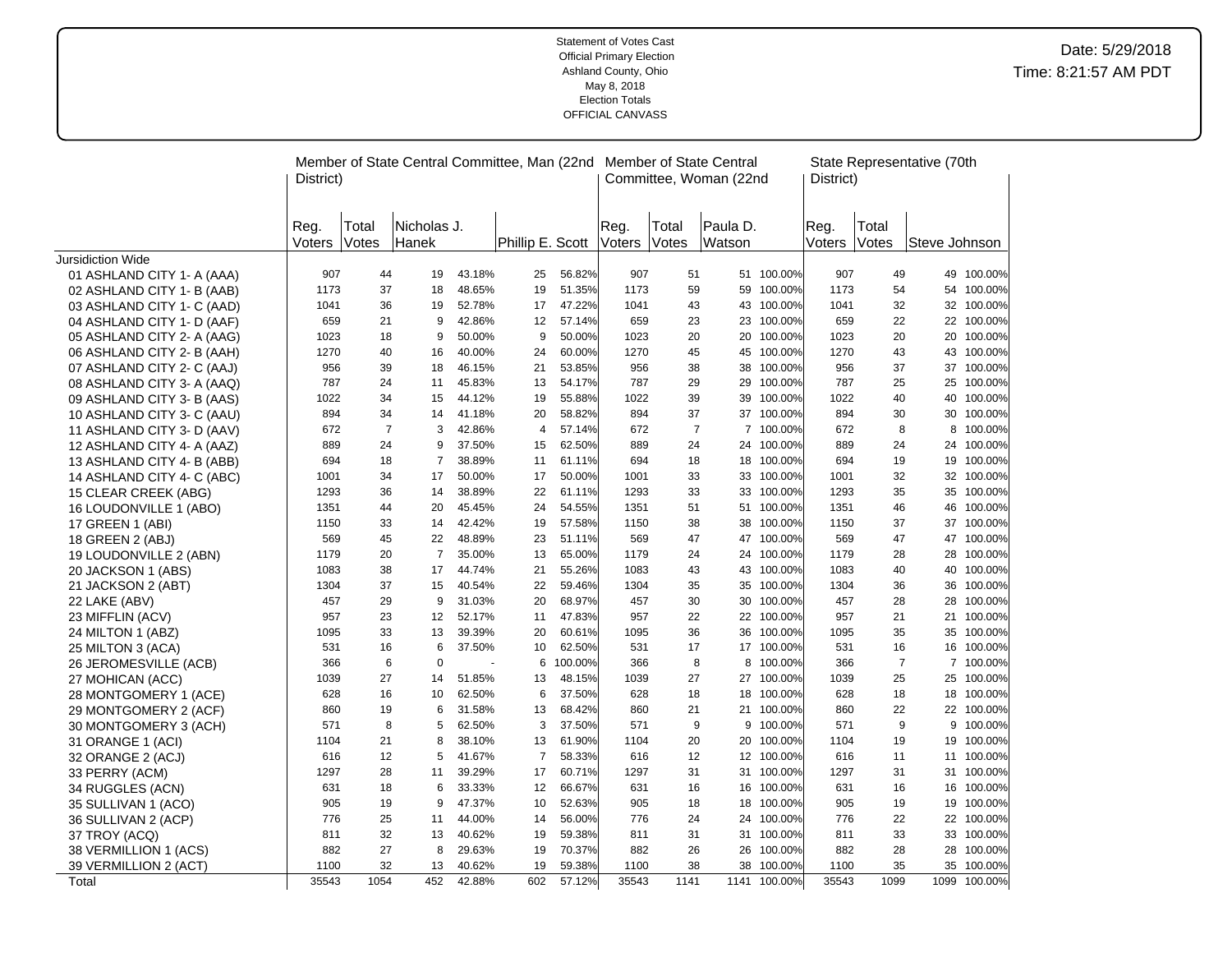|                            |                      |       | <b>County Commissioner</b><br>(DEMOCRATIC PRIMARY) |                      | <b>County Auditor</b> | (DEMOCRATIC PRIMARY)       |                      | Committee 1B | Member of County Central |                | Committee 1C   | Member of County Central |            |
|----------------------------|----------------------|-------|----------------------------------------------------|----------------------|-----------------------|----------------------------|----------------------|--------------|--------------------------|----------------|----------------|--------------------------|------------|
|                            | Reg.<br>Voters Votes | Total | No Valid<br>Petition Filed                         | Reg.<br>Voters Votes | Total                 | No Valid<br>Petition Filed | Reg.<br>Voters Votes | Total        | Paula D.<br>Watson       | Reg.<br>Voters | Total<br>Votes | Laren<br>Wienclaw        |            |
| Jursidiction Wide          |                      |       |                                                    |                      |                       |                            |                      |              |                          |                |                |                          |            |
| 01 ASHLAND CITY 1- A (AAA) | 907                  |       | 0<br>0                                             | 907                  |                       | $\mathbf 0$<br>$\mathbf 0$ |                      |              |                          |                |                |                          |            |
| 02 ASHLAND CITY 1- B (AAB) | 1173                 |       | $\mathsf 0$<br>0                                   | 1173                 |                       | $\mathbf 0$<br>$\mathbf 0$ | 1173                 | 60           | 60 100.00%               |                |                |                          |            |
| 03 ASHLAND CITY 1- C (AAD) | 1041                 |       | $\Omega$<br>$\mathbf 0$                            | 1041                 |                       | 0<br>0                     |                      |              |                          | 1041           | 34             |                          | 34 100.00% |
| 04 ASHLAND CITY 1- D (AAF) | 659                  |       | $\mathbf 0$<br>0                                   | 659                  |                       | $\mathbf 0$<br>$\mathbf 0$ |                      |              |                          |                |                |                          |            |
| 05 ASHLAND CITY 2- A (AAG) | 1023                 |       | $\mathbf 0$<br>$\Omega$                            | 1023                 |                       | $\Omega$<br>$\mathbf 0$    |                      |              |                          |                |                |                          |            |
| 06 ASHLAND CITY 2- B (AAH) | 1270                 |       | $\Omega$<br>$\Omega$                               | 1270                 |                       | $\Omega$<br>$\Omega$       |                      |              |                          |                |                |                          |            |
| 07 ASHLAND CITY 2- C (AAJ) | 956                  |       | $\mathbf 0$<br>$\Omega$                            | 956                  |                       | $\Omega$<br>$\Omega$       |                      |              |                          |                |                |                          |            |
| 08 ASHLAND CITY 3- A (AAQ) | 787                  |       | $\mathbf 0$<br>0                                   | 787                  |                       | $\mathbf 0$<br>$\mathbf 0$ |                      |              |                          |                |                |                          |            |
| 09 ASHLAND CITY 3- B (AAS) | 1022                 |       | $\mathbf 0$<br>$\Omega$                            | 1022                 |                       | $\Omega$<br>0              |                      |              |                          |                |                |                          |            |
| 10 ASHLAND CITY 3- C (AAU) | 894                  |       | $\mathbf 0$<br>$\Omega$                            | 894                  |                       | $\mathbf 0$<br>0           |                      |              |                          |                |                |                          |            |
| 11 ASHLAND CITY 3- D (AAV) | 672                  |       | $\mathbf 0$<br>$\Omega$                            | 672                  |                       | $\mathbf 0$<br>0           |                      |              |                          |                |                |                          |            |
| 12 ASHLAND CITY 4- A (AAZ) | 889                  |       | $\Omega$<br>$\overline{0}$                         | 889                  |                       | $\Omega$<br>$\Omega$       |                      |              |                          |                |                |                          |            |
| 13 ASHLAND CITY 4- B (ABB) | 694                  |       | $\mathbf 0$<br>$\Omega$                            | 694                  |                       | $\Omega$<br>$\Omega$       |                      |              |                          |                |                |                          |            |
| 14 ASHLAND CITY 4- C (ABC) | 1001                 |       | $\mathbf 0$<br>0                                   | 1001                 |                       | $\Omega$<br>$\mathbf 0$    |                      |              |                          |                |                |                          |            |
| 15 CLEAR CREEK (ABG)       | 1293                 |       | 0<br>$\mathbf 0$                                   | 1293                 |                       | $\mathbf 0$<br>0           |                      |              |                          |                |                |                          |            |
| 16 LOUDONVILLE 1 (ABO)     | 1351                 |       | $\mathbf 0$<br>$\Omega$                            | 1351                 |                       | $\Omega$<br>0              |                      |              |                          |                |                |                          |            |
| 17 GREEN 1 (ABI)           | 1150                 |       | $\Omega$<br>$\mathbf 0$                            | 1150                 |                       | $\Omega$<br>$\mathbf 0$    |                      |              |                          |                |                |                          |            |
| 18 GREEN 2 (ABJ)           | 569                  |       | $\Omega$<br>$\Omega$                               | 569                  |                       | $\Omega$<br>$\Omega$       |                      |              |                          |                |                |                          |            |
| 19 LOUDONVILLE 2 (ABN)     | 1179                 |       | $\Omega$<br>$\mathbf 0$                            | 1179                 |                       | $\mathbf 0$<br>$\Omega$    |                      |              |                          |                |                |                          |            |
| 20 JACKSON 1 (ABS)         | 1083                 |       | $\Omega$<br>$\mathbf 0$                            | 1083                 |                       | 0<br>$\mathbf 0$           |                      |              |                          |                |                |                          |            |
| 21 JACKSON 2 (ABT)         | 1304                 |       | $\mathbf 0$<br>0                                   | 1304                 |                       | 0<br>$\mathbf 0$           |                      |              |                          |                |                |                          |            |
| 22 LAKE (ABV)              | 457                  |       | $\mathbf 0$<br>$\Omega$                            | 457                  |                       | $\mathbf 0$<br>0           |                      |              |                          |                |                |                          |            |
| 23 MIFFLIN (ACV)           | 957                  |       | $\mathbf 0$<br>$\Omega$                            | 957                  |                       | $\Omega$<br>$\Omega$       |                      |              |                          |                |                |                          |            |
| 24 MILTON 1 (ABZ)          | 1095                 |       | 0<br>$\mathbf 0$                                   | 1095                 |                       | $\mathbf 0$<br>0           |                      |              |                          |                |                |                          |            |
| 25 MILTON 3 (ACA)          | 531                  |       | $\Omega$<br>$\Omega$                               | 531                  |                       | $\Omega$<br>$\Omega$       |                      |              |                          |                |                |                          |            |
| 26 JEROMESVILLE (ACB)      | 366                  |       | $\mathbf 0$<br>$\Omega$                            | 366                  |                       | $\Omega$<br>$\Omega$       |                      |              |                          |                |                |                          |            |
| 27 MOHICAN (ACC)           | 1039                 |       | $\mathbf 0$<br>$\Omega$                            | 1039                 |                       | $\Omega$<br>$\Omega$       |                      |              |                          |                |                |                          |            |
| 28 MONTGOMERY 1 (ACE)      | 628                  |       | $\mathbf 0$<br>0                                   | 628                  |                       | $\mathbf 0$<br>$\mathbf 0$ |                      |              |                          |                |                |                          |            |
| 29 MONTGOMERY 2 (ACF)      | 860                  |       | $\mathbf 0$<br>$\Omega$                            | 860                  |                       | $\Omega$<br>$\mathbf 0$    |                      |              |                          |                |                |                          |            |
| 30 MONTGOMERY 3 (ACH)      | 571                  |       | $\mathbf 0$<br>$\Omega$                            | 571                  |                       | $\Omega$<br>$\mathbf 0$    |                      |              |                          |                |                |                          |            |
| 31 ORANGE 1 (ACI)          | 1104                 |       | $\Omega$<br>$\mathbf 0$                            | 1104                 |                       | $\mathbf 0$<br>0           |                      |              |                          |                |                |                          |            |
| 32 ORANGE 2 (ACJ)          | 616                  |       | $\Omega$<br>$\Omega$                               | 616                  |                       | $\Omega$<br>$\Omega$       |                      |              |                          |                |                |                          |            |
| 33 PERRY (ACM)             | 1297                 |       | $\mathbf 0$<br>0                                   | 1297                 |                       | $\mathbf 0$<br>$\mathbf 0$ |                      |              |                          |                |                |                          |            |
| 34 RUGGLES (ACN)           | 631                  |       | 0<br>$\mathbf 0$                                   | 631                  |                       | $\mathbf 0$<br>$\Omega$    |                      |              |                          |                |                |                          |            |
| 35 SULLIVAN 1 (ACO)        | 905                  |       | $\mathbf 0$<br>0                                   | 905                  |                       | $\mathbf 0$<br>0           |                      |              |                          |                |                |                          |            |
| 36 SULLIVAN 2 (ACP)        | 776                  |       | $\mathbf 0$<br>$\Omega$                            | 776                  |                       | $\Omega$<br>$\mathbf 0$    |                      |              |                          |                |                |                          |            |
| 37 TROY (ACQ)              | 811                  |       | $\mathbf 0$<br>0                                   | 811                  |                       | $\mathbf 0$<br>$\mathbf 0$ |                      |              |                          |                |                |                          |            |
| 38 VERMILLION 1 (ACS)      | 882                  |       | $\Omega$<br>$\Omega$                               | 882                  |                       | $\mathbf 0$<br>$\Omega$    |                      |              |                          |                |                |                          |            |
| 39 VERMILLION 2 (ACT)      | 1100                 |       | $\Omega$<br>0                                      | 1100                 |                       | $\mathbf 0$<br>$\mathbf 0$ |                      |              | $\overline{a}$           |                |                |                          |            |
| Total                      | 35543                |       | $\overline{0}$<br>$\overline{0}$                   | 35543                |                       | $\overline{0}$<br>$\Omega$ | 1173                 | 60           | 60 100.00%               | 1041           | 34             |                          | 34 100.00% |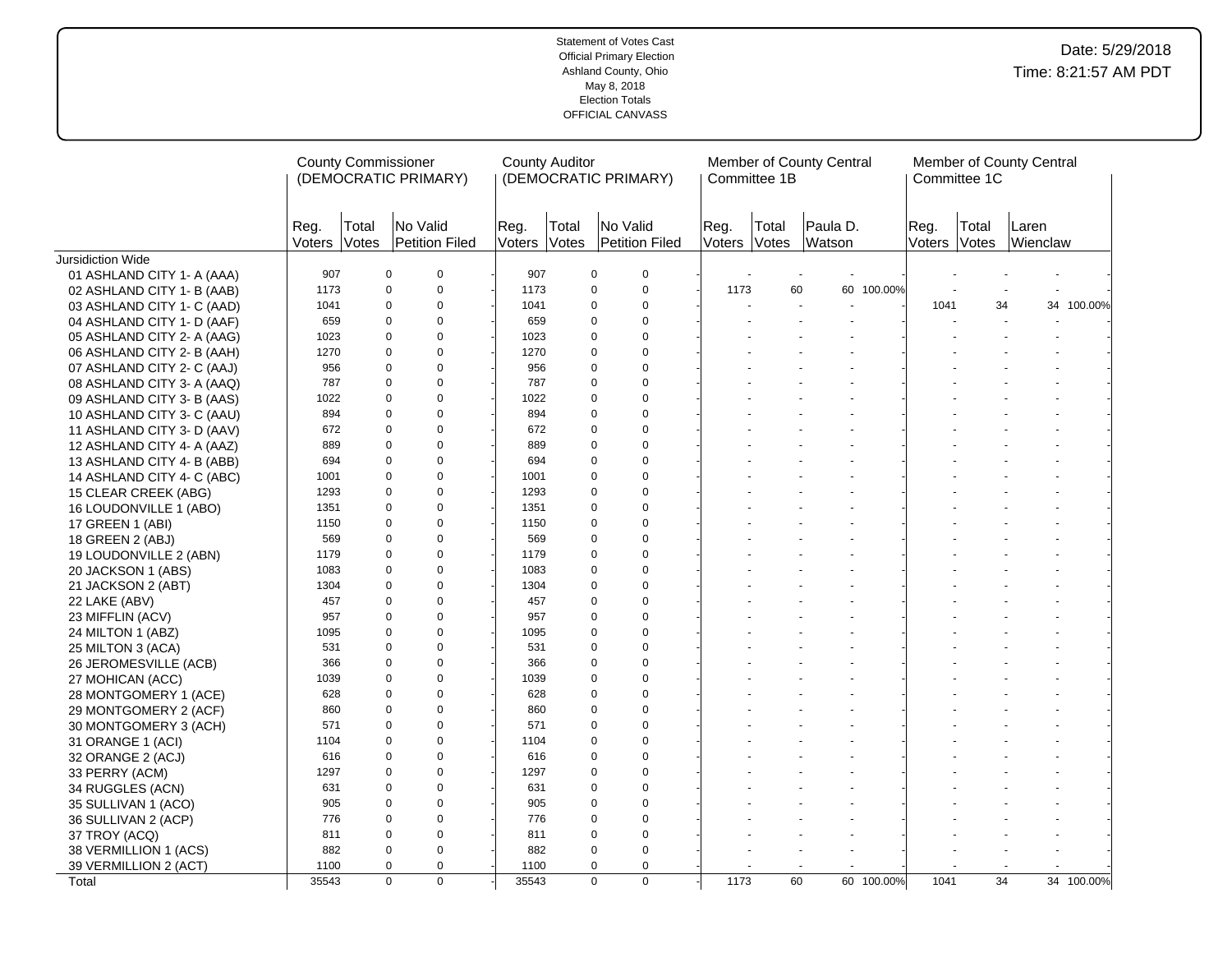|                                                |                | Member of County Central<br>Committee 2C |                     |            |                      | Committee 3A    | Member of County Central |            |                | Committee 3D   | Member of County Central |           |                | Committee 4A    | Member of County Central |            |
|------------------------------------------------|----------------|------------------------------------------|---------------------|------------|----------------------|-----------------|--------------------------|------------|----------------|----------------|--------------------------|-----------|----------------|-----------------|--------------------------|------------|
|                                                | Reg.<br>Voters | Total<br>Votes                           | Kelly D.<br>Kubasek |            | Reg.<br>Voters Votes | Total           | Josiah L.<br>Mason       |            | Reg.<br>Voters | Total<br>Votes | Jeff Burnett             |           | Reg.<br>Voters | Total<br>Votes  | Saundra<br>Briggs        |            |
| Jursidiction Wide                              |                |                                          |                     |            |                      |                 |                          |            |                |                |                          |           |                |                 |                          |            |
| 01 ASHLAND CITY 1- A (AAA)                     |                |                                          |                     |            |                      |                 |                          |            |                |                |                          |           |                |                 |                          |            |
| 02 ASHLAND CITY 1- B (AAB)                     |                |                                          |                     |            |                      |                 |                          |            |                |                |                          |           |                |                 |                          |            |
| 03 ASHLAND CITY 1- C (AAD)                     |                |                                          |                     |            |                      |                 |                          |            |                |                |                          |           |                |                 |                          |            |
| 04 ASHLAND CITY 1- D (AAF)                     |                |                                          |                     |            |                      |                 |                          |            |                |                |                          |           |                |                 |                          |            |
| 05 ASHLAND CITY 2- A (AAG)                     |                |                                          |                     |            |                      |                 |                          |            |                |                |                          |           |                |                 |                          |            |
| 06 ASHLAND CITY 2- B (AAH)                     |                |                                          |                     |            |                      |                 |                          |            |                |                |                          |           |                |                 |                          |            |
| 07 ASHLAND CITY 2- C (AAJ)                     | 956            |                                          | 36<br>36            | 100.00%    |                      |                 |                          |            |                |                |                          |           |                |                 |                          |            |
| 08 ASHLAND CITY 3- A (AAQ)                     |                |                                          |                     |            | 787                  | 22              |                          | 22 100.00% |                |                |                          |           |                |                 |                          |            |
| 09 ASHLAND CITY 3- B (AAS)                     |                |                                          |                     |            |                      |                 |                          |            |                |                |                          |           |                |                 |                          |            |
| 10 ASHLAND CITY 3- C (AAU)                     |                |                                          |                     |            |                      |                 |                          |            |                |                |                          |           |                |                 |                          |            |
| 11 ASHLAND CITY 3- D (AAV)                     |                |                                          |                     |            |                      |                 |                          |            | 672            |                | $\overline{7}$           | 7 100.00% |                |                 |                          |            |
| 12 ASHLAND CITY 4- A (AAZ)                     |                |                                          |                     |            |                      |                 |                          |            |                |                |                          |           | 889            | 23              |                          | 23 100.00% |
| 13 ASHLAND CITY 4- B (ABB)                     |                |                                          |                     |            |                      |                 |                          |            |                |                |                          |           |                |                 |                          |            |
| 14 ASHLAND CITY 4- C (ABC)                     |                |                                          |                     |            |                      |                 |                          |            |                |                |                          |           |                |                 |                          |            |
| 15 CLEAR CREEK (ABG)                           |                |                                          |                     |            |                      |                 |                          |            |                |                |                          |           |                |                 |                          |            |
| 16 LOUDONVILLE 1 (ABO)                         |                |                                          |                     |            |                      |                 |                          |            |                |                |                          |           |                |                 |                          |            |
| 17 GREEN 1 (ABI)                               |                |                                          |                     |            |                      |                 |                          |            |                |                |                          |           |                |                 |                          |            |
| 18 GREEN 2 (ABJ)                               |                |                                          |                     |            |                      |                 |                          |            |                |                |                          |           |                |                 |                          |            |
| 19 LOUDONVILLE 2 (ABN)                         |                |                                          |                     |            |                      |                 |                          |            |                |                |                          |           |                |                 |                          |            |
| 20 JACKSON 1 (ABS)                             |                |                                          |                     |            |                      |                 |                          |            |                |                |                          |           |                |                 |                          |            |
| 21 JACKSON 2 (ABT)                             |                |                                          |                     |            |                      |                 |                          |            |                |                |                          |           |                |                 |                          |            |
| 22 LAKE (ABV)                                  |                |                                          |                     |            |                      |                 |                          |            |                |                |                          |           |                |                 |                          |            |
| 23 MIFFLIN (ACV)                               |                |                                          |                     |            |                      |                 |                          |            |                |                |                          |           |                |                 |                          |            |
| 24 MILTON 1 (ABZ)                              |                |                                          |                     |            |                      |                 |                          |            |                |                |                          |           |                |                 |                          |            |
| 25 MILTON 3 (ACA)                              |                |                                          |                     |            |                      |                 |                          |            |                |                |                          |           |                |                 |                          |            |
| 26 JEROMESVILLE (ACB)                          |                |                                          |                     |            |                      |                 |                          |            |                |                |                          |           |                |                 |                          |            |
|                                                |                |                                          |                     |            |                      |                 |                          |            |                |                |                          |           |                |                 |                          |            |
| 27 MOHICAN (ACC)                               |                |                                          |                     |            |                      |                 |                          |            |                |                |                          |           |                |                 |                          |            |
| 28 MONTGOMERY 1 (ACE)                          |                |                                          |                     |            |                      |                 |                          |            |                |                |                          |           |                |                 |                          |            |
| 29 MONTGOMERY 2 (ACF)<br>30 MONTGOMERY 3 (ACH) |                |                                          |                     |            |                      |                 |                          |            |                |                |                          |           |                |                 |                          |            |
|                                                |                |                                          |                     |            |                      |                 |                          |            |                |                |                          |           |                |                 |                          |            |
| 31 ORANGE 1 (ACI)                              |                |                                          |                     |            |                      |                 |                          |            |                |                |                          |           |                |                 |                          |            |
| 32 ORANGE 2 (ACJ)                              |                |                                          |                     |            |                      |                 |                          |            |                |                |                          |           |                |                 |                          |            |
| 33 PERRY (ACM)                                 |                |                                          |                     |            |                      |                 |                          |            |                |                |                          |           |                |                 |                          |            |
| 34 RUGGLES (ACN)                               |                |                                          |                     |            |                      |                 |                          |            |                |                |                          |           |                |                 |                          |            |
| 35 SULLIVAN 1 (ACO)                            |                |                                          |                     |            |                      |                 |                          |            |                |                |                          |           |                |                 |                          |            |
| 36 SULLIVAN 2 (ACP)                            |                |                                          |                     |            |                      |                 |                          |            |                |                |                          |           |                |                 |                          |            |
| 37 TROY (ACQ)                                  |                |                                          |                     |            |                      |                 |                          |            |                |                |                          |           |                |                 |                          |            |
| 38 VERMILLION 1 (ACS)                          |                |                                          |                     |            |                      |                 |                          |            |                |                |                          |           |                |                 |                          |            |
| 39 VERMILLION 2 (ACT)                          |                |                                          |                     |            |                      |                 |                          |            |                |                |                          |           |                |                 |                          |            |
| Total                                          | 956            |                                          | $\overline{36}$     | 36 100.00% | 787                  | $\overline{22}$ |                          | 22 100.00% | 672            |                | $\overline{7}$           | 7 100.00% | 889            | $\overline{23}$ |                          | 23 100.00% |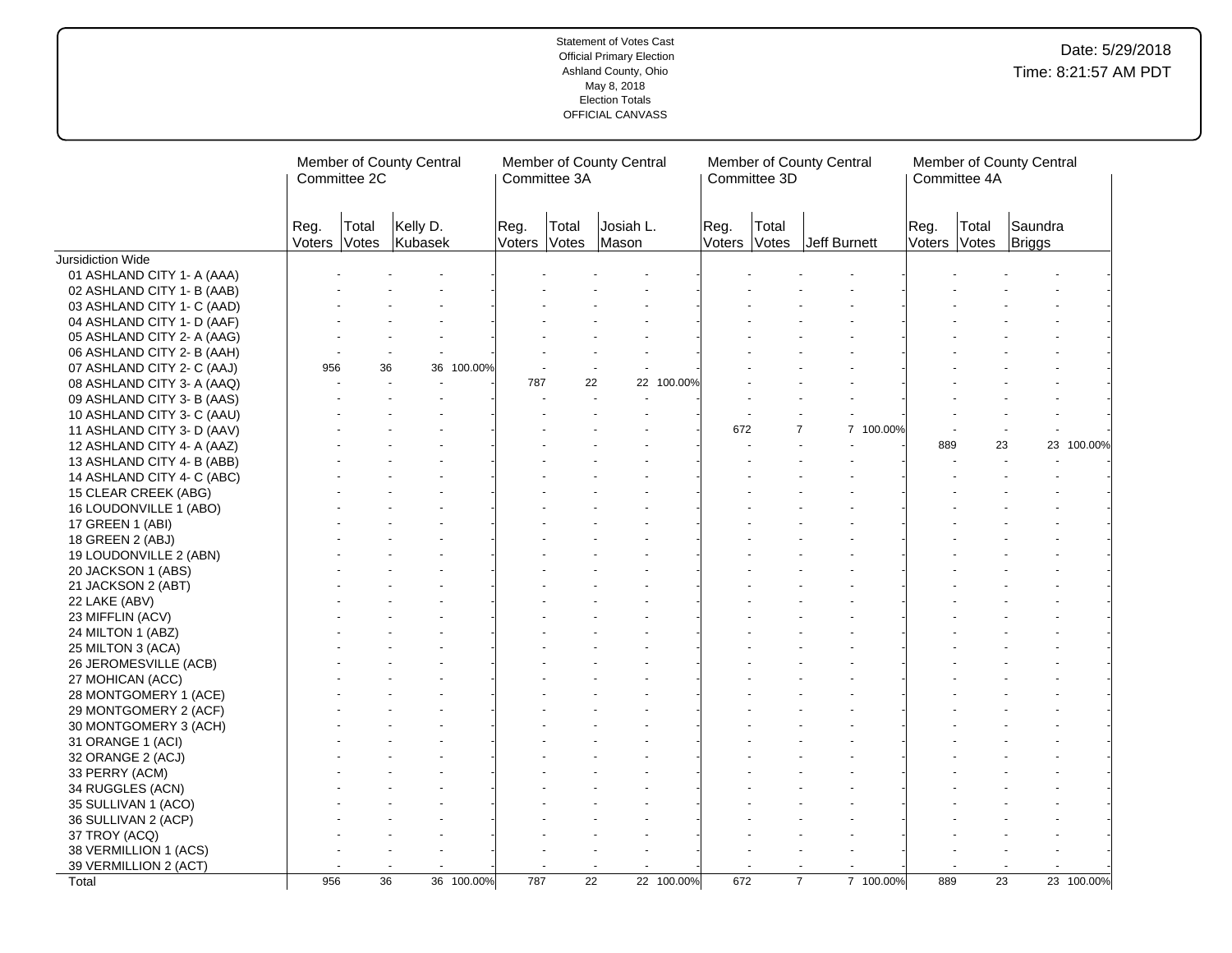|                            | Member of County Central<br>Committee 4B |                |                    |  | Committee 4C         | Member of County Central |                        |            |      | Member of County Central<br><b>Committee Clear Creek Twp</b> |                     |         |                | Member of County Central<br>Committee Loudonville 1 |             |            |  |
|----------------------------|------------------------------------------|----------------|--------------------|--|----------------------|--------------------------|------------------------|------------|------|--------------------------------------------------------------|---------------------|---------|----------------|-----------------------------------------------------|-------------|------------|--|
|                            | Reg.<br>Voters                           | Total<br>Votes | <b>Fred Confer</b> |  | Reg.<br>Voters Votes | Total                    | Sandra L. Bally Voters |            | Reg. | Total<br>Votes                                               | Andrew J.<br>Kinney |         | Reg.<br>Voters | Total<br>Votes                                      | Jane Stoops |            |  |
| Jursidiction Wide          |                                          |                |                    |  |                      |                          |                        |            |      |                                                              |                     |         |                |                                                     |             |            |  |
| 01 ASHLAND CITY 1- A (AAA) |                                          |                |                    |  |                      |                          |                        |            |      |                                                              |                     |         |                |                                                     |             |            |  |
| 02 ASHLAND CITY 1- B (AAB) |                                          |                |                    |  |                      |                          |                        |            |      |                                                              |                     |         |                |                                                     |             |            |  |
| 03 ASHLAND CITY 1- C (AAD) |                                          |                |                    |  |                      |                          |                        |            |      |                                                              |                     |         |                |                                                     |             |            |  |
| 04 ASHLAND CITY 1- D (AAF) |                                          |                |                    |  |                      |                          |                        |            |      |                                                              |                     |         |                |                                                     |             |            |  |
| 05 ASHLAND CITY 2- A (AAG) |                                          |                |                    |  |                      |                          |                        |            |      |                                                              |                     |         |                |                                                     |             |            |  |
| 06 ASHLAND CITY 2- B (AAH) |                                          |                |                    |  |                      |                          |                        |            |      |                                                              |                     |         |                |                                                     |             |            |  |
| 07 ASHLAND CITY 2- C (AAJ) |                                          |                |                    |  |                      |                          |                        |            |      |                                                              |                     |         |                |                                                     |             |            |  |
| 08 ASHLAND CITY 3- A (AAQ) |                                          |                |                    |  |                      |                          |                        |            |      |                                                              |                     |         |                |                                                     |             |            |  |
| 09 ASHLAND CITY 3- B (AAS) |                                          |                |                    |  |                      |                          |                        |            |      |                                                              |                     |         |                |                                                     |             |            |  |
| 10 ASHLAND CITY 3- C (AAU) |                                          |                |                    |  |                      |                          |                        |            |      |                                                              |                     |         |                |                                                     |             |            |  |
| 11 ASHLAND CITY 3- D (AAV) |                                          |                |                    |  |                      |                          |                        |            |      |                                                              |                     |         |                |                                                     |             |            |  |
| 12 ASHLAND CITY 4- A (AAZ) |                                          |                |                    |  |                      |                          |                        |            |      |                                                              |                     |         |                |                                                     |             |            |  |
| 13 ASHLAND CITY 4- B (ABB) | 694                                      |                | 18 100.00%<br>18   |  |                      |                          |                        |            |      |                                                              |                     |         |                |                                                     |             |            |  |
| 14 ASHLAND CITY 4- C (ABC) |                                          |                |                    |  | 1001                 | 32                       |                        | 32 100.00% |      |                                                              |                     |         |                |                                                     |             |            |  |
| 15 CLEAR CREEK (ABG)       |                                          |                |                    |  |                      |                          |                        |            | 1293 | 35                                                           | 35                  | 100.00% |                |                                                     |             |            |  |
| 16 LOUDONVILLE 1 (ABO)     |                                          |                |                    |  |                      |                          |                        |            |      |                                                              |                     |         | 1351           | 52                                                  |             | 52 100.00% |  |
| 17 GREEN 1 (ABI)           |                                          |                |                    |  |                      |                          |                        |            |      |                                                              |                     |         |                |                                                     |             |            |  |
| 18 GREEN 2 (ABJ)           |                                          |                |                    |  |                      |                          |                        |            |      |                                                              |                     |         |                |                                                     |             |            |  |
| 19 LOUDONVILLE 2 (ABN)     |                                          |                |                    |  |                      |                          |                        |            |      |                                                              |                     |         |                |                                                     |             |            |  |
| 20 JACKSON 1 (ABS)         |                                          |                |                    |  |                      |                          |                        |            |      |                                                              |                     |         |                |                                                     |             |            |  |
| 21 JACKSON 2 (ABT)         |                                          |                |                    |  |                      |                          |                        |            |      |                                                              |                     |         |                |                                                     |             |            |  |
| 22 LAKE (ABV)              |                                          |                |                    |  |                      |                          |                        |            |      |                                                              |                     |         |                |                                                     |             |            |  |
| 23 MIFFLIN (ACV)           |                                          |                |                    |  |                      |                          |                        |            |      |                                                              |                     |         |                |                                                     |             |            |  |
| 24 MILTON 1 (ABZ)          |                                          |                |                    |  |                      |                          |                        |            |      |                                                              |                     |         |                |                                                     |             |            |  |
| 25 MILTON 3 (ACA)          |                                          |                |                    |  |                      |                          |                        |            |      |                                                              |                     |         |                |                                                     |             |            |  |
| 26 JEROMESVILLE (ACB)      |                                          |                |                    |  |                      |                          |                        |            |      |                                                              |                     |         |                |                                                     |             |            |  |
| 27 MOHICAN (ACC)           |                                          |                |                    |  |                      |                          |                        |            |      |                                                              |                     |         |                |                                                     |             |            |  |
| 28 MONTGOMERY 1 (ACE)      |                                          |                |                    |  |                      |                          |                        |            |      |                                                              |                     |         |                |                                                     |             |            |  |
| 29 MONTGOMERY 2 (ACF)      |                                          |                |                    |  |                      |                          |                        |            |      |                                                              |                     |         |                |                                                     |             |            |  |
| 30 MONTGOMERY 3 (ACH)      |                                          |                |                    |  |                      |                          |                        |            |      |                                                              |                     |         |                |                                                     |             |            |  |
| 31 ORANGE 1 (ACI)          |                                          |                |                    |  |                      |                          |                        |            |      |                                                              |                     |         |                |                                                     |             |            |  |
| 32 ORANGE 2 (ACJ)          |                                          |                |                    |  |                      |                          |                        |            |      |                                                              |                     |         |                |                                                     |             |            |  |
| 33 PERRY (ACM)             |                                          |                |                    |  |                      |                          |                        |            |      |                                                              |                     |         |                |                                                     |             |            |  |
| 34 RUGGLES (ACN)           |                                          |                |                    |  |                      |                          |                        |            |      |                                                              |                     |         |                |                                                     |             |            |  |
| 35 SULLIVAN 1 (ACO)        |                                          |                |                    |  |                      |                          |                        |            |      |                                                              |                     |         |                |                                                     |             |            |  |
| 36 SULLIVAN 2 (ACP)        |                                          |                |                    |  |                      |                          |                        |            |      |                                                              |                     |         |                |                                                     |             |            |  |
| 37 TROY (ACQ)              |                                          |                |                    |  |                      |                          |                        |            |      |                                                              |                     |         |                |                                                     |             |            |  |
| 38 VERMILLION 1 (ACS)      |                                          |                |                    |  |                      |                          |                        |            |      |                                                              |                     |         |                |                                                     |             |            |  |
| 39 VERMILLION 2 (ACT)      |                                          |                |                    |  |                      |                          |                        |            |      |                                                              |                     |         |                |                                                     |             |            |  |
| Total                      | 694                                      |                | 18<br>18 100.00%   |  | 1001                 | $\overline{32}$          |                        | 32 100.00% | 1293 | $\overline{35}$                                              | 35 100.00%          |         | 1351           | $\overline{52}$                                     |             | 52 100.00% |  |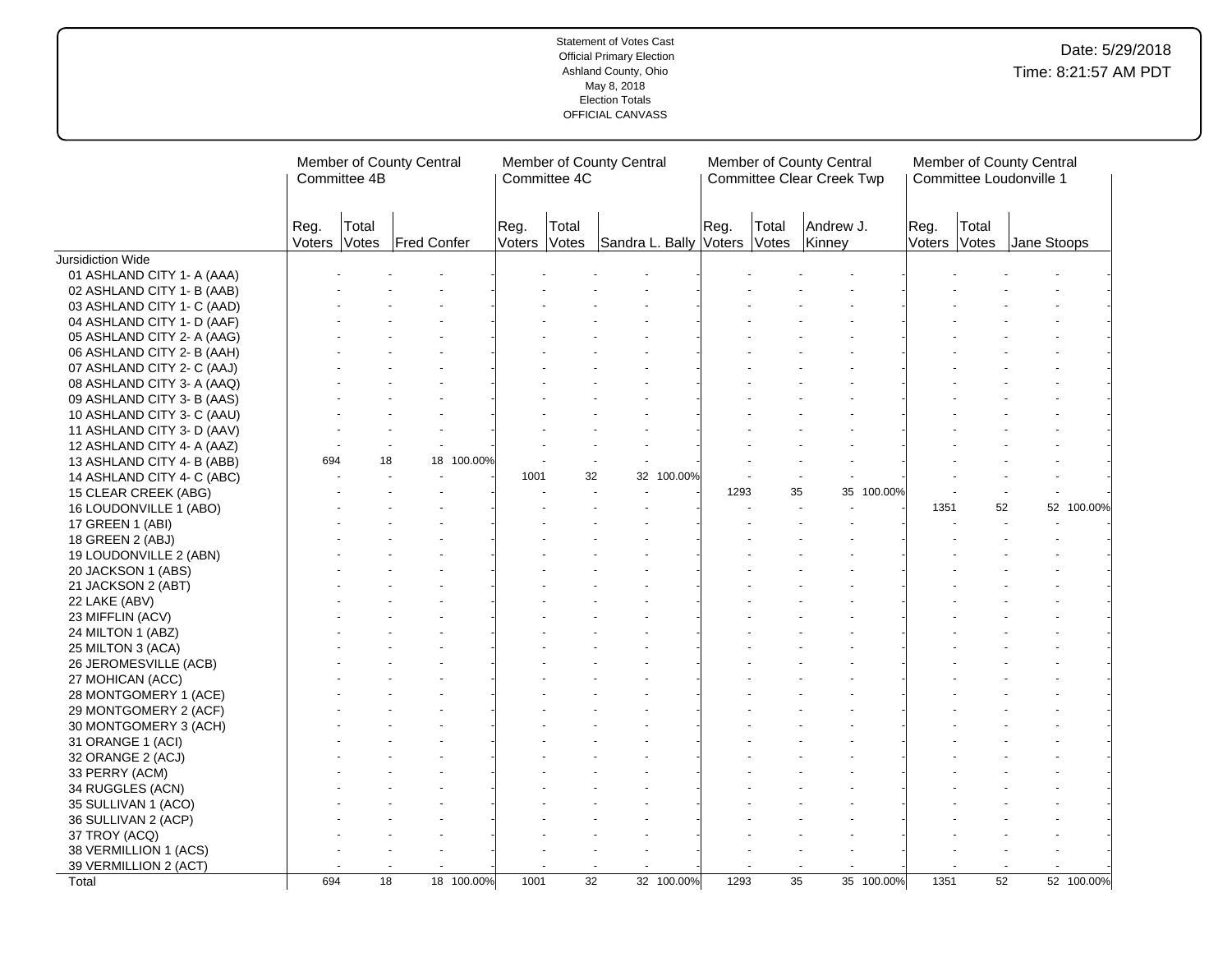|                            |                      | Member of County Central<br>Committee Jackson Twp 2<br>David Cody |         |            |                | Committee Mifflin Twp | Member of County Central  |            |      |                 | Member of County Central<br>Committee Milton Twp 1 |            |                      |       | Member of County Central | Committee Montgomery Twp 1 |
|----------------------------|----------------------|-------------------------------------------------------------------|---------|------------|----------------|-----------------------|---------------------------|------------|------|-----------------|----------------------------------------------------|------------|----------------------|-------|--------------------------|----------------------------|
|                            | Reg.<br>Voters Votes | Total                                                             | Holcomb |            | Reg.<br>Voters | Total<br>Votes        | Karon Summer Voters Votes |            | Reg. | Total           | George<br>Bringman                                 |            | Reg.<br>Voters Votes | Total | Shannon<br>Johnson       |                            |
| Jursidiction Wide          |                      |                                                                   |         |            |                |                       |                           |            |      |                 |                                                    |            |                      |       |                          |                            |
| 01 ASHLAND CITY 1- A (AAA) |                      |                                                                   |         |            |                |                       |                           |            |      |                 |                                                    |            |                      |       |                          |                            |
| 02 ASHLAND CITY 1- B (AAB) |                      |                                                                   |         |            |                |                       |                           |            |      |                 |                                                    |            |                      |       |                          |                            |
| 03 ASHLAND CITY 1- C (AAD) |                      |                                                                   |         |            |                |                       |                           |            |      |                 |                                                    |            |                      |       |                          |                            |
| 04 ASHLAND CITY 1- D (AAF) |                      |                                                                   |         |            |                |                       |                           |            |      |                 |                                                    |            |                      |       |                          |                            |
| 05 ASHLAND CITY 2- A (AAG) |                      |                                                                   |         |            |                |                       |                           |            |      |                 |                                                    |            |                      |       |                          |                            |
| 06 ASHLAND CITY 2- B (AAH) |                      |                                                                   |         |            |                |                       |                           |            |      |                 |                                                    |            |                      |       |                          |                            |
| 07 ASHLAND CITY 2- C (AAJ) |                      |                                                                   |         |            |                |                       |                           |            |      |                 |                                                    |            |                      |       |                          |                            |
| 08 ASHLAND CITY 3- A (AAQ) |                      |                                                                   |         |            |                |                       |                           |            |      |                 |                                                    |            |                      |       |                          |                            |
| 09 ASHLAND CITY 3- B (AAS) |                      |                                                                   |         |            |                |                       |                           |            |      |                 |                                                    |            |                      |       |                          |                            |
| 10 ASHLAND CITY 3- C (AAU) |                      |                                                                   |         |            |                |                       |                           |            |      |                 |                                                    |            |                      |       |                          |                            |
| 11 ASHLAND CITY 3- D (AAV) |                      |                                                                   |         |            |                |                       |                           |            |      |                 |                                                    |            |                      |       |                          |                            |
| 12 ASHLAND CITY 4- A (AAZ) |                      |                                                                   |         |            |                |                       |                           |            |      |                 |                                                    |            |                      |       |                          |                            |
| 13 ASHLAND CITY 4- B (ABB) |                      |                                                                   |         |            |                |                       |                           |            |      |                 |                                                    |            |                      |       |                          |                            |
| 14 ASHLAND CITY 4- C (ABC) |                      |                                                                   |         |            |                |                       |                           |            |      |                 |                                                    |            |                      |       |                          |                            |
| 15 CLEAR CREEK (ABG)       |                      |                                                                   |         |            |                |                       |                           |            |      |                 |                                                    |            |                      |       |                          |                            |
| 16 LOUDONVILLE 1 (ABO)     |                      |                                                                   |         |            |                |                       |                           |            |      |                 |                                                    |            |                      |       |                          |                            |
| 17 GREEN 1 (ABI)           |                      |                                                                   |         |            |                |                       |                           |            |      |                 |                                                    |            |                      |       |                          |                            |
| 18 GREEN 2 (ABJ)           |                      |                                                                   |         |            |                |                       |                           |            |      |                 |                                                    |            |                      |       |                          |                            |
| 19 LOUDONVILLE 2 (ABN)     |                      |                                                                   |         |            |                |                       |                           |            |      |                 |                                                    |            |                      |       |                          |                            |
| 20 JACKSON 1 (ABS)         |                      |                                                                   |         |            |                |                       |                           |            |      |                 |                                                    |            |                      |       |                          |                            |
| 21 JACKSON 2 (ABT)         | 1304                 | 34                                                                | 34      | 100.00%    |                |                       |                           |            |      |                 |                                                    |            |                      |       |                          |                            |
| 22 LAKE (ABV)              |                      |                                                                   |         |            |                |                       |                           |            |      |                 |                                                    |            |                      |       |                          |                            |
| 23 MIFFLIN (ACV)           |                      |                                                                   |         |            | 957            | 20                    |                           | 20 100.00% |      |                 |                                                    |            |                      |       |                          |                            |
| 24 MILTON 1 (ABZ)          |                      |                                                                   |         |            |                |                       |                           |            | 1095 | 33              | 33                                                 | 100.00%    |                      |       |                          |                            |
| 25 MILTON 3 (ACA)          |                      |                                                                   |         |            |                |                       |                           |            |      |                 |                                                    |            |                      |       |                          |                            |
| 26 JEROMESVILLE (ACB)      |                      |                                                                   |         |            |                |                       |                           |            |      |                 |                                                    |            |                      |       |                          |                            |
| 27 MOHICAN (ACC)           |                      |                                                                   |         |            |                |                       |                           |            |      |                 |                                                    |            |                      |       |                          |                            |
| 28 MONTGOMERY 1 (ACE)      |                      |                                                                   |         |            |                |                       |                           |            |      |                 |                                                    |            | 628                  | 16    |                          | 16 100.00%                 |
| 29 MONTGOMERY 2 (ACF)      |                      |                                                                   |         |            |                |                       |                           |            |      |                 |                                                    |            |                      |       |                          |                            |
| 30 MONTGOMERY 3 (ACH)      |                      |                                                                   |         |            |                |                       |                           |            |      |                 |                                                    |            |                      |       |                          |                            |
| 31 ORANGE 1 (ACI)          |                      |                                                                   |         |            |                |                       |                           |            |      |                 |                                                    |            |                      |       |                          |                            |
| 32 ORANGE 2 (ACJ)          |                      |                                                                   |         |            |                |                       |                           |            |      |                 |                                                    |            |                      |       |                          |                            |
| 33 PERRY (ACM)             |                      |                                                                   |         |            |                |                       |                           |            |      |                 |                                                    |            |                      |       |                          |                            |
| 34 RUGGLES (ACN)           |                      |                                                                   |         |            |                |                       |                           |            |      |                 |                                                    |            |                      |       |                          |                            |
| 35 SULLIVAN 1 (ACO)        |                      |                                                                   |         |            |                |                       |                           |            |      |                 |                                                    |            |                      |       |                          |                            |
| 36 SULLIVAN 2 (ACP)        |                      |                                                                   |         |            |                |                       |                           |            |      |                 |                                                    |            |                      |       |                          |                            |
| 37 TROY (ACQ)              |                      |                                                                   |         |            |                |                       |                           |            |      |                 |                                                    |            |                      |       |                          |                            |
| 38 VERMILLION 1 (ACS)      |                      |                                                                   |         |            |                |                       |                           |            |      |                 |                                                    |            |                      |       |                          |                            |
| 39 VERMILLION 2 (ACT)      |                      |                                                                   |         |            |                |                       |                           |            |      |                 |                                                    |            |                      |       | $\blacksquare$           |                            |
| Total                      | 1304                 | $\overline{34}$                                                   |         | 34 100.00% | 957            | $\overline{20}$       |                           | 20 100.00% | 1095 | $\overline{33}$ |                                                    | 33 100.00% | 628                  | 16    |                          | 16 100.00%                 |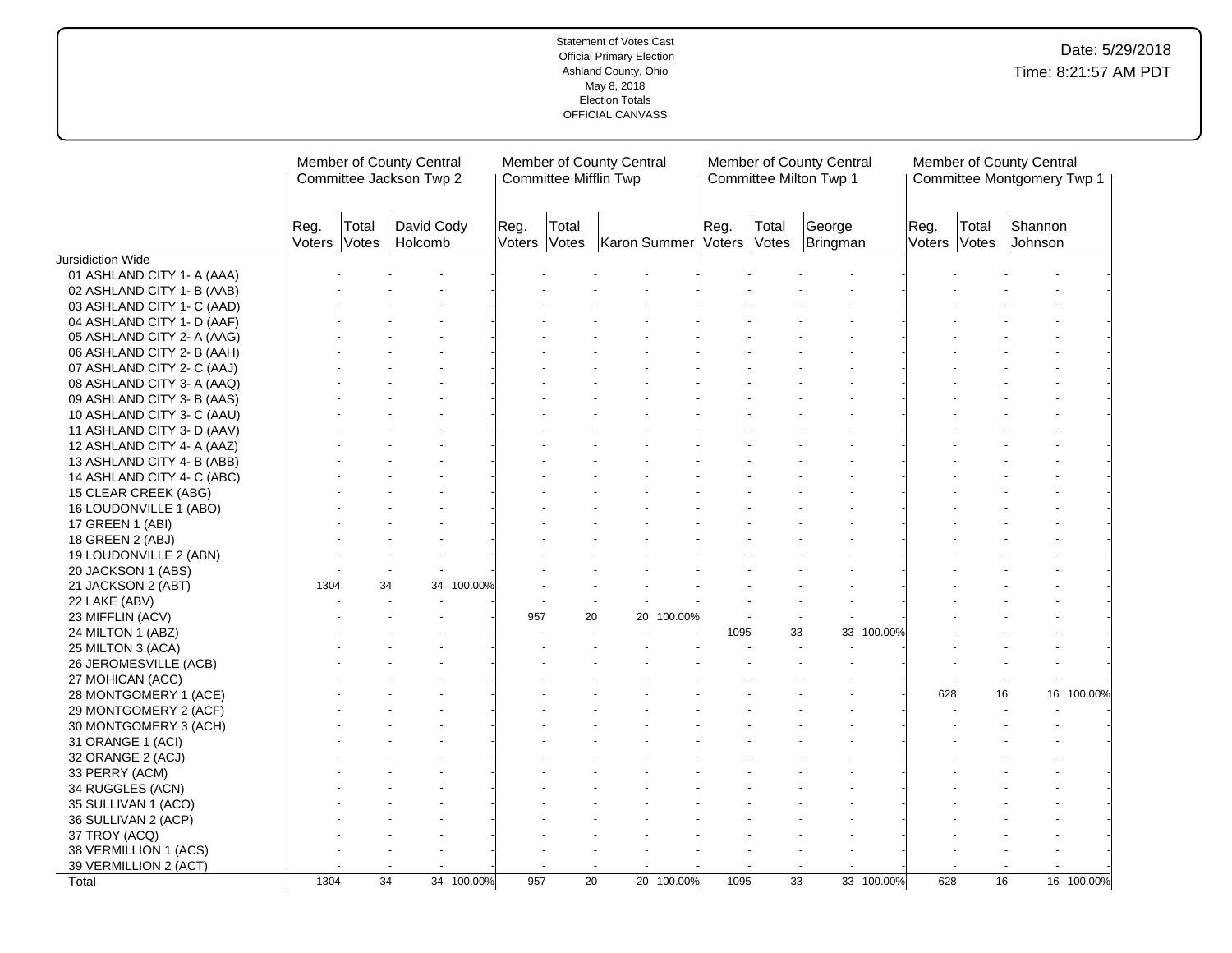|                            |      | Member of County Central<br>Committee Orange Twp 2 |                           |            |                |                | Member of County Central<br>Committee Ruggles Twp |            |                      | Committee Troy Twp | Member of County Central |            |      |                       | Member of County Central<br>Committee Vermillion Twp 1 |            |
|----------------------------|------|----------------------------------------------------|---------------------------|------------|----------------|----------------|---------------------------------------------------|------------|----------------------|--------------------|--------------------------|------------|------|-----------------------|--------------------------------------------------------|------------|
|                            | Reg. | Total                                              | Voters Votes Vicky Beugly |            | Reg.<br>Voters | Total<br>Votes | Doris<br>Beninghof                                |            | Reg.<br>Voters Votes | Total              | Dorothy L.<br>Balkin     |            | Reg. | Total<br>Voters Votes | Roberta Skok                                           |            |
| Jursidiction Wide          |      |                                                    |                           |            |                |                |                                                   |            |                      |                    |                          |            |      |                       |                                                        |            |
| 01 ASHLAND CITY 1- A (AAA) |      |                                                    |                           |            |                |                |                                                   |            |                      |                    |                          |            |      |                       |                                                        |            |
| 02 ASHLAND CITY 1- B (AAB) |      |                                                    |                           |            |                |                |                                                   |            |                      |                    |                          |            |      |                       |                                                        |            |
| 03 ASHLAND CITY 1- C (AAD) |      |                                                    |                           |            |                |                |                                                   |            |                      |                    |                          |            |      |                       |                                                        |            |
| 04 ASHLAND CITY 1- D (AAF) |      |                                                    |                           |            |                |                |                                                   |            |                      |                    |                          |            |      |                       |                                                        |            |
| 05 ASHLAND CITY 2- A (AAG) |      |                                                    |                           |            |                |                |                                                   |            |                      |                    |                          |            |      |                       |                                                        |            |
| 06 ASHLAND CITY 2- B (AAH) |      |                                                    |                           |            |                |                |                                                   |            |                      |                    |                          |            |      |                       |                                                        |            |
| 07 ASHLAND CITY 2- C (AAJ) |      |                                                    |                           |            |                |                |                                                   |            |                      |                    |                          |            |      |                       |                                                        |            |
| 08 ASHLAND CITY 3- A (AAQ) |      |                                                    |                           |            |                |                |                                                   |            |                      |                    |                          |            |      |                       |                                                        |            |
| 09 ASHLAND CITY 3- B (AAS) |      |                                                    |                           |            |                |                |                                                   |            |                      |                    |                          |            |      |                       |                                                        |            |
| 10 ASHLAND CITY 3- C (AAU) |      |                                                    |                           |            |                |                |                                                   |            |                      |                    |                          |            |      |                       |                                                        |            |
| 11 ASHLAND CITY 3- D (AAV) |      |                                                    |                           |            |                |                |                                                   |            |                      |                    |                          |            |      |                       |                                                        |            |
| 12 ASHLAND CITY 4- A (AAZ) |      |                                                    |                           |            |                |                |                                                   |            |                      |                    |                          |            |      |                       |                                                        |            |
| 13 ASHLAND CITY 4- B (ABB) |      |                                                    |                           |            |                |                |                                                   |            |                      |                    |                          |            |      |                       |                                                        |            |
| 14 ASHLAND CITY 4- C (ABC) |      |                                                    |                           |            |                |                |                                                   |            |                      |                    |                          |            |      |                       |                                                        |            |
| 15 CLEAR CREEK (ABG)       |      |                                                    |                           |            |                |                |                                                   |            |                      |                    |                          |            |      |                       |                                                        |            |
| 16 LOUDONVILLE 1 (ABO)     |      |                                                    |                           |            |                |                |                                                   |            |                      |                    |                          |            |      |                       |                                                        |            |
| 17 GREEN 1 (ABI)           |      |                                                    |                           |            |                |                |                                                   |            |                      |                    |                          |            |      |                       |                                                        |            |
| 18 GREEN 2 (ABJ)           |      |                                                    |                           |            |                |                |                                                   |            |                      |                    |                          |            |      |                       |                                                        |            |
| 19 LOUDONVILLE 2 (ABN)     |      |                                                    |                           |            |                |                |                                                   |            |                      |                    |                          |            |      |                       |                                                        |            |
| 20 JACKSON 1 (ABS)         |      |                                                    |                           |            |                |                |                                                   |            |                      |                    |                          |            |      |                       |                                                        |            |
| 21 JACKSON 2 (ABT)         |      |                                                    |                           |            |                |                |                                                   |            |                      |                    |                          |            |      |                       |                                                        |            |
| 22 LAKE (ABV)              |      |                                                    |                           |            |                |                |                                                   |            |                      |                    |                          |            |      |                       |                                                        |            |
| 23 MIFFLIN (ACV)           |      |                                                    |                           |            |                |                |                                                   |            |                      |                    |                          |            |      |                       |                                                        |            |
| 24 MILTON 1 (ABZ)          |      |                                                    |                           |            |                |                |                                                   |            |                      |                    |                          |            |      |                       |                                                        |            |
| 25 MILTON 3 (ACA)          |      |                                                    |                           |            |                |                |                                                   |            |                      |                    |                          |            |      |                       |                                                        |            |
| 26 JEROMESVILLE (ACB)      |      |                                                    |                           |            |                |                |                                                   |            |                      |                    |                          |            |      |                       |                                                        |            |
| 27 MOHICAN (ACC)           |      |                                                    |                           |            |                |                |                                                   |            |                      |                    |                          |            |      |                       |                                                        |            |
| 28 MONTGOMERY 1 (ACE)      |      |                                                    |                           |            |                |                |                                                   |            |                      |                    |                          |            |      |                       |                                                        |            |
| 29 MONTGOMERY 2 (ACF)      |      |                                                    |                           |            |                |                |                                                   |            |                      |                    |                          |            |      |                       |                                                        |            |
| 30 MONTGOMERY 3 (ACH)      |      |                                                    |                           |            |                |                |                                                   |            |                      |                    |                          |            |      |                       |                                                        |            |
|                            |      |                                                    |                           |            |                |                |                                                   |            |                      |                    |                          |            |      |                       |                                                        |            |
| 31 ORANGE 1 (ACI)          | 616  |                                                    | 11                        | 11 100.00% |                |                |                                                   |            |                      |                    |                          |            |      |                       |                                                        |            |
| 32 ORANGE 2 (ACJ)          |      |                                                    |                           |            |                |                |                                                   |            |                      |                    |                          |            |      |                       |                                                        |            |
| 33 PERRY (ACM)             |      |                                                    |                           |            | 631            |                | 16                                                | 16 100.00% |                      |                    |                          |            |      |                       |                                                        |            |
| 34 RUGGLES (ACN)           |      |                                                    |                           |            |                |                |                                                   |            |                      |                    |                          |            |      |                       |                                                        |            |
| 35 SULLIVAN 1 (ACO)        |      |                                                    |                           |            |                |                |                                                   |            |                      |                    |                          |            |      |                       |                                                        |            |
| 36 SULLIVAN 2 (ACP)        |      |                                                    |                           |            |                |                |                                                   |            |                      |                    |                          |            |      |                       |                                                        |            |
| 37 TROY (ACQ)              |      |                                                    |                           |            |                |                |                                                   |            | 811                  | 38                 |                          | 38 100.00% |      |                       |                                                        |            |
| 38 VERMILLION 1 (ACS)      |      |                                                    |                           |            |                |                |                                                   |            |                      |                    |                          |            | 882  | 28                    |                                                        | 28 100.00% |
| 39 VERMILLION 2 (ACT)      |      |                                                    |                           |            |                |                |                                                   |            |                      |                    |                          |            |      | $\sim$                | $\sim$                                                 |            |
| Total                      | 616  |                                                    | $\overline{11}$           | 11 100.00% | 631            |                | $\overline{16}$                                   | 16 100.00% | 811                  | $\overline{38}$    |                          | 38 100.00% | 882  | $\overline{28}$       |                                                        | 28 100.00% |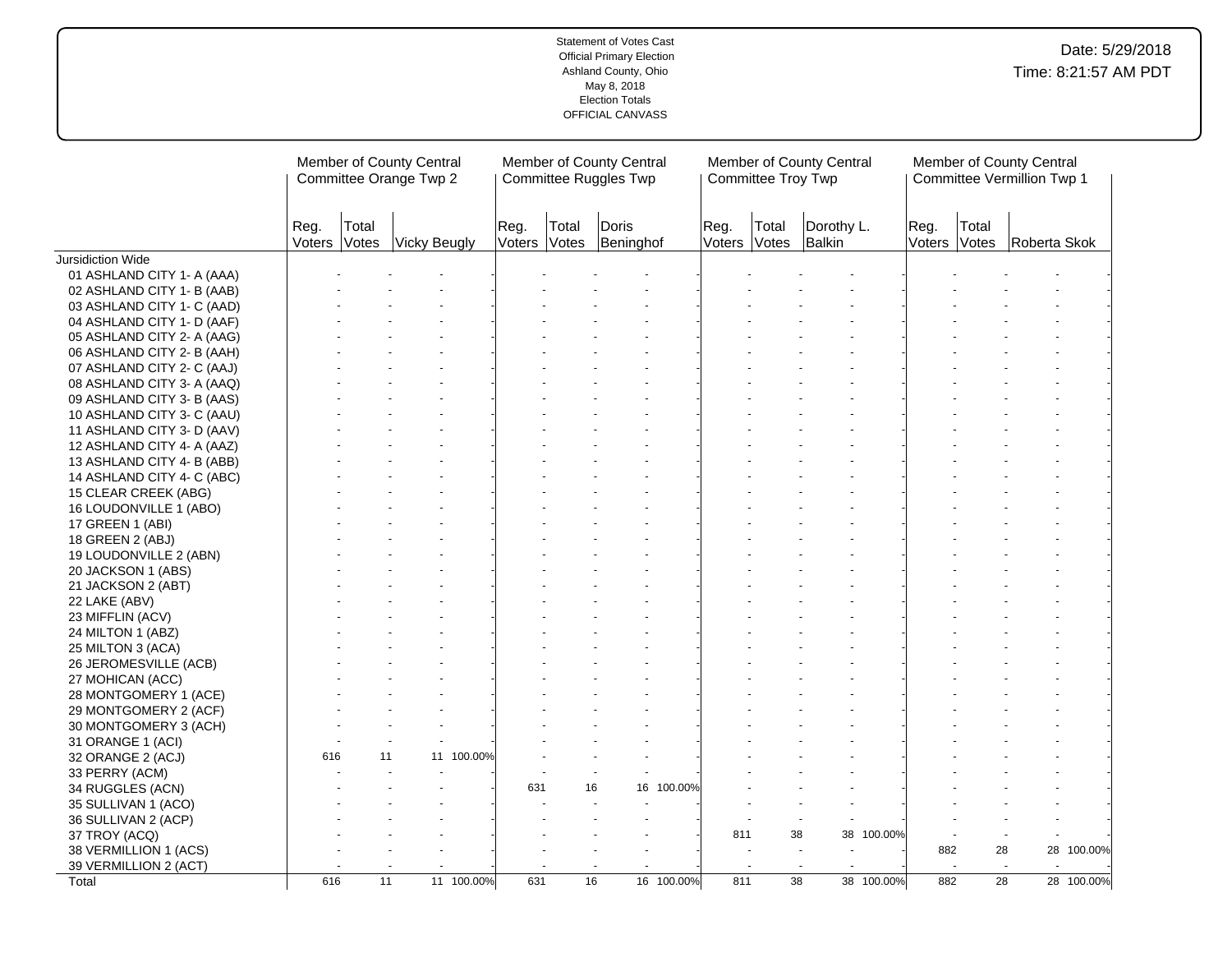| (REPUBLICAN PRIMARY)<br>(REPUBLICAN PRIMARY)<br>(REPUBLICAN PRIMARY)<br>Mike DeWine<br>Mary Taylor<br>Total<br>and Jon<br>and Nathan D.<br>Total<br>Reg.<br>Total<br>Reg.<br>Reg.<br>Votes<br>Husted<br>Estruth<br>Voters<br>Votes<br>Voters<br>Votes<br>Keith Faber<br>Voters<br>Dave Yost<br><b>Jursidiction Wide</b><br>907<br>64.29%<br>35.71%<br>907<br>142<br>142 100.00%<br>907<br>134<br>134 100.00%<br>168<br>108<br>60<br>01 ASHLAND CITY 1- A (AAA)<br>115 100.00%<br>1173<br>154<br>94<br>61.04%<br>60<br>38.96%<br>1173<br>120<br>120 100.00%<br>1173<br>02 ASHLAND CITY 1- B (AAB)<br>115<br>64.86%<br>35.14%<br>1041<br>1041<br>170 100.00%<br>1041<br>222<br>144<br>78<br>171<br>171 100.00%<br>170<br>03 ASHLAND CITY 1- C (AAD)<br>659<br>29<br>19<br>65.52%<br>34.48%<br>659<br>27<br>27 100.00%<br>659<br>27<br>27 100.00%<br>10<br>04 ASHLAND CITY 1- D (AAF)<br>73<br>1023<br>89<br>51<br>57.30%<br>38<br>42.70%<br>1023<br>75<br>75 100.00%<br>1023<br>73<br>05 ASHLAND CITY 2- A (AAG)<br>87<br>60.92%<br>39.08%<br>1270<br>62<br>1270<br>57 100.00%<br>1270<br>53<br>34<br>62 100.00%<br>57<br>06 ASHLAND CITY 2- B (AAH)<br>956<br>62<br>55.86%<br>49<br>44.14%<br>956<br>87<br>87 100.00%<br>956<br>83<br>83<br>111<br>07 ASHLAND CITY 2- C (AAJ)<br>787<br>68<br>36<br>52.94%<br>47.06%<br>787<br>54<br>54 100.00%<br>787<br>51<br>51 100.00%<br>32<br>08 ASHLAND CITY 3- A (AAQ)<br>1022<br>92<br>73.91%<br>26.09%<br>1022<br>73<br>100.00%<br>1022<br>70<br>70<br>68<br>24<br>73<br>09 ASHLAND CITY 3- B (AAS) |  | Governor and Lieutenant Governor |  |  | <b>Attorney General</b> |  | Auditor of State |         |
|----------------------------------------------------------------------------------------------------------------------------------------------------------------------------------------------------------------------------------------------------------------------------------------------------------------------------------------------------------------------------------------------------------------------------------------------------------------------------------------------------------------------------------------------------------------------------------------------------------------------------------------------------------------------------------------------------------------------------------------------------------------------------------------------------------------------------------------------------------------------------------------------------------------------------------------------------------------------------------------------------------------------------------------------------------------------------------------------------------------------------------------------------------------------------------------------------------------------------------------------------------------------------------------------------------------------------------------------------------------------------------------------------------------------------------------------------------------------------------------------------------------------------------------------|--|----------------------------------|--|--|-------------------------|--|------------------|---------|
|                                                                                                                                                                                                                                                                                                                                                                                                                                                                                                                                                                                                                                                                                                                                                                                                                                                                                                                                                                                                                                                                                                                                                                                                                                                                                                                                                                                                                                                                                                                                              |  |                                  |  |  |                         |  |                  |         |
|                                                                                                                                                                                                                                                                                                                                                                                                                                                                                                                                                                                                                                                                                                                                                                                                                                                                                                                                                                                                                                                                                                                                                                                                                                                                                                                                                                                                                                                                                                                                              |  |                                  |  |  |                         |  |                  |         |
|                                                                                                                                                                                                                                                                                                                                                                                                                                                                                                                                                                                                                                                                                                                                                                                                                                                                                                                                                                                                                                                                                                                                                                                                                                                                                                                                                                                                                                                                                                                                              |  |                                  |  |  |                         |  |                  |         |
|                                                                                                                                                                                                                                                                                                                                                                                                                                                                                                                                                                                                                                                                                                                                                                                                                                                                                                                                                                                                                                                                                                                                                                                                                                                                                                                                                                                                                                                                                                                                              |  |                                  |  |  |                         |  |                  |         |
|                                                                                                                                                                                                                                                                                                                                                                                                                                                                                                                                                                                                                                                                                                                                                                                                                                                                                                                                                                                                                                                                                                                                                                                                                                                                                                                                                                                                                                                                                                                                              |  |                                  |  |  |                         |  |                  |         |
|                                                                                                                                                                                                                                                                                                                                                                                                                                                                                                                                                                                                                                                                                                                                                                                                                                                                                                                                                                                                                                                                                                                                                                                                                                                                                                                                                                                                                                                                                                                                              |  |                                  |  |  |                         |  |                  |         |
|                                                                                                                                                                                                                                                                                                                                                                                                                                                                                                                                                                                                                                                                                                                                                                                                                                                                                                                                                                                                                                                                                                                                                                                                                                                                                                                                                                                                                                                                                                                                              |  |                                  |  |  |                         |  |                  |         |
|                                                                                                                                                                                                                                                                                                                                                                                                                                                                                                                                                                                                                                                                                                                                                                                                                                                                                                                                                                                                                                                                                                                                                                                                                                                                                                                                                                                                                                                                                                                                              |  |                                  |  |  |                         |  |                  | 100.00% |
|                                                                                                                                                                                                                                                                                                                                                                                                                                                                                                                                                                                                                                                                                                                                                                                                                                                                                                                                                                                                                                                                                                                                                                                                                                                                                                                                                                                                                                                                                                                                              |  |                                  |  |  |                         |  |                  |         |
|                                                                                                                                                                                                                                                                                                                                                                                                                                                                                                                                                                                                                                                                                                                                                                                                                                                                                                                                                                                                                                                                                                                                                                                                                                                                                                                                                                                                                                                                                                                                              |  |                                  |  |  |                         |  |                  | 100.00% |
|                                                                                                                                                                                                                                                                                                                                                                                                                                                                                                                                                                                                                                                                                                                                                                                                                                                                                                                                                                                                                                                                                                                                                                                                                                                                                                                                                                                                                                                                                                                                              |  |                                  |  |  |                         |  |                  |         |
|                                                                                                                                                                                                                                                                                                                                                                                                                                                                                                                                                                                                                                                                                                                                                                                                                                                                                                                                                                                                                                                                                                                                                                                                                                                                                                                                                                                                                                                                                                                                              |  |                                  |  |  |                         |  |                  | 100.00% |
| 894<br>161<br>99<br>61.49%<br>62<br>38.51%<br>894<br>146<br>146<br>100.00%<br>894<br>137<br>137<br>10 ASHLAND CITY 3- C (AAU)                                                                                                                                                                                                                                                                                                                                                                                                                                                                                                                                                                                                                                                                                                                                                                                                                                                                                                                                                                                                                                                                                                                                                                                                                                                                                                                                                                                                                |  |                                  |  |  |                         |  |                  | 100.00% |
| 672<br>34<br>20<br>58.82%<br>14<br>41.18%<br>672<br>28<br>100.00%<br>672<br>26<br>26<br>28<br>11 ASHLAND CITY 3- D (AAV)                                                                                                                                                                                                                                                                                                                                                                                                                                                                                                                                                                                                                                                                                                                                                                                                                                                                                                                                                                                                                                                                                                                                                                                                                                                                                                                                                                                                                     |  |                                  |  |  |                         |  |                  | 100.00% |
| 889<br>43<br>30<br>69.77%<br>30.23%<br>889<br>36<br>100.00%<br>889<br>36<br>36<br>13<br>36<br>12 ASHLAND CITY 4- A (AAZ)                                                                                                                                                                                                                                                                                                                                                                                                                                                                                                                                                                                                                                                                                                                                                                                                                                                                                                                                                                                                                                                                                                                                                                                                                                                                                                                                                                                                                     |  |                                  |  |  |                         |  |                  | 100.00% |
| 694<br>35<br>12<br>34.29%<br>23<br>65.71%<br>694<br>34<br>34 100.00%<br>694<br>30<br>30<br>13 ASHLAND CITY 4- B (ABB)                                                                                                                                                                                                                                                                                                                                                                                                                                                                                                                                                                                                                                                                                                                                                                                                                                                                                                                                                                                                                                                                                                                                                                                                                                                                                                                                                                                                                        |  |                                  |  |  |                         |  |                  | 100.00% |
| 69<br>50.72%<br>1001<br>35<br>34<br>49.28%<br>1001<br>59<br>100.00%<br>1001<br>58<br>58<br>14 ASHLAND CITY 4- C (ABC)<br>59                                                                                                                                                                                                                                                                                                                                                                                                                                                                                                                                                                                                                                                                                                                                                                                                                                                                                                                                                                                                                                                                                                                                                                                                                                                                                                                                                                                                                  |  |                                  |  |  |                         |  |                  | 100.00% |
| 53.44%<br>46.56%<br>1293<br>107<br>107 100.00%<br>1293<br>104<br>104 100.00%<br>15 CLEAR CREEK (ABG)<br>1293<br>131<br>70<br>61                                                                                                                                                                                                                                                                                                                                                                                                                                                                                                                                                                                                                                                                                                                                                                                                                                                                                                                                                                                                                                                                                                                                                                                                                                                                                                                                                                                                              |  |                                  |  |  |                         |  |                  |         |
| 1351<br>135<br>54.81%<br>45.19%<br>1351<br>115<br>100.00%<br>1351<br>113<br>113<br>74<br>61<br>115<br>16 LOUDONVILLE 1 (ABO)                                                                                                                                                                                                                                                                                                                                                                                                                                                                                                                                                                                                                                                                                                                                                                                                                                                                                                                                                                                                                                                                                                                                                                                                                                                                                                                                                                                                                 |  |                                  |  |  |                         |  |                  | 100.00% |
| 1150<br>1150<br>145<br>67<br>46.21%<br>78<br>53.79%<br>1150<br>111<br>111 100.00%<br>108<br>108<br>17 GREEN 1 (ABI)                                                                                                                                                                                                                                                                                                                                                                                                                                                                                                                                                                                                                                                                                                                                                                                                                                                                                                                                                                                                                                                                                                                                                                                                                                                                                                                                                                                                                          |  |                                  |  |  |                         |  |                  | 100.00% |
| 61.78%<br>60<br>38.22%<br>569<br>569<br>117 100.00%<br>18 GREEN 2 (ABJ)<br>569<br>157<br>97<br>121<br>121 100.00%<br>117                                                                                                                                                                                                                                                                                                                                                                                                                                                                                                                                                                                                                                                                                                                                                                                                                                                                                                                                                                                                                                                                                                                                                                                                                                                                                                                                                                                                                     |  |                                  |  |  |                         |  |                  |         |
| 1179<br>30<br>12<br>40.00%<br>60.00%<br>1179<br>24<br>24 100.00%<br>1179<br>24<br>24 100.00%<br>18<br>19 LOUDONVILLE 2 (ABN)                                                                                                                                                                                                                                                                                                                                                                                                                                                                                                                                                                                                                                                                                                                                                                                                                                                                                                                                                                                                                                                                                                                                                                                                                                                                                                                                                                                                                 |  |                                  |  |  |                         |  |                  |         |
| 1083<br>129<br>77<br>59.69%<br>52<br>40.31%<br>1083<br>94<br>94 100.00%<br>1083<br>93<br>93 100.00%<br>20 JACKSON 1 (ABS)                                                                                                                                                                                                                                                                                                                                                                                                                                                                                                                                                                                                                                                                                                                                                                                                                                                                                                                                                                                                                                                                                                                                                                                                                                                                                                                                                                                                                    |  |                                  |  |  |                         |  |                  |         |
| 1304<br>133<br>71<br>53.38%<br>62<br>46.62%<br>1304<br>115 100.00%<br>1304<br>110<br>21 JACKSON 2 (ABT)<br>115<br>110                                                                                                                                                                                                                                                                                                                                                                                                                                                                                                                                                                                                                                                                                                                                                                                                                                                                                                                                                                                                                                                                                                                                                                                                                                                                                                                                                                                                                        |  |                                  |  |  |                         |  |                  | 100.00% |
| 457<br>63<br>39<br>61.90%<br>24<br>38.10%<br>457<br>56<br>56 100.00%<br>457<br>55<br>55 100.00%<br>22 LAKE (ABV)                                                                                                                                                                                                                                                                                                                                                                                                                                                                                                                                                                                                                                                                                                                                                                                                                                                                                                                                                                                                                                                                                                                                                                                                                                                                                                                                                                                                                             |  |                                  |  |  |                         |  |                  |         |
| 957<br>128<br>70<br>54.69%<br>58<br>45.31%<br>957<br>110 100.00%<br>957<br>102<br>102 100.00%<br>110<br>23 MIFFLIN (ACV)                                                                                                                                                                                                                                                                                                                                                                                                                                                                                                                                                                                                                                                                                                                                                                                                                                                                                                                                                                                                                                                                                                                                                                                                                                                                                                                                                                                                                     |  |                                  |  |  |                         |  |                  |         |
| 1095<br>174<br>99<br>56.90%<br>43.10%<br>1095<br>137<br>137 100.00%<br>1095<br>133<br>133<br>24 MILTON 1 (ABZ)<br>75                                                                                                                                                                                                                                                                                                                                                                                                                                                                                                                                                                                                                                                                                                                                                                                                                                                                                                                                                                                                                                                                                                                                                                                                                                                                                                                                                                                                                         |  |                                  |  |  |                         |  |                  | 100.00% |
| 531<br>91<br>50.55%<br>45<br>49.45%<br>531<br>75<br>75 100.00%<br>531<br>69<br>69 100.00%<br>46<br>25 MILTON 3 (ACA)                                                                                                                                                                                                                                                                                                                                                                                                                                                                                                                                                                                                                                                                                                                                                                                                                                                                                                                                                                                                                                                                                                                                                                                                                                                                                                                                                                                                                         |  |                                  |  |  |                         |  |                  |         |
| 42.86%<br>366<br>27<br>100.00%<br>27<br>27<br>366<br>28<br>16<br>57.14%<br>12<br>27<br>366<br>26 JEROMESVILLE (ACB)                                                                                                                                                                                                                                                                                                                                                                                                                                                                                                                                                                                                                                                                                                                                                                                                                                                                                                                                                                                                                                                                                                                                                                                                                                                                                                                                                                                                                          |  |                                  |  |  |                         |  |                  | 100.00% |
| 1039<br>120<br>53.33%<br>46.67%<br>1039<br>98<br>98 100.00%<br>1039<br>93<br>93 100.00%<br>27 MOHICAN (ACC)<br>64<br>56                                                                                                                                                                                                                                                                                                                                                                                                                                                                                                                                                                                                                                                                                                                                                                                                                                                                                                                                                                                                                                                                                                                                                                                                                                                                                                                                                                                                                      |  |                                  |  |  |                         |  |                  |         |
| 41.67%<br>628<br>84<br>49<br>58.33%<br>35<br>628<br>68<br>100.00%<br>628<br>67<br>68<br>67<br>28 MONTGOMERY 1 (ACE)                                                                                                                                                                                                                                                                                                                                                                                                                                                                                                                                                                                                                                                                                                                                                                                                                                                                                                                                                                                                                                                                                                                                                                                                                                                                                                                                                                                                                          |  |                                  |  |  |                         |  |                  | 100.00% |
| 860<br>95<br>58.95%<br>39<br>41.05%<br>74<br>74 100.00%<br>72<br>72 100.00%<br>56<br>860<br>860<br>29 MONTGOMERY 2 (ACF)                                                                                                                                                                                                                                                                                                                                                                                                                                                                                                                                                                                                                                                                                                                                                                                                                                                                                                                                                                                                                                                                                                                                                                                                                                                                                                                                                                                                                     |  |                                  |  |  |                         |  |                  |         |
| 571<br>93<br>50<br>53.76%<br>43<br>46.24%<br>571<br>75<br>75<br>100.00%<br>571<br>66<br>30 MONTGOMERY 3 (ACH)<br>66                                                                                                                                                                                                                                                                                                                                                                                                                                                                                                                                                                                                                                                                                                                                                                                                                                                                                                                                                                                                                                                                                                                                                                                                                                                                                                                                                                                                                          |  |                                  |  |  |                         |  |                  | 100.00% |
| 1104<br>127<br>75<br>59.06%<br>52<br>40.94%<br>1104<br>104<br>104<br>100.00%<br>1104<br>99<br>99<br>31 ORANGE 1 (ACI)                                                                                                                                                                                                                                                                                                                                                                                                                                                                                                                                                                                                                                                                                                                                                                                                                                                                                                                                                                                                                                                                                                                                                                                                                                                                                                                                                                                                                        |  |                                  |  |  |                         |  |                  | 100.00% |
| 75<br>56.00%<br>44.00%<br>56<br>54 100.00%<br>616<br>42<br>33<br>616<br>56<br>100.00%<br>616<br>54<br>32 ORANGE 2 (ACJ)                                                                                                                                                                                                                                                                                                                                                                                                                                                                                                                                                                                                                                                                                                                                                                                                                                                                                                                                                                                                                                                                                                                                                                                                                                                                                                                                                                                                                      |  |                                  |  |  |                         |  |                  |         |
| 1297<br>176<br>105<br>59.66%<br>71<br>40.34%<br>1297<br>136<br>136<br>100.00%<br>1297<br>120<br>120<br>33 PERRY (ACM)<br>57.35%<br>42.65%                                                                                                                                                                                                                                                                                                                                                                                                                                                                                                                                                                                                                                                                                                                                                                                                                                                                                                                                                                                                                                                                                                                                                                                                                                                                                                                                                                                                    |  |                                  |  |  |                         |  |                  | 100.00% |
| 631<br>68<br>39<br>29<br>631<br>56<br>56 100.00%<br>631<br>52<br>52 100.00%<br>34 RUGGLES (ACN)                                                                                                                                                                                                                                                                                                                                                                                                                                                                                                                                                                                                                                                                                                                                                                                                                                                                                                                                                                                                                                                                                                                                                                                                                                                                                                                                                                                                                                              |  |                                  |  |  |                         |  |                  |         |
| 57.69%<br>905<br>104<br>60<br>44<br>42.31%<br>905<br>89<br>89<br>100.00%<br>905<br>88<br>88<br>35 SULLIVAN 1 (ACO)                                                                                                                                                                                                                                                                                                                                                                                                                                                                                                                                                                                                                                                                                                                                                                                                                                                                                                                                                                                                                                                                                                                                                                                                                                                                                                                                                                                                                           |  |                                  |  |  |                         |  |                  | 100.00% |
| 776<br>71<br>29<br>40.85%<br>42<br>59.15%<br>776<br>53<br>53<br>100.00%<br>776<br>53<br>53 100.00%<br>36 SULLIVAN 2 (ACP)<br>811<br>101<br>53<br>52.48%<br>48<br>47.52%<br>811<br>75<br>75 100.00%<br>811<br>75<br>75 100.00%                                                                                                                                                                                                                                                                                                                                                                                                                                                                                                                                                                                                                                                                                                                                                                                                                                                                                                                                                                                                                                                                                                                                                                                                                                                                                                                |  |                                  |  |  |                         |  |                  |         |
| 37 TROY (ACQ)<br>882<br>102<br>59<br>43<br>42.16%<br>882<br>82<br>100.00%<br>882<br>76<br>76<br>57.84%<br>82                                                                                                                                                                                                                                                                                                                                                                                                                                                                                                                                                                                                                                                                                                                                                                                                                                                                                                                                                                                                                                                                                                                                                                                                                                                                                                                                                                                                                                 |  |                                  |  |  |                         |  |                  | 100.00% |
| 38 VERMILLION 1 (ACS)<br>1100<br>90<br>56.96%<br>68<br>43.04%<br>1100<br>123<br>123<br>100.00%<br>1100<br>118<br>39 VERMILLION 2 (ACT)<br>158<br>118                                                                                                                                                                                                                                                                                                                                                                                                                                                                                                                                                                                                                                                                                                                                                                                                                                                                                                                                                                                                                                                                                                                                                                                                                                                                                                                                                                                         |  |                                  |  |  |                         |  |                  | 100.00% |
| 35543<br>4080<br>2340<br>57.35%<br>1740<br>42.65%<br>35543<br>3295<br>3295 100.00%<br>35543<br>3155<br>3155 100.00%<br>Total                                                                                                                                                                                                                                                                                                                                                                                                                                                                                                                                                                                                                                                                                                                                                                                                                                                                                                                                                                                                                                                                                                                                                                                                                                                                                                                                                                                                                 |  |                                  |  |  |                         |  |                  |         |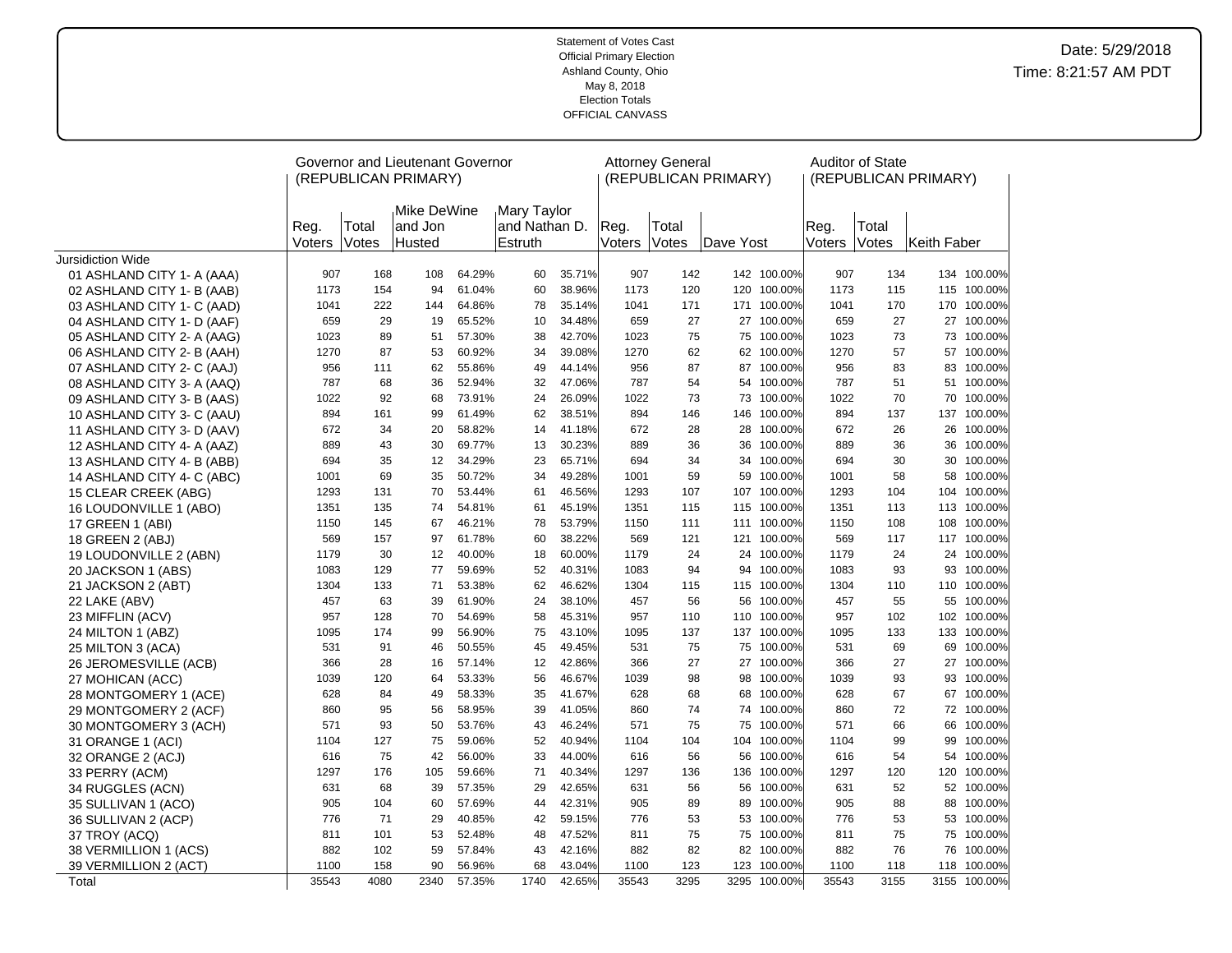|                            |                | Secretary of State |                      |              |        | <b>Treasurer of State</b> |                      |        |         |        |
|----------------------------|----------------|--------------------|----------------------|--------------|--------|---------------------------|----------------------|--------|---------|--------|
|                            |                |                    | (REPUBLICAN PRIMARY) |              |        |                           | (REPUBLICAN PRIMARY) |        |         |        |
|                            |                |                    |                      |              |        |                           |                      |        |         |        |
|                            |                | Total              |                      |              | Reg.   | Total                     |                      |        | Robert  |        |
|                            | Reg.<br>Voters | Votes              | Frank LaRose         |              | Voters | Votes                     | Sandra O'Brien       |        | Sprague |        |
| Jursidiction Wide          |                |                    |                      |              |        |                           |                      |        |         |        |
| 01 ASHLAND CITY 1- A (AAA) | 907            | 136                |                      | 136 100.00%  | 907    | 147                       | 56                   | 38.10% | 91      | 61.90% |
| 02 ASHLAND CITY 1- B (AAB) | 1173           | 116                |                      | 116 100.00%  | 1173   | 129                       | 64                   | 49.61% | 65      | 50.39% |
| 03 ASHLAND CITY 1- C (AAD) | 1041           | 166                |                      | 166 100.00%  | 1041   | 182                       | 76                   | 41.76% | 106     | 58.24% |
| 04 ASHLAND CITY 1- D (AAF) | 659            | 26                 |                      | 26 100.00%   | 659    | 27                        | 8                    | 29.63% | 19      | 70.37% |
| 05 ASHLAND CITY 2- A (AAG) | 1023           | 76                 |                      | 76 100.00%   | 1023   | 80                        | 38                   | 47.50% | 42      | 52.50% |
| 06 ASHLAND CITY 2- B (AAH) | 1270           | 57                 |                      | 57 100.00%   | 1270   | 77                        | 27                   | 35.06% | 50      | 64.94% |
| 07 ASHLAND CITY 2- C (AAJ) | 956            | 81                 |                      | 81 100.00%   | 956    | 96                        | 41                   | 42.71% | 55      | 57.29% |
| 08 ASHLAND CITY 3- A (AAQ) | 787            | 50                 |                      | 50 100.00%   | 787    | 62                        | 26                   | 41.94% | 36      | 58.06% |
| 09 ASHLAND CITY 3- B (AAS) | 1022           | 72                 |                      | 72 100.00%   | 1022   | 80                        | 31                   | 38.75% | 49      | 61.25% |
| 10 ASHLAND CITY 3- C (AAU) | 894            | 134                |                      | 134 100.00%  | 894    | 148                       | 61                   | 41.22% | 87      | 58.78% |
| 11 ASHLAND CITY 3- D (AAV) | 672            | 28                 |                      | 28 100.00%   | 672    | 31                        | 8                    | 25.81% | 23      | 74.19% |
| 12 ASHLAND CITY 4- A (AAZ) | 889            | 34                 |                      | 34 100.00%   | 889    | 38                        | 16                   | 42.11% | 22      | 57.89% |
| 13 ASHLAND CITY 4- B (ABB) | 694            | 30                 |                      | 30 100.00%   | 694    | 32                        | 12                   | 37.50% | 20      | 62.50% |
| 14 ASHLAND CITY 4- C (ABC) | 1001           | 59                 |                      | 59 100.00%   | 1001   | 65                        | 30                   | 46.15% | 35      | 53.85% |
| 15 CLEAR CREEK (ABG)       | 1293           | 102                |                      | 102 100.00%  | 1293   | 111                       | 48                   | 43.24% | 63      | 56.76% |
| 16 LOUDONVILLE 1 (ABO)     | 1351           | 109                |                      | 109 100.00%  | 1351   | 119                       | 58                   | 48.74% | 61      | 51.26% |
| 17 GREEN 1 (ABI)           | 1150           | 109                |                      | 109 100.00%  | 1150   | 128                       | 54                   | 42.19% | 74      | 57.81% |
| 18 GREEN 2 (ABJ)           | 569            | 116                |                      | 116 100.00%  | 569    | 138                       | 65                   | 47.10% | 73      | 52.90% |
| 19 LOUDONVILLE 2 (ABN)     | 1179           | 24                 |                      | 24 100.00%   | 1179   | 27                        | 16                   | 59.26% | 11      | 40.74% |
| 20 JACKSON 1 (ABS)         | 1083           | 91                 |                      | 91 100.00%   | 1083   | 98                        | 38                   | 38.78% | 60      | 61.22% |
| 21 JACKSON 2 (ABT)         | 1304           | 107                |                      | 107 100.00%  | 1304   | 117                       | 43                   | 36.75% | 74      | 63.25% |
| 22 LAKE (ABV)              | 457            | 54                 |                      | 54 100.00%   | 457    | 51                        | 25                   | 49.02% | 26      | 50.98% |
| 23 MIFFLIN (ACV)           | 957            | 100                |                      | 100 100.00%  | 957    | 96                        | 36                   | 37.50% | 60      | 62.50% |
| 24 MILTON 1 (ABZ)          | 1095           | 134                |                      | 134 100.00%  | 1095   | 143                       | 61                   | 42.66% | 82      | 57.34% |
| 25 MILTON 3 (ACA)          | 531            | 71                 |                      | 71 100.00%   | 531    | 69                        | 27                   | 39.13% | 42      | 60.87% |
| 26 JEROMESVILLE (ACB)      | 366            | 25                 |                      | 25 100.00%   | 366    | 28                        | 14                   | 50.00% | 14      | 50.00% |
| 27 MOHICAN (ACC)           | 1039           | 86                 |                      | 86 100.00%   | 1039   | 108                       | 41                   | 37.96% | 67      | 62.04% |
| 28 MONTGOMERY 1 (ACE)      | 628            | 67                 |                      | 67 100.00%   | 628    | 67                        | 30                   | 44.78% | 37      | 55.22% |
| 29 MONTGOMERY 2 (ACF)      | 860            | 72                 |                      | 72 100.00%   | 860    | 85                        | 36                   | 42.35% | 49      | 57.65% |
| 30 MONTGOMERY 3 (ACH)      | 571            | 65                 |                      | 65 100.00%   | 571    | 75                        | 24                   | 32.00% | 51      | 68.00% |
| 31 ORANGE 1 (ACI)          | 1104           | 101                |                      | 101 100.00%  | 1104   | 116                       | 48                   | 41.38% | 68      | 58.62% |
| 32 ORANGE 2 (ACJ)          | 616            | 52                 |                      | 52 100.00%   | 616    | 69                        | 22                   | 31.88% | 47      | 68.12% |
| 33 PERRY (ACM)             | 1297           | 127                |                      | 127 100.00%  | 1297   | 148                       | 65                   | 43.92% | 83      | 56.08% |
| 34 RUGGLES (ACN)           | 631            | 56                 |                      | 56 100.00%   | 631    | 65                        | 27                   | 41.54% | 38      | 58.46% |
| 35 SULLIVAN 1 (ACO)        | 905            | 84                 |                      | 84 100.00%   | 905    | 89                        | 32                   | 35.96% | 57      | 64.04% |
| 36 SULLIVAN 2 (ACP)        | 776            | 54                 |                      | 54 100.00%   | 776    | 57                        | 22                   | 38.60% | 35      | 61.40% |
| 37 TROY (ACQ)              | 811            | 75                 |                      | 75 100.00%   | 811    | 89                        | 40                   | 44.94% | 49      | 55.06% |
| 38 VERMILLION 1 (ACS)      | 882            | 72                 |                      | 72 100.00%   | 882    | 85                        | 27                   | 31.76% | 58      | 68.24% |
| 39 VERMILLION 2 (ACT)      | 1100           | 115                |                      | 115 100.00%  | 1100   | 137                       | 71                   | 51.82% | 66      | 48.18% |
| Total                      | 35543          | 3133               |                      | 3133 100.00% | 35543  | 3509                      | 1464                 | 41.72% | 2045    | 58.28% |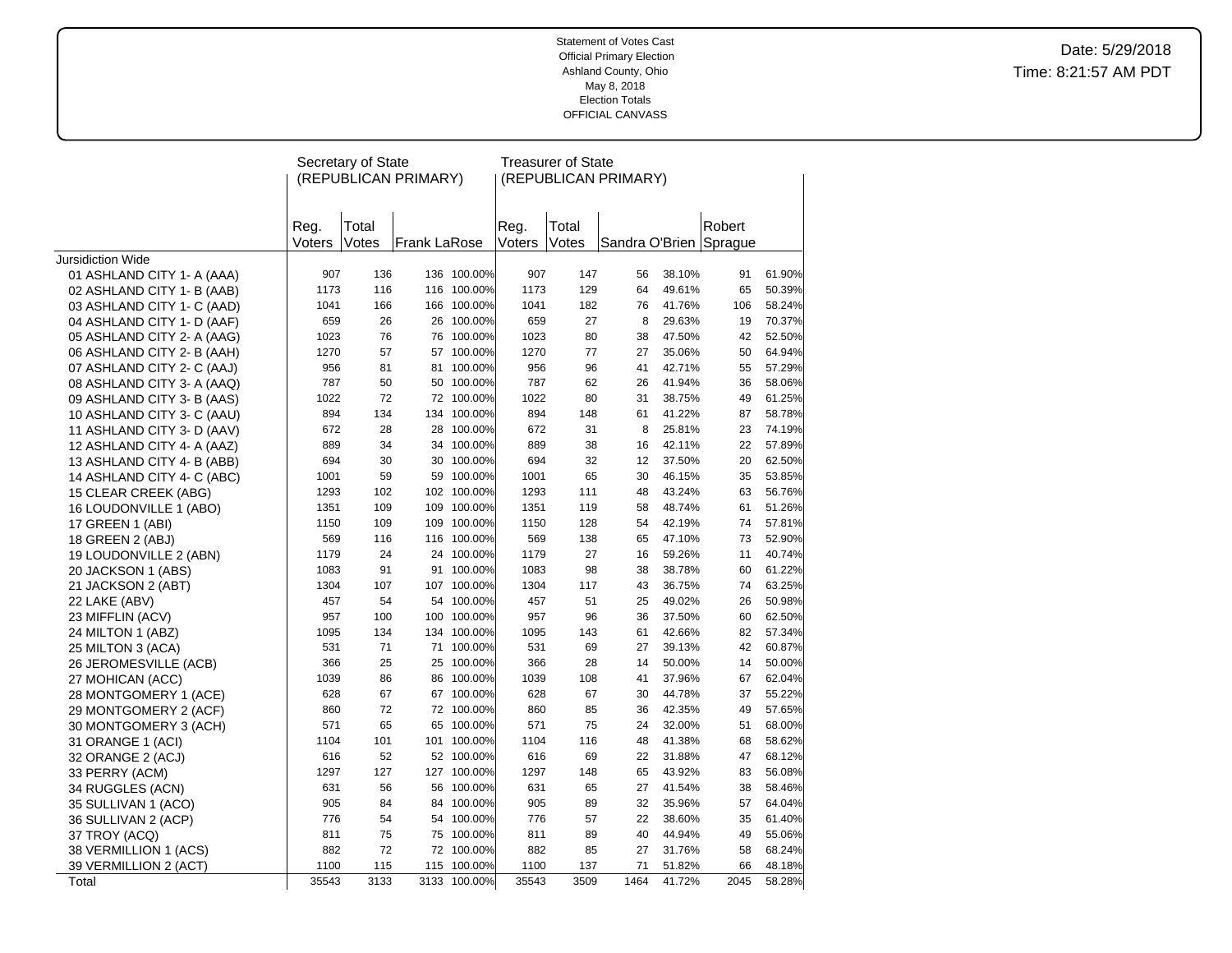|                            | U.S. Senator |       |                      |        |                |       |              |        |                |                |             |        |             |             |  |
|----------------------------|--------------|-------|----------------------|--------|----------------|-------|--------------|--------|----------------|----------------|-------------|--------|-------------|-------------|--|
|                            |              |       | (REPUBLICAN PRIMARY) |        |                |       |              |        |                |                |             |        |             |             |  |
|                            |              |       |                      |        |                |       |              |        |                |                |             |        |             |             |  |
|                            | Reg.         | Total | Melissa              |        | Don Elijah     |       |              |        |                |                |             |        | Timothy A.  |             |  |
|                            | Voters       | Votes | Ackison              |        | Eckhart        |       | Mike Gibbons |        | Dan Kiley      |                | Jim Renacci |        | Pinion (W)  | Write-in    |  |
| Jursidiction Wide          |              |       |                      |        |                |       |              |        |                |                |             |        |             |             |  |
| 01 ASHLAND CITY 1- A (AAA) | 907          | 158   | 13                   | 8.23%  | 2              | 1.27% | 55           | 34.81% | 2              | 1.27%          | 86          | 54.43% | $\mathbf 0$ | $\mathbf 0$ |  |
| 02 ASHLAND CITY 1- B (AAB) | 1173         | 147   | 13                   | 8.84%  | 5              | 3.40% | 59           | 40.14% | $\overline{2}$ | 1.36%          | 68          | 46.26% | $\mathbf 0$ | $\mathbf 0$ |  |
| 03 ASHLAND CITY 1- C (AAD) | 1041         | 216   | 17                   | 7.87%  | 5              | 2.31% | 79           | 36.57% | $\overline{1}$ | 0.46%          | 114         | 52.78% | $\mathbf 0$ | 0           |  |
| 04 ASHLAND CITY 1- D (AAF) | 659          | 31    | 3                    | 9.68%  | $\Omega$       |       | 12           | 38.71% | $\overline{1}$ | 3.23%          | 15          | 48.39% | $\mathbf 0$ | $\mathbf 0$ |  |
| 05 ASHLAND CITY 2- A (AAG) | 1023         | 89    | 14                   | 15.73% | 2              | 2.25% | 26           | 29.21% | $\mathbf 0$    | $\sim$         | 47          | 52.81% | $\Omega$    | $\Omega$    |  |
| 06 ASHLAND CITY 2- B (AAH) | 1270         | 85    | $\overline{4}$       | 4.71%  | 3              | 3.53% | 33           | 38.82% | 0              |                | 45          | 52.94% | $\mathbf 0$ | 0           |  |
| 07 ASHLAND CITY 2- C (AAJ) | 956          | 107   | 11                   | 10.28% | $\Omega$       |       | 30           | 28.04% | 3              | 2.80%          | 63          | 58.88% | $\mathbf 0$ | $\mathbf 0$ |  |
| 08 ASHLAND CITY 3- A (AAQ) | 787          | 68    | 9                    | 13.24% | 2              | 2.94% | 21           | 30.88% | $\overline{1}$ | 1.47%          | 35          | 51.47% | $\mathbf 0$ | 0           |  |
| 09 ASHLAND CITY 3- B (AAS) | 1022         | 92    | $\overline{7}$       | 7.61%  | $\overline{2}$ | 2.17% | 31           | 33.70% | $\overline{4}$ | 4.35%          | 48          | 52.17% | $\mathbf 0$ | $\mathbf 0$ |  |
| 10 ASHLAND CITY 3- C (AAU) | 894          | 157   | 14                   | 8.92%  | $\overline{2}$ | 1.27% | 48           | 30.57% | 3              | 1.91%          | 90          | 57.32% | $\Omega$    | 0           |  |
| 11 ASHLAND CITY 3- D (AAV) | 672          | 35    | 3                    | 8.57%  | $\Omega$       |       | 13           | 37.14% | $\overline{1}$ | 2.86%          | 18          | 51.43% | $\mathbf 0$ | $\mathbf 0$ |  |
| 12 ASHLAND CITY 4- A (AAZ) | 889          | 39    | 3                    | 7.69%  | 3              | 7.69% | 14           | 35.90% | $\mathbf 0$    |                | 19          | 48.72% | $\mathbf 0$ | 0           |  |
| 13 ASHLAND CITY 4- B (ABB) | 694          | 38    | 5                    | 13.16% | $\overline{2}$ | 5.26% | 13           | 34.21% | $\overline{1}$ | 2.63%          | 17          | 44.74% | $\mathbf 0$ | 0           |  |
| 14 ASHLAND CITY 4- C (ABC) | 1001         | 69    | 9                    | 13.04% | $\Omega$       |       | 27           | 39.13% | $\overline{1}$ | 1.45%          | 32          | 46.38% | $\Omega$    | $\mathbf 0$ |  |
| 15 CLEAR CREEK (ABG)       | 1293         | 127   | 10                   | 7.87%  | $\mathbf{1}$   | 0.79% | 46           | 36.22% | 5              | 3.94%          | 65          | 51.18% | $\mathbf 0$ | 0           |  |
| 16 LOUDONVILLE 1 (ABO)     | 1351         | 134   | 18                   | 13.43% | $\overline{2}$ | 1.49% | 50           | 37.31% | 3              | 2.24%          | 61          | 45.52% | $\mathbf 0$ | 0           |  |
| 17 GREEN 1 (ABI)           | 1150         | 142   | 19                   | 13.38% | 6              | 4.23% | 41           | 28.87% | 2              | 1.41%          | 74          | 52.11% | $\Omega$    | 0           |  |
| 18 GREEN 2 (ABJ)           | 569          | 149   | 19                   | 12.75% | 5              | 3.36% | 38           | 25.50% | $\overline{2}$ | 1.34%          | 85          | 57.05% | $\mathbf 0$ | $\mathbf 0$ |  |
| 19 LOUDONVILLE 2 (ABN)     | 1179         | 32    | $\Omega$             |        | 0              |       | 13           | 40.62% | $\mathbf 0$    | $\blacksquare$ | 19          | 59.38% | $\mathbf 0$ | $\mathbf 0$ |  |
| 20 JACKSON 1 (ABS)         | 1083         | 112   | 11                   | 9.82%  | 3              | 2.68% | 32           | 28.57% | 0              |                | 66          | 58.93% | $\mathbf 0$ | 0           |  |
| 21 JACKSON 2 (ABT)         | 1304         | 130   | 17                   | 13.08% | 2              | 1.54% | 35           | 26.92% | 3              | 2.31%          | 73          | 56.15% | $\mathbf 0$ | $\mathbf 0$ |  |
| 22 LAKE (ABV)              | 457          | 56    | $\overline{7}$       | 12.50% | 2              | 3.57% | 18           | 32.14% | $\mathbf 0$    |                | 29          | 51.79% | $\mathbf 0$ | 0           |  |
| 23 MIFFLIN (ACV)           | 957          | 113   | 5                    | 4.42%  | 4              | 3.54% | 36           | 31.86% | $\overline{4}$ | 3.54%          | 64          | 56.64% | $\mathbf 0$ | $\Omega$    |  |
| 24 MILTON 1 (ABZ)          | 1095         | 165   | 11                   | 6.67%  | 6              | 3.64% | 52           | 31.52% | 6              | 3.64%          | 90          | 54.55% | $\Omega$    | $\mathbf 0$ |  |
| 25 MILTON 3 (ACA)          | 531          | 90    | $\overline{7}$       | 7.78%  | 2              | 2.22% | 28           | 31.11% | $\mathbf{1}$   | 1.11%          | 52          | 57.78% | 0           | 0           |  |
| 26 JEROMESVILLE (ACB)      | 366          | 28    | 5                    | 17.86% | 2              | 7.14% | 10           | 35.71% | $\overline{1}$ | 3.57%          | 10          | 35.71% | $\mathbf 0$ | $\mathbf 0$ |  |
| 27 MOHICAN (ACC)           | 1039         | 116   | 10                   | 8.62%  | 2              | 1.72% | 34           | 29.31% | 3              | 2.59%          | 67          | 57.76% | $\mathbf 0$ | 0           |  |
| 28 MONTGOMERY 1 (ACE)      | 628          | 78    | $\overline{7}$       | 8.97%  | $\mathbf 0$    |       | 22           | 28.21% | $\mathbf 0$    |                | 49          | 62.82% | $\mathbf 0$ | $\mathbf 0$ |  |
| 29 MONTGOMERY 2 (ACF)      | 860          | 93    | 7                    | 7.53%  | 2              | 2.15% | 17           | 18.28% | 2              | 2.15%          | 65          | 69.89% | $\mathbf 0$ | 0           |  |
| 30 MONTGOMERY 3 (ACH)      | 571          | 89    | 6                    | 6.74%  | 3              | 3.37% | 37           | 41.57% | $\overline{1}$ | 1.12%          | 42          | 47.19% | $\mathbf 0$ | $\mathbf 0$ |  |
| 31 ORANGE 1 (ACI)          | 1104         | 126   | 15                   | 11.90% | 5              | 3.97% | 42           | 33.33% | $\overline{1}$ | 0.79%          | 63          | 50.00% | $\Omega$    | $\mathbf 0$ |  |
| 32 ORANGE 2 (ACJ)          | 616          | 75    | 7                    | 9.33%  | 5              | 6.67% | 20           | 26.67% | 3              | 4.00%          | 40          | 53.33% | 0           | 0           |  |
| 33 PERRY (ACM)             | 1297         | 173   | 12                   | 6.94%  | 3              | 1.73% | 47           | 27.17% | $\overline{2}$ | 1.16%          | 109         | 63.01% | $\Omega$    | $\mathbf 0$ |  |
| 34 RUGGLES (ACN)           | 631          | 71    | 3                    | 4.23%  | 2              | 2.82% | 25           | 35.21% | 2              | 2.82%          | 39          | 54.93% | $\mathbf 0$ | 0           |  |
| 35 SULLIVAN 1 (ACO)        | 905          | 100   | 14                   | 14.00% | 3              | 3.00% | 29           | 29.00% | $\overline{4}$ | 4.00%          | 50          | 50.00% | $\mathbf 0$ | 0           |  |
| 36 SULLIVAN 2 (ACP)        | 776          | 69    | 9                    | 13.04% | 2              | 2.90% | 19           | 27.54% | 3              | 4.35%          | 36          | 52.17% | $\Omega$    | $\mathbf 0$ |  |
| 37 TROY (ACQ)              | 811          | 100   | 14                   | 14.00% | 4              | 4.00% | 24           | 24.00% | 3              | 3.00%          | 55          | 55.00% | $\mathbf 0$ | 0           |  |
| 38 VERMILLION 1 (ACS)      | 882          | 95    | 10                   | 10.53% | 2              | 2.11% | 39           | 41.05% | $\overline{7}$ | 7.37%          | 37          | 38.95% | $\mathbf 0$ | $\mathbf 0$ |  |
| 39 VERMILLION 2 (ACT)      | 1100         | 154   | 23                   | 14.94% | $\overline{2}$ | 1.30% | 61           | 39.61% | 5              | 3.25%          | 63          | 40.91% | $\mathbf 0$ | $\mathbf 0$ |  |
| Total                      | 35543        | 3948  | 391                  | 9.90%  | 98             | 2.48% | 1276         | 32.32% | 83             | 2.10%          | 2100        | 53.19% | $\Omega$    | $\mathbf 0$ |  |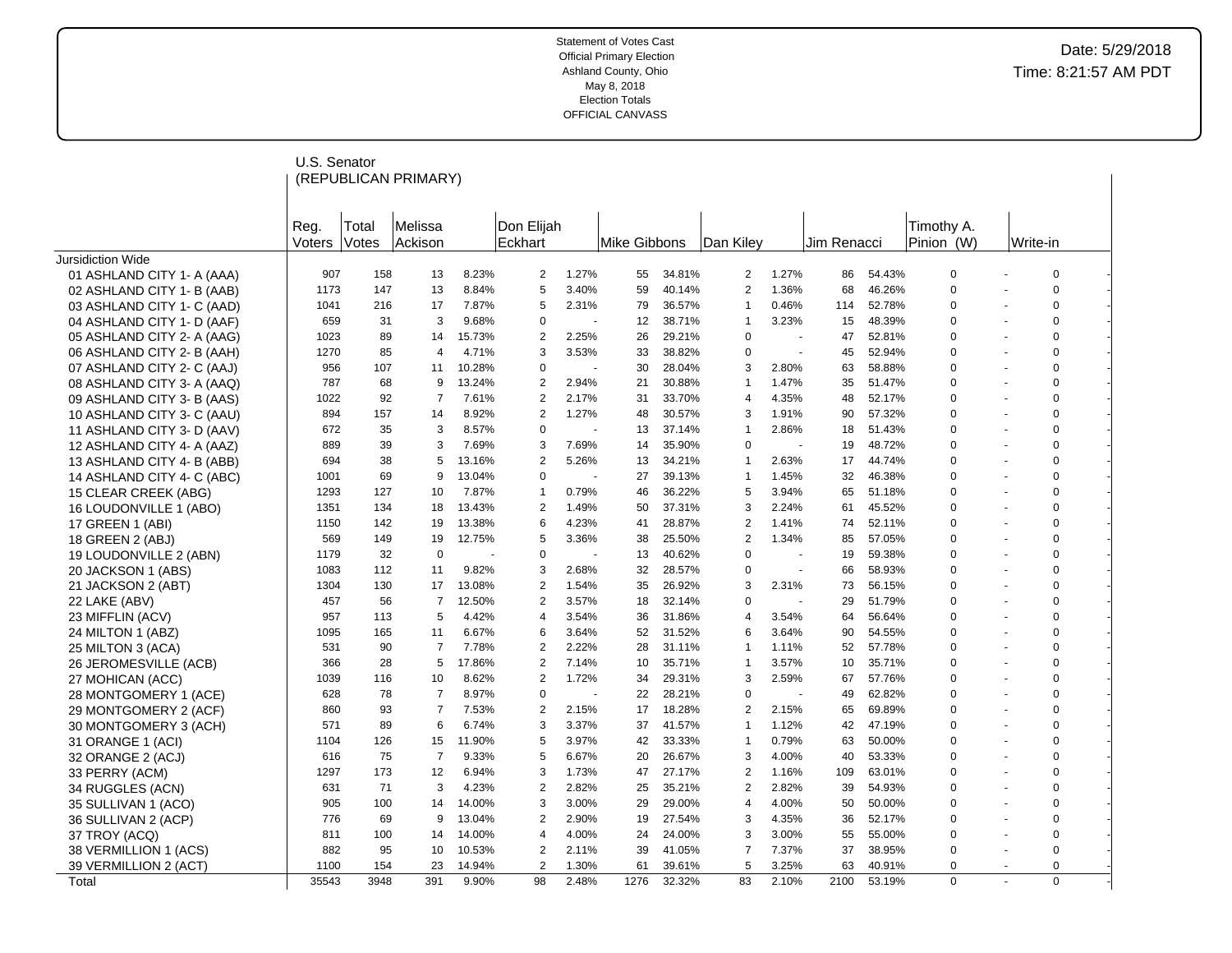|                            |                |                | Representative to Congress (7th District)<br>(REPUBLICAN PRIMARY) |        |                     |        |                    |        |                | FTC 01-01-2019 | Justice of the Supreme Court |              |                | FTC 01-02-2019 | Justice of the Supreme Court |              |
|----------------------------|----------------|----------------|-------------------------------------------------------------------|--------|---------------------|--------|--------------------|--------|----------------|----------------|------------------------------|--------------|----------------|----------------|------------------------------|--------------|
|                            | Reg.<br>Voters | Total<br>Votes | <b>Bob Gibbs</b>                                                  |        | Patrick J.<br>Quinn |        | Terry<br>Robertson |        | Reg.<br>Voters | Total<br>Votes | Craig Baldwin                |              | Reg.<br>Voters | Total<br>Votes | Mary<br>DeGenaro             |              |
| Jursidiction Wide          |                |                |                                                                   |        |                     |        |                    |        |                |                |                              |              |                |                |                              |              |
| 01 ASHLAND CITY 1- A (AAA) | 907            | 163            | 140                                                               | 85.89% | 14                  | 8.59%  | 9                  | 5.52%  | 907            | 131            |                              | 131 100.00%  | 907            | 123            |                              | 123 100.00%  |
| 02 ASHLAND CITY 1- B (AAB) | 1173           | 148            | 129                                                               | 87.16% | 11                  | 7.43%  | 8                  | 5.41%  | 1173           | 112            |                              | 112 100.00%  | 1173           | 113            |                              | 113 100.00%  |
| 03 ASHLAND CITY 1- C (AAD) | 1041           | 215            | 185                                                               | 86.05% | 12                  | 5.58%  | 18                 | 8.37%  | 1041           | 166            | 166                          | 100.00%      | 1041           | 161            | 161                          | 100.00%      |
| 04 ASHLAND CITY 1- D (AAF) | 659            | 32             | 31                                                                | 96.88% | $\mathbf{1}$        | 3.12%  | $\mathbf 0$        |        | 659            | 23             | 23                           | 100.00%      | 659            | 25             |                              | 25 100.00%   |
| 05 ASHLAND CITY 2- A (AAG) | 1023           | 88             | 71                                                                | 80.68% | 9                   | 10.23% | 8                  | 9.09%  | 1023           | 74             | 74                           | 100.00%      | 1023           | 69             |                              | 69 100.00%   |
| 06 ASHLAND CITY 2- B (AAH) | 1270           | 82             | 72                                                                | 87.80% | 3                   | 3.66%  | $\overline{7}$     | 8.54%  | 1270           | 58             | 58                           | 100.00%      | 1270           | 55             |                              | 55 100.00%   |
| 07 ASHLAND CITY 2- C (AAJ) | 956            | 107            | 86                                                                | 80.37% | 12                  | 11.21% | 9                  | 8.41%  | 956            | 83             | 83                           | 100.00%      | 956            | 76             | 76                           | 100.00%      |
| 08 ASHLAND CITY 3- A (AAQ) | 787            | 66             | 50                                                                | 75.76% | 9                   | 13.64% | $\overline{7}$     | 10.61% | 787            | 49             | 49                           | 100.00%      | 787            | 50             | 50                           | 100.00%      |
| 09 ASHLAND CITY 3- B (AAS) | 1022           | 87             | 70                                                                | 80.46% | $\overline{7}$      | 8.05%  | 10                 | 11.49% | 1022           | 69             | 69                           | 100.00%      | 1022           | 68             | 68                           | 100.00%      |
| 10 ASHLAND CITY 3- C (AAU) | 894            | 160            | 131                                                               | 81.88% | 15                  | 9.38%  | 14                 | 8.75%  | 894            | 134            | 134                          | 100.00%      | 894            | 135            | 135                          | 100.00%      |
| 11 ASHLAND CITY 3- D (AAV) | 672            | 34             | 27                                                                | 79.41% | 4                   | 11.76% | 3                  | 8.82%  | 672            | 28             | 28                           | 100.00%      | 672            | 24             |                              | 24 100.00%   |
| 12 ASHLAND CITY 4- A (AAZ) | 889            | 42             | 38                                                                | 90.48% | 2                   | 4.76%  | 2                  | 4.76%  | 889            | 33             | 33                           | 100.00%      | 889            | 32             |                              | 32 100.00%   |
| 13 ASHLAND CITY 4- B (ABB) | 694            | 37             | 30                                                                | 81.08% | 4                   | 10.81% | 3                  | 8.11%  | 694            | 30             | 30                           | 100.00%      | 694            | 30             |                              | 30 100.00%   |
| 14 ASHLAND CITY 4- C (ABC) | 1001           | 67             | 60                                                                | 89.55% | 3                   | 4.48%  | $\overline{4}$     | 5.97%  | 1001           | 57             | 57                           | 100.00%      | 1001           | 56             | 56                           | 100.00%      |
| 15 CLEAR CREEK (ABG)       | 1293           | 124            | 104                                                               | 83.87% | 6                   | 4.84%  | 14                 | 11.29% | 1293           | 98             | 98                           | 100.00%      | 1293           | 93             | 93                           | 100.00%      |
| 16 LOUDONVILLE 1 (ABO)     | 1351           | 133            | 116                                                               | 87.22% | 11                  | 8.27%  | 6                  | 4.51%  | 1351           | 109            | 109                          | 100.00%      | 1351           | 105            | 105                          | 100.00%      |
| 17 GREEN 1 (ABI)           | 1150           | 143            | 114                                                               | 79.72% | 15                  | 10.49% | 14                 | 9.79%  | 1150           | 108            | 108                          | 100.00%      | 1150           | 101            | 101                          | 100.00%      |
| 18 GREEN 2 (ABJ)           | 569            | 148            | 121                                                               | 81.76% | 10                  | 6.76%  | 17                 | 11.49% | 569            | 115            | 115                          | 100.00%      | 569            | 111            |                              | 111 100.00%  |
| 19 LOUDONVILLE 2 (ABN)     | 1179           | 34             | 32                                                                | 94.12% | $\overline{1}$      | 2.94%  | $\overline{1}$     | 2.94%  | 1179           | 20             | 20                           | 100.00%      | 1179           | 22             | 22                           | 100.00%      |
| 20 JACKSON 1 (ABS)         | 1083           | 102            | 77                                                                | 75.49% | 14                  | 13.73% | 11                 | 10.78% | 1083           | 82             | 82                           | 100.00%      | 1083           | 78             | 78                           | 100.00%      |
| 21 JACKSON 2 (ABT)         | 1304           | 129            | 104                                                               | 80.62% | 20                  | 15.50% | 5                  | 3.88%  | 1304           | 105            | 105                          | 100.00%      | 1304           | 104            | 104                          | 100.00%      |
| 22 LAKE (ABV)              | 457            | 61             | 49                                                                | 80.33% | $\overline{7}$      | 11.48% | 5                  | 8.20%  | 457            | 54             | 54                           | 100.00%      | 457            | 49             | 49                           | 100.00%      |
| 23 MIFFLIN (ACV)           | 957            | 106            | 87                                                                | 82.08% | 6                   | 5.66%  | 13                 | 12.26% | 957            | 92             | 92                           | 100.00%      | 957            | 87             | 87                           | 100.00%      |
| 24 MILTON 1 (ABZ)          | 1095           | 171            | 142                                                               | 83.04% | 9                   | 5.26%  | 20                 | 11.70% | 1095           | 132            | 132                          | 100.00%      | 1095           | 124            | 124                          | 100.00%      |
| 25 MILTON 3 (ACA)          | 531            | 90             | 82                                                                | 91.11% | 3                   | 3.33%  | 5                  | 5.56%  | 531            | 70             | 70                           | 100.00%      | 531            | 67             |                              | 67 100.00%   |
| 26 JEROMESVILLE (ACB)      | 366            | 29             | 23                                                                | 79.31% | 5                   | 17.24% | $\mathbf{1}$       | 3.45%  | 366            | 25             | 25                           | 100.00%      | 366            | 25             | 25                           | 100.00%      |
| 27 MOHICAN (ACC)           | 1039           | 116            | 101                                                               | 87.07% | 10                  | 8.62%  | 5                  | 4.31%  | 1039           | 90             | 90                           | 100.00%      | 1039           | 89             |                              | 89 100.00%   |
| 28 MONTGOMERY 1 (ACE)      | 628            | 80             | 64                                                                | 80.00% | 12                  | 15.00% | $\overline{4}$     | 5.00%  | 628            | 63             | 63                           | 100.00%      | 628            | 61             |                              | 61 100.00%   |
| 29 MONTGOMERY 2 (ACF)      | 860            | 92             | 73                                                                | 79.35% | 9                   | 9.78%  | 10                 | 10.87% | 860            | 70             | 70                           | 100.00%      | 860            | 72             |                              | 72 100.00%   |
| 30 MONTGOMERY 3 (ACH)      | 571            | 86             | 75                                                                | 87.21% | 5                   | 5.81%  | 6                  | 6.98%  | 571            | 67             | 67                           | 100.00%      | 571            | 61             |                              | 61 100.00%   |
| 31 ORANGE 1 (ACI)          | 1104           | 122            | 105                                                               | 86.07% | 10                  | 8.20%  | $\overline{7}$     | 5.74%  | 1104           | 100            | 100                          | 100.00%      | 1104           | 98             | 98                           | 100.00%      |
| 32 ORANGE 2 (ACJ)          | 616            | 76             | 56                                                                | 73.68% | 8                   | 10.53% | 12                 | 15.79% | 616            | 51             | 51                           | 100.00%      | 616            | 49             |                              | 49 100.00%   |
| 33 PERRY (ACM)             | 1297           | 174            | 137                                                               | 78.74% | 12                  | 6.90%  | 25                 | 14.37% | 1297           | 124            | 124                          | 100.00%      | 1297           | 119            |                              | 119 100.00%  |
| 34 RUGGLES (ACN)           | 631            | 69             | 55                                                                | 79.71% | 5                   | 7.25%  | 9                  | 13.04% | 631            | 54             | 54                           | 100.00%      | 631            | 50             | 50                           | 100.00%      |
| 35 SULLIVAN 1 (ACO)        | 905            | 97             | 74                                                                | 76.29% | 6                   | 6.19%  | 17                 | 17.53% | 905            | 80             | 80                           | 100.00%      | 905            | 82             |                              | 82 100.00%   |
| 36 SULLIVAN 2 (ACP)        | 776            | 67             | 51                                                                | 76.12% | 6                   | 8.96%  | 10                 | 14.93% | 776            | 48             | 48                           | 100.00%      | 776            | 49             |                              | 49 100.00%   |
| 37 TROY (ACQ)              | 811            | 98             | 76                                                                | 77.55% | 11                  | 11.22% | 11                 | 11.22% | 811            | 76             | 76                           | 100.00%      | 811            | 78             |                              | 78 100.00%   |
| 38 VERMILLION 1 (ACS)      | 882            | 92             | 67                                                                | 72.83% | 11                  | 11.96% | 14                 | 15.22% | 882            | 72             | 72                           | 100.00%      | 882            | 72             |                              | 72 100.00%   |
| 39 VERMILLION 2 (ACT)      | 1100           | 153            | 118                                                               | 77.12% | 16                  | 10.46% | 19                 | 12.42% | 1100           | 115            | 115                          | 100.00%      | 1100           | 115            |                              | 115 100.00%  |
| Total                      | 35543          | 3920           | 3223                                                              | 82.22% | 334                 | 8.52%  | 363                | 9.26%  | 35543          | 3067           |                              | 3067 100.00% | 35543          | 2978           |                              | 2978 100.00% |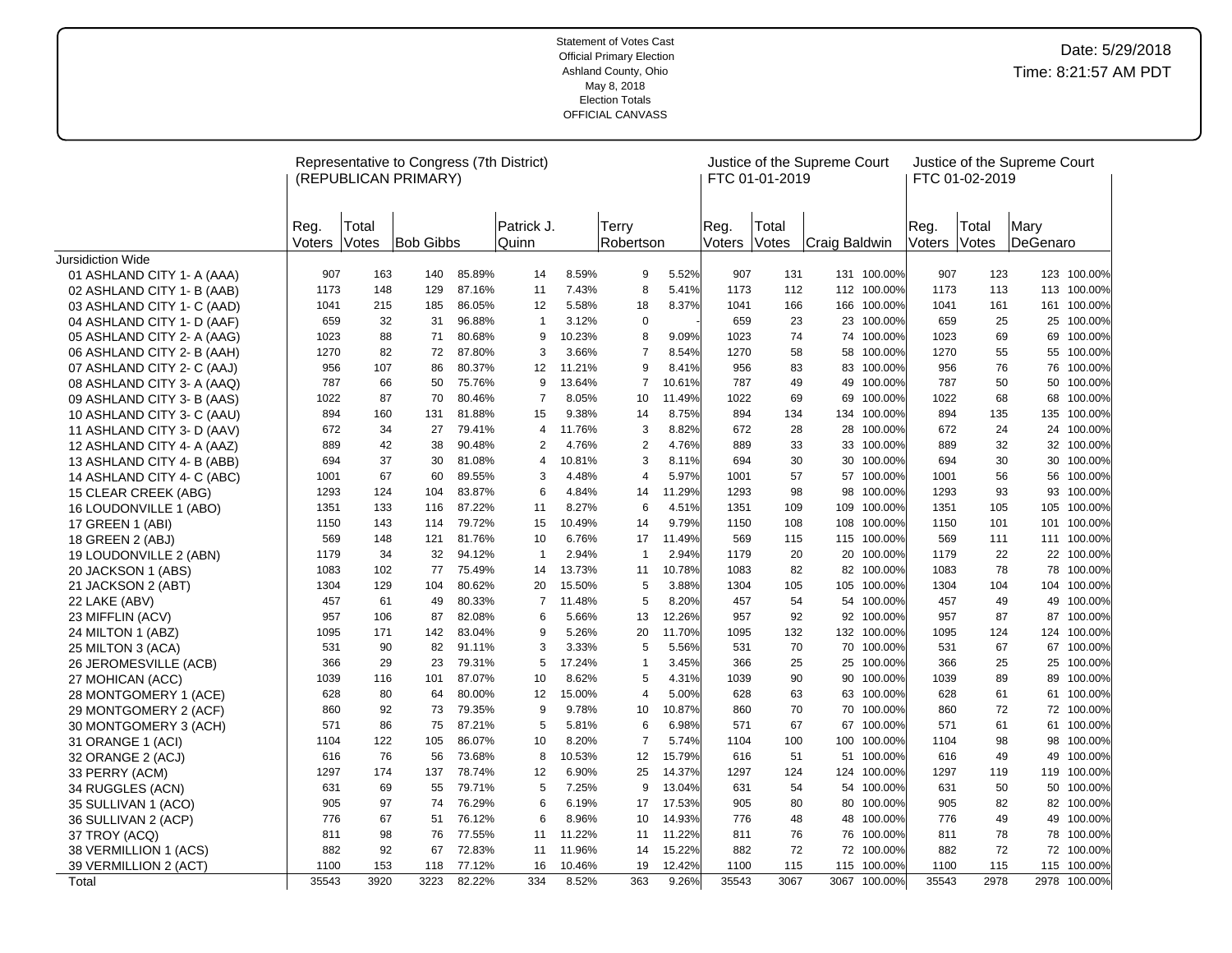|                            |                |                       | Judge of the Court of Appeals<br>(5th District) FTC 02-09-2019 |              |                      |       | Judge of the Court of Appeals<br>(5th District) FTC 02-10-2019 |                      |       | Judge of the Court of Appeals<br>(5th District) FTC 02-11-2019 |              |                |                | Member of State Central<br>Committee, Man (22nd District) |              |
|----------------------------|----------------|-----------------------|----------------------------------------------------------------|--------------|----------------------|-------|----------------------------------------------------------------|----------------------|-------|----------------------------------------------------------------|--------------|----------------|----------------|-----------------------------------------------------------|--------------|
|                            | Reg.<br>Voters | Total<br><b>Votes</b> | John W. Wise                                                   |              | Reg.<br>Voters Votes | Total | No Valid<br>Petition Filed                                     | Reg.<br>Voters Votes | Total | Andrew King                                                    |              | Reg.<br>Voters | Total<br>Votes | William G.<br>Batchelder                                  |              |
| <b>Jursidiction Wide</b>   |                |                       |                                                                |              |                      |       |                                                                |                      |       |                                                                |              |                |                |                                                           |              |
| 01 ASHLAND CITY 1- A (AAA) | 907            | 126                   |                                                                | 126 100.00%  | 907                  |       | $\mathbf 0$<br>0                                               | 907                  | 121   |                                                                | 121 100.00%  | 907            | 131            |                                                           | 131 100.00%  |
| 02 ASHLAND CITY 1- B (AAB) | 1173           | 112                   |                                                                | 112 100.00%  | 1173                 |       | $\mathbf 0$<br>$\Omega$                                        | 1173                 | 105   | 105                                                            | 100.00%      | 1173           | 118            |                                                           | 118 100.00%  |
| 03 ASHLAND CITY 1- C (AAD) | 1041           | 164                   |                                                                | 164 100.00%  | 1041                 |       | $\mathbf 0$<br>$\Omega$                                        | 1041                 | 161   | 161                                                            | 100.00%      | 1041           | 164            |                                                           | 164 100.00%  |
| 04 ASHLAND CITY 1- D (AAF) | 659            | 25                    |                                                                | 25 100.00%   | 659                  |       | $\mathbf 0$<br>$\pmb{0}$                                       | 659                  | 23    |                                                                | 23 100.00%   | 659            | 27             |                                                           | 27 100.00%   |
| 05 ASHLAND CITY 2- A (AAG) | 1023           | 72                    |                                                                | 72 100.00%   | 1023                 |       | $\mathbf 0$<br>$\Omega$                                        | 1023                 | 70    | 70                                                             | 100.00%      | 1023           | 73             |                                                           | 73 100.00%   |
| 06 ASHLAND CITY 2- B (AAH) | 1270           | 59                    |                                                                | 59 100.00%   | 1270                 |       | $\mathbf 0$<br>$\Omega$                                        | 1270                 | 55    | 55                                                             | 100.00%      | 1270           | 58             |                                                           | 58 100.00%   |
| 07 ASHLAND CITY 2- C (AAJ) | 956            | 84                    |                                                                | 84 100.00%   | 956                  |       | $\mathbf 0$<br>$\Omega$                                        | 956                  | 74    | 74                                                             | 100.00%      | 956            | 83             |                                                           | 83 100.00%   |
| 08 ASHLAND CITY 3- A (AAQ) | 787            | 52                    |                                                                | 52 100.00%   | 787                  |       | 0<br>0                                                         | 787                  | 46    | 46                                                             | 100.00%      | 787            | 48             |                                                           | 48 100.00%   |
| 09 ASHLAND CITY 3- B (AAS) | 1022           | 72                    |                                                                | 72 100.00%   | 1022                 |       | $\mathbf 0$<br>$\Omega$                                        | 1022                 | 68    | 68                                                             | 100.00%      | 1022           | 68             |                                                           | 68 100.00%   |
| 10 ASHLAND CITY 3- C (AAU) | 894            | 137                   |                                                                | 137 100.00%  | 894                  |       | $\mathbf 0$<br>$\mathbf 0$                                     | 894                  | 126   | 126                                                            | 100.00%      | 894            | 138            |                                                           | 138 100.00%  |
| 11 ASHLAND CITY 3- D (AAV) | 672            | 27                    |                                                                | 27 100.00%   | 672                  |       | $\mathbf 0$<br>$\Omega$                                        | 672                  | 26    | 26                                                             | 100.00%      | 672            | 28             |                                                           | 28 100.00%   |
| 12 ASHLAND CITY 4- A (AAZ) | 889            | 35                    |                                                                | 35 100.00%   | 889                  |       | $\pmb{0}$<br>$\Omega$                                          | 889                  | 30    | 30                                                             | 100.00%      | 889            | 33             |                                                           | 33 100.00%   |
| 13 ASHLAND CITY 4- B (ABB) | 694            | 30                    |                                                                | 30 100.00%   | 694                  |       | $\mathbf 0$<br>$\Omega$                                        | 694                  | 29    | 29                                                             | 100.00%      | 694            | 29             |                                                           | 29 100.00%   |
| 14 ASHLAND CITY 4- C (ABC) | 1001           | 57                    |                                                                | 57 100.00%   | 1001                 |       | $\mathbf 0$<br>0                                               | 1001                 | 57    | 57                                                             | 100.00%      | 1001           | 59             |                                                           | 59 100.00%   |
| 15 CLEAR CREEK (ABG)       | 1293           | 97                    |                                                                | 97 100.00%   | 1293                 |       | 0<br>$\Omega$                                                  | 1293                 | 93    | 93                                                             | 100.00%      | 1293           | 95             |                                                           | 95 100.00%   |
| 16 LOUDONVILLE 1 (ABO)     | 1351           | 106                   |                                                                | 106 100.00%  | 1351                 |       | $\mathbf 0$<br>$\Omega$                                        | 1351                 | 100   | 100                                                            | 100.00%      | 1351           | 101            |                                                           | 101 100.00%  |
| 17 GREEN 1 (ABI)           | 1150           | 104                   |                                                                | 104 100.00%  | 1150                 |       | $\mathbf 0$<br>$\Omega$                                        | 1150                 | 96    | 96                                                             | 100.00%      | 1150           | 101            | 101                                                       | 100.00%      |
| 18 GREEN 2 (ABJ)           | 569            | 118                   |                                                                | 118 100.00%  | 569                  |       | $\mathbf 0$<br>$\Omega$                                        | 569                  | 115   |                                                                | 115 100.00%  | 569            | 114            |                                                           | 114 100.00%  |
| 19 LOUDONVILLE 2 (ABN)     | 1179           | 20                    |                                                                | 20 100.00%   | 1179                 |       | 0<br>$\mathbf 0$                                               | 1179                 | 18    | 18                                                             | 100.00%      | 1179           | 20             |                                                           | 20 100.00%   |
| 20 JACKSON 1 (ABS)         | 1083           | 82                    |                                                                | 82 100.00%   | 1083                 |       | $\mathbf 0$<br>$\Omega$                                        | 1083                 | 73    | 73                                                             | 100.00%      | 1083           | 76             |                                                           | 76 100.00%   |
| 21 JACKSON 2 (ABT)         | 1304           | 105                   |                                                                | 105 100.00%  | 1304                 |       | $\Omega$<br>0                                                  | 1304                 | 100   | 100                                                            | 100.00%      | 1304           | 103            |                                                           | 103 100.00%  |
| 22 LAKE (ABV)              | 457            | 53                    |                                                                | 53 100.00%   | 457                  |       | $\mathbf 0$<br>$\Omega$                                        | 457                  | 47    | 47                                                             | 100.00%      | 457            | 50             |                                                           | 50 100.00%   |
| 23 MIFFLIN (ACV)           | 957            | 92                    |                                                                | 92 100.00%   | 957                  |       | $\mathbf 0$<br>0                                               | 957                  | 84    | 84                                                             | 100.00%      | 957            | 94             |                                                           | 94 100.00%   |
| 24 MILTON 1 (ABZ)          | 1095           | 131                   |                                                                | 131 100.00%  | 1095                 |       | $\mathbf 0$<br>$\Omega$                                        | 1095                 | 123   | 123                                                            | 100.00%      | 1095           | 129            |                                                           | 129 100.00%  |
| 25 MILTON 3 (ACA)          | 531            | 68                    |                                                                | 68 100.00%   | 531                  |       | $\mathbf 0$<br>$\Omega$                                        | 531                  | 68    | 68                                                             | 100.00%      | 531            | 69             |                                                           | 69 100.00%   |
| 26 JEROMESVILLE (ACB)      | 366            | 25                    |                                                                | 25 100.00%   | 366                  |       | $\mathbf 0$<br>$\Omega$                                        | 366                  | 25    | 25                                                             | 100.00%      | 366            | 25             |                                                           | 25 100.00%   |
| 27 MOHICAN (ACC)           | 1039           | 90                    |                                                                | 90 100.00%   | 1039                 |       | $\mathbf 0$<br>$\Omega$                                        | 1039                 | 90    | 90                                                             | 100.00%      | 1039           | 88             |                                                           | 88 100.00%   |
| 28 MONTGOMERY 1 (ACE)      | 628            | 65                    |                                                                | 65 100.00%   | 628                  |       | 0<br>0                                                         | 628                  | 60    | 60                                                             | 100.00%      | 628            | 65             |                                                           | 65 100.00%   |
| 29 MONTGOMERY 2 (ACF)      | 860            | 74                    |                                                                | 74 100.00%   | 860                  |       | $\mathbf 0$<br>$\Omega$                                        | 860                  | 71    | 71                                                             | 100.00%      | 860            | 74             |                                                           | 74 100.00%   |
| 30 MONTGOMERY 3 (ACH)      | 571            | 68                    |                                                                | 68 100.00%   | 571                  |       | $\pmb{0}$<br>$\mathbf 0$                                       | 571                  | 63    | 63                                                             | 100.00%      | 571            | 66             |                                                           | 66 100.00%   |
| 31 ORANGE 1 (ACI)          | 1104           | 98                    |                                                                | 98 100.00%   | 1104                 |       | $\mathbf 0$<br>$\Omega$                                        | 1104                 | 91    | 91                                                             | 100.00%      | 1104           | 92             |                                                           | 92 100.00%   |
| 32 ORANGE 2 (ACJ)          | 616            | 52                    |                                                                | 52 100.00%   | 616                  |       | $\Omega$<br>$\Omega$                                           | 616                  | 45    | 45                                                             | 100.00%      | 616            | 50             |                                                           | 50 100.00%   |
| 33 PERRY (ACM)             | 1297           | 124                   |                                                                | 124 100.00%  | 1297                 |       | $\mathbf 0$<br>$\mathbf 0$                                     | 1297                 | 117   | 117                                                            | 100.00%      | 1297           | 117            |                                                           | 117 100.00%  |
| 34 RUGGLES (ACN)           | 631            | 53                    |                                                                | 53 100.00%   | 631                  |       | $\mathbf 0$<br>0                                               | 631                  | 50    | 50                                                             | 100.00%      | 631            | 53             |                                                           | 53 100.00%   |
| 35 SULLIVAN 1 (ACO)        | 905            | 85                    |                                                                | 85 100.00%   | 905                  |       | 0<br>$\Omega$                                                  | 905                  | 80    | 80                                                             | 100.00%      | 905            | 80             |                                                           | 80 100.00%   |
| 36 SULLIVAN 2 (ACP)        | 776            | 47                    |                                                                | 47 100.00%   | 776                  |       | $\mathbf 0$<br>$\mathbf 0$                                     | 776                  | 47    | 47                                                             | 100.00%      | 776            | 48             |                                                           | 48 100.00%   |
| 37 TROY (ACQ)              | 811            | 76                    |                                                                | 76 100.00%   | 811                  |       | $\pmb{0}$<br>$\Omega$                                          | 811                  | 70    | 70                                                             | 100.00%      | 811            | 69             |                                                           | 69 100.00%   |
| 38 VERMILLION 1 (ACS)      | 882            | 72                    |                                                                | 72 100.00%   | 882                  |       | $\mathbf 0$<br>$\Omega$                                        | 882                  | 69    | 69                                                             | 100.00%      | 882            | 74             |                                                           | 74 100.00%   |
| 39 VERMILLION 2 (ACT)      | 1100           | 115                   |                                                                | 115 100.00%  | 1100                 |       | $\Omega$<br>$\mathbf 0$                                        | 1100                 | 110   | 110                                                            | 100.00%      | 1100           | 112            |                                                           | 112 100.00%  |
| Total                      | 35543          | 3072                  |                                                                | 3072 100.00% | 35543                |       | $\overline{0}$<br>$\Omega$                                     | 35543                | 2896  |                                                                | 2896 100.00% | 35543          | 3022           |                                                           | 3022 100.00% |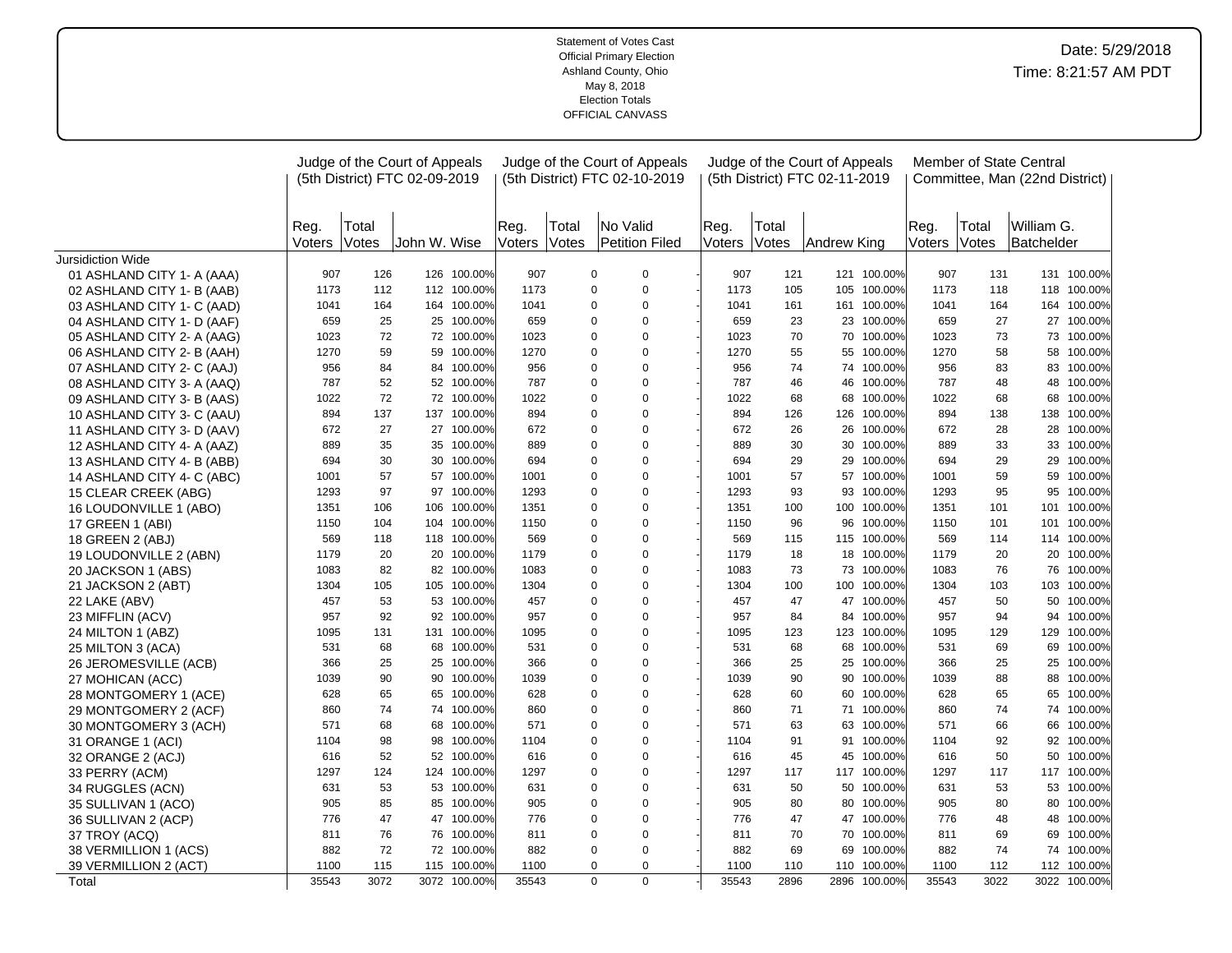|                                       |                |                | Member of State Central<br>Committee, Woman (22nd |                           | District)      |                | State Representative (70th |                        |                | <b>County Commissioner</b> | (REPUBLICAN PRIMARY) |                    |                | <b>County Auditor</b> | (REPUBLICAN PRIMARY) |                    |
|---------------------------------------|----------------|----------------|---------------------------------------------------|---------------------------|----------------|----------------|----------------------------|------------------------|----------------|----------------------------|----------------------|--------------------|----------------|-----------------------|----------------------|--------------------|
|                                       | Reg.<br>Voters | Total<br>Votes | Sharon A. Ray                                     |                           | Reg.<br>Voters | Total<br>Votes | Darrell D. Kick            |                        | Reg.<br>Voters | Total<br><b>Votes</b>      | Denny D. Bittle      |                    | Reg.<br>Voters | Total<br>Votes        | Cindy Funk           |                    |
| Jursidiction Wide                     |                |                |                                                   |                           |                |                |                            |                        |                |                            |                      |                    |                |                       |                      |                    |
| 01 ASHLAND CITY 1- A (AAA)            | 907            | 124            |                                                   | 124 100.00%               | 907            | 128            |                            | 128 100.00%            | 907            | 148                        |                      | 148 100.00%        | 907            | 152                   |                      | 152 100.00%        |
| 02 ASHLAND CITY 1- B (AAB)            | 1173           | 109            |                                                   | 109 100.00%               | 1173           | 114            |                            | 114 100.00%            | 1173           | 126                        | 126                  | 100.00%            | 1173           | 131                   |                      | 131 100.00%        |
| 03 ASHLAND CITY 1- C (AAD)            | 1041           | 156            |                                                   | 156 100.00%               | 1041           | 168            | 168                        | 100.00%                | 1041           | 166                        | 166                  | 100.00%            | 1041           | 178                   |                      | 178 100.00%        |
| 04 ASHLAND CITY 1- D (AAF)            | 659            | 25             |                                                   | 25 100.00%                | 659            | 27             |                            | 27 100.00%             | 659            | 27                         |                      | 27 100.00%         | 659            | 29                    |                      | 29 100.00%         |
| 05 ASHLAND CITY 2- A (AAG)            | 1023           | 70             |                                                   | 70 100.00%                | 1023           | 73             | 73                         | 100.00%                | 1023           | 75                         | 75                   | 100.00%            | 1023           | 77                    |                      | 77 100.00%         |
| 06 ASHLAND CITY 2- B (AAH)            | 1270           | 52             |                                                   | 52 100.00%                | 1270           | 58             | 58                         | 100.00%                | 1270           | 61                         | 61                   | 100.00%            | 1270           | 67                    |                      | 67 100.00%         |
| 07 ASHLAND CITY 2- C (AAJ)            | 956            | 80             |                                                   | 80 100.00%                | 956            | 85             | 85                         | 100.00%                | 956            | 94                         | 94                   | 100.00%            | 956            | 91                    | 91                   | 100.00%            |
| 08 ASHLAND CITY 3- A (AAQ)            | 787            | 47             |                                                   | 47 100.00%                | 787            | 49             | 49                         | 100.00%                | 787            | 46                         | 46                   | 100.00%            | 787            | 51                    |                      | 51 100.00%         |
| 09 ASHLAND CITY 3- B (AAS)            | 1022           | 67             |                                                   | 67 100.00%                | 1022           | 69             | 69                         | 100.00%                | 1022           | 71                         | 71                   | 100.00%            | 1022           | 70                    |                      | 70 100.00%         |
| 10 ASHLAND CITY 3- C (AAU)            | 894            | 133            |                                                   | 133 100.00%               | 894            | 137            | 137                        | 100.00%                | 894            | 139                        | 139                  | 100.00%            | 894            | 139                   | 139                  | 100.00%            |
| 11 ASHLAND CITY 3- D (AAV)            | 672            | 25             |                                                   | 25 100.00%                | 672            | 27             | 27                         | 100.00%                | 672            | 29                         | 29                   | 100.00%            | 672            | 30                    |                      | 30 100.00%         |
| 12 ASHLAND CITY 4- A (AAZ)            | 889            | 32             |                                                   | 32 100.00%                | 889            | 34             | 34                         | 100.00%                | 889            | 35                         | 35                   | 100.00%            | 889            | 37                    | 37                   | 100.00%            |
| 13 ASHLAND CITY 4- B (ABB)            | 694            | 30             |                                                   | 30 100.00%                | 694            | 31             | 31                         | 100.00%                | 694            | 28                         | 28                   | 100.00%            | 694            | 33                    |                      | 33 100.00%         |
| 14 ASHLAND CITY 4- C (ABC)            | 1001           | 59             |                                                   | 59 100.00%                | 1001           | 58             | 58                         | 100.00%                | 1001           | 61                         | 61                   | 100.00%            | 1001           | 63                    | 63                   | 100.00%            |
| 15 CLEAR CREEK (ABG)                  | 1293           | 93             |                                                   | 93 100.00%                | 1293           | 97             | 97                         | 100.00%                | 1293           | 102                        | 102                  | 100.00%            | 1293           | 112                   | 112                  | 100.00%            |
| 16 LOUDONVILLE 1 (ABO)                | 1351           | 107            |                                                   | 107 100.00%               | 1351           | 116            | 116                        | 100.00%                | 1351           | 107                        | 107                  | 100.00%            | 1351           | 119                   |                      | 119 100.00%        |
| 17 GREEN 1 (ABI)                      | 1150           | 100            |                                                   | 100 100.00%               | 1150           | 119            | 119                        | 100.00%                | 1150           | 107                        | 107                  | 100.00%            | 1150           | 115                   | 115                  | 100.00%            |
| 18 GREEN 2 (ABJ)                      | 569            | 117            |                                                   | 117 100.00%<br>22 100.00% | 569            | 127<br>24      | 24                         | 127 100.00%<br>100.00% | 569            | 115                        |                      | 115 100.00%        | 569            | 129                   | 25                   | 129 100.00%        |
| 19 LOUDONVILLE 2 (ABN)                | 1179           | 22             |                                                   |                           | 1179           |                |                            |                        | 1179           | 20                         | 20                   | 100.00%            | 1179           | 25                    |                      | 100.00%            |
| 20 JACKSON 1 (ABS)                    | 1083<br>1304   | 74<br>104      |                                                   | 74 100.00%<br>104 100.00% | 1083<br>1304   | 77<br>103      | 103                        | 77 100.00%<br>100.00%  | 1083<br>1304   | 79<br>106                  | 79<br>106            | 100.00%<br>100.00% | 1083<br>1304   | 88<br>108             | 88<br>108            | 100.00%<br>100.00% |
| 21 JACKSON 2 (ABT)                    | 457            | 48             |                                                   | 48 100.00%                | 457            | 54             | 54                         | 100.00%                | 457            | 53                         | 53                   | 100.00%            | 457            | 56                    | 56                   | 100.00%            |
| 22 LAKE (ABV)                         | 957            | 91             |                                                   | 91 100.00%                | 957            | 92             | 92                         | 100.00%                | 957            | 97                         | 97                   | 100.00%            | 957            | 96                    | 96                   | 100.00%            |
| 23 MIFFLIN (ACV)<br>24 MILTON 1 (ABZ) | 1095           | 121            |                                                   | 121 100.00%               | 1095           | 133            | 133                        | 100.00%                | 1095           | 136                        | 136                  | 100.00%            | 1095           | 138                   | 138                  | 100.00%            |
| 25 MILTON 3 (ACA)                     | 531            | 68             |                                                   | 68 100.00%                | 531            | 73             |                            | 73 100.00%             | 531            | 77                         |                      | 77 100.00%         | 531            | 78                    |                      | 78 100.00%         |
| 26 JEROMESVILLE (ACB)                 | 366            | 26             |                                                   | 26 100.00%                | 366            | 23             | 23                         | 100.00%                | 366            | 23                         | 23                   | 100.00%            | 366            | 25                    | 25                   | 100.00%            |
| 27 MOHICAN (ACC)                      | 1039           | 84             |                                                   | 84 100.00%                | 1039           | 93             | 93                         | 100.00%                | 1039           | 86                         | 86                   | 100.00%            | 1039           | 96                    | 96                   | 100.00%            |
| 28 MONTGOMERY 1 (ACE)                 | 628            | 58             |                                                   | 58 100.00%                | 628            | 63             | 63                         | 100.00%                | 628            | 65                         | 65                   | 100.00%            | 628            | 65                    | 65                   | 100.00%            |
| 29 MONTGOMERY 2 (ACF)                 | 860            | 70             |                                                   | 70 100.00%                | 860            | 77             | 77                         | 100.00%                | 860            | 76                         | 76                   | 100.00%            | 860            | 79                    | 79                   | 100.00%            |
| 30 MONTGOMERY 3 (ACH)                 | 571            | 60             |                                                   | 60 100.00%                | 571            | 68             | 68                         | 100.00%                | 571            | 73                         | 73                   | 100.00%            | 571            | 71                    |                      | 71 100.00%         |
| 31 ORANGE 1 (ACI)                     | 1104           | 94             |                                                   | 94 100.00%                | 1104           | 98             | 98                         | 100.00%                | 1104           | 98                         | 98                   | 100.00%            | 1104           | 101                   | 101                  | 100.00%            |
| 32 ORANGE 2 (ACJ)                     | 616            | 49             |                                                   | 49 100.00%                | 616            | 50             | 50                         | 100.00%                | 616            | 53                         | 53                   | 100.00%            | 616            | 56                    | 56                   | 100.00%            |
| 33 PERRY (ACM)                        | 1297           | 120            |                                                   | 120 100.00%               | 1297           | 127            | 127                        | 100.00%                | 1297           | 132                        | 132                  | 100.00%            | 1297           | 137                   | 137                  | 100.00%            |
| 34 RUGGLES (ACN)                      | 631            | 49             |                                                   | 49 100.00%                | 631            | 52             |                            | 52 100.00%             | 631            | 55                         | 55                   | 100.00%            | 631            | 61                    |                      | 61 100.00%         |
| 35 SULLIVAN 1 (ACO)                   | 905            | 81             |                                                   | 81 100.00%                | 905            | 82             |                            | 82 100.00%             | 905            | 86                         | 86                   | 100.00%            | 905            | 92                    | 92                   | 100.00%            |
| 36 SULLIVAN 2 (ACP)                   | 776            | 44             |                                                   | 44 100.00%                | 776            | 49             | 49                         | 100.00%                | 776            | 47                         | 47                   | 100.00%            | 776            | 55                    | 55                   | 100.00%            |
| 37 TROY (ACQ)                         | 811            | 66             |                                                   | 66 100.00%                | 811            | 75             | 75                         | 100.00%                | 811            | 70                         | 70                   | 100.00%            | 811            | 82                    |                      | 82 100.00%         |
| 38 VERMILLION 1 (ACS)                 | 882            | 69             | 69                                                | 100.00%                   | 882            | 81             | 81                         | 100.00%                | 882            | 74                         | 74                   | 100.00%            | 882            | 84                    | 84                   | 100.00%            |
| 39 VERMILLION 2 (ACT)                 | 1100           | 110            | 110                                               | 100.00%                   | 1100           | 117            | 117                        | 100.00%                | 1100           | 125                        | 125                  | 100.00%            | 1100           | 129                   | 129                  | 100.00%            |
| Total                                 | 35543          | 2934           |                                                   | 2934 100.00%              | 35543          | 3128           | 3128                       | 100.00%                | 35543          | 3168                       | 3168                 | 100.00%            | 35543          | 3345                  |                      | 3345 100.00%       |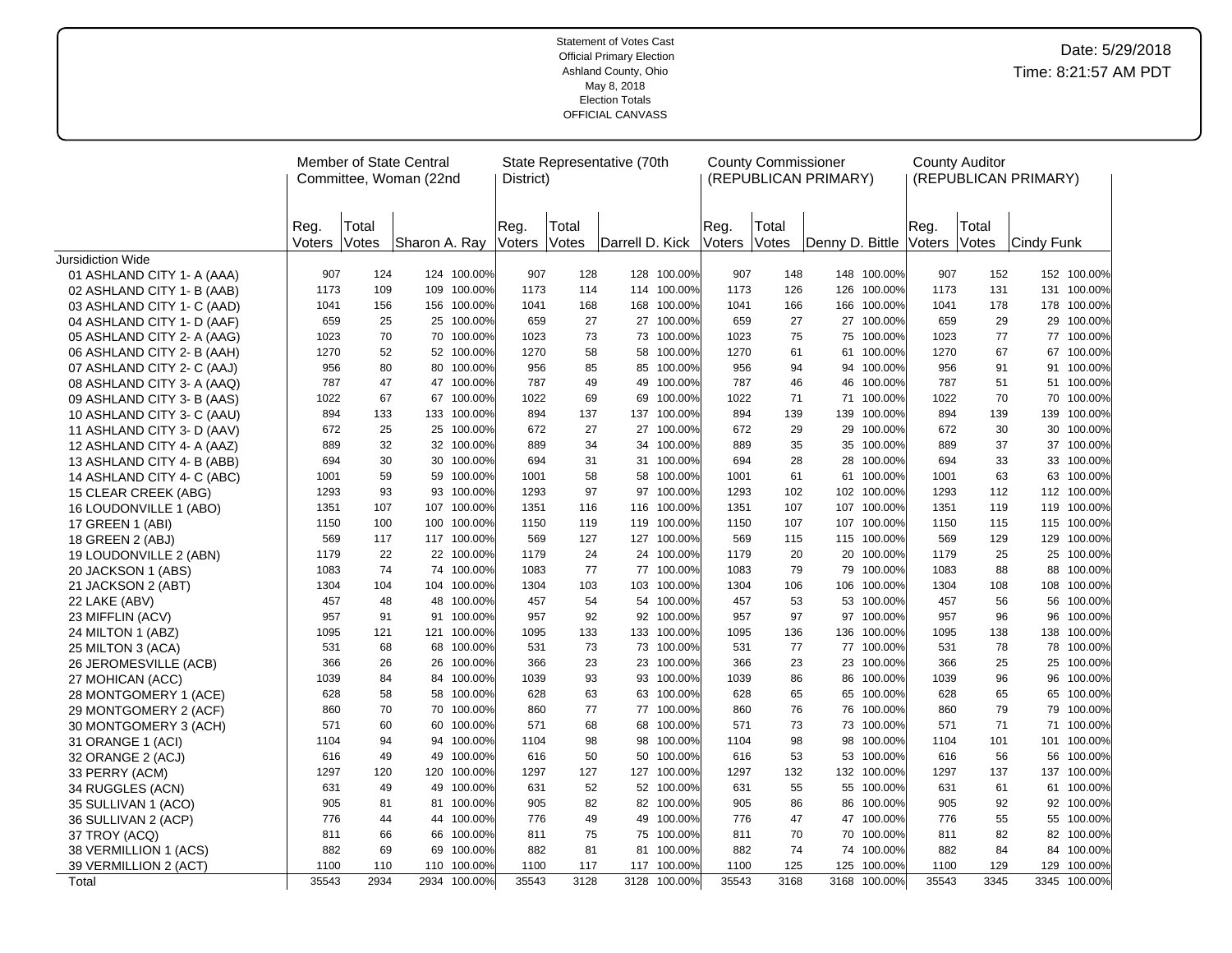|                            |                | Committee 1A   | Member of County Central |                      | Committee 1C | Member of County Central |                | Committee 1D   | Member of County Central      |                | Committee 2A    | Member of County Central |
|----------------------------|----------------|----------------|--------------------------|----------------------|--------------|--------------------------|----------------|----------------|-------------------------------|----------------|-----------------|--------------------------|
|                            | Reg.<br>Voters | Total<br>Votes | Jane Roland              | Reg.<br>Voters Votes | Total        | Pamela M.<br>Mowry       | Reg.<br>Voters | Total<br>Votes | Glen P.<br>Stewart            | Reg.<br>Voters | Total<br>Votes  | Annette Shaw             |
| Jursidiction Wide          |                |                |                          |                      |              |                          |                |                |                               |                |                 |                          |
| 01 ASHLAND CITY 1- A (AAA) | 907            | 144            | 144 100.00%              |                      |              |                          |                |                |                               |                |                 |                          |
| 02 ASHLAND CITY 1- B (AAB) |                |                |                          |                      |              |                          |                |                |                               |                |                 |                          |
| 03 ASHLAND CITY 1- C (AAD) |                |                |                          | 1041                 | 154          | 154 100.00%              |                |                |                               |                |                 |                          |
| 04 ASHLAND CITY 1- D (AAF) |                |                |                          |                      |              |                          |                | 659            | 23 100.00%<br>23              |                |                 |                          |
| 05 ASHLAND CITY 2- A (AAG) |                |                |                          |                      |              |                          |                |                |                               | 1023           | 76              | 76 100.00%               |
| 06 ASHLAND CITY 2- B (AAH) |                |                |                          |                      |              |                          |                |                |                               |                |                 |                          |
| 07 ASHLAND CITY 2- C (AAJ) |                |                |                          |                      |              |                          |                |                |                               |                |                 |                          |
| 08 ASHLAND CITY 3- A (AAQ) |                |                |                          |                      |              |                          |                |                |                               |                |                 |                          |
| 09 ASHLAND CITY 3- B (AAS) |                |                |                          |                      |              |                          |                |                |                               |                |                 |                          |
| 10 ASHLAND CITY 3- C (AAU) |                |                |                          |                      |              |                          |                |                |                               |                |                 |                          |
| 11 ASHLAND CITY 3- D (AAV) |                |                |                          |                      |              |                          |                |                |                               |                |                 |                          |
| 12 ASHLAND CITY 4- A (AAZ) |                |                |                          |                      |              |                          |                |                |                               |                |                 |                          |
| 13 ASHLAND CITY 4- B (ABB) |                |                |                          |                      |              |                          |                |                |                               |                |                 |                          |
| 14 ASHLAND CITY 4- C (ABC) |                |                |                          |                      |              |                          |                |                |                               |                |                 |                          |
| 15 CLEAR CREEK (ABG)       |                |                |                          |                      |              |                          |                |                |                               |                |                 |                          |
| 16 LOUDONVILLE 1 (ABO)     |                |                |                          |                      |              |                          |                |                |                               |                |                 |                          |
| 17 GREEN 1 (ABI)           |                |                |                          |                      |              |                          |                |                |                               |                |                 |                          |
| 18 GREEN 2 (ABJ)           |                |                |                          |                      |              |                          |                |                |                               |                |                 |                          |
| 19 LOUDONVILLE 2 (ABN)     |                |                |                          |                      |              |                          |                |                |                               |                |                 |                          |
| 20 JACKSON 1 (ABS)         |                |                |                          |                      |              |                          |                |                |                               |                |                 |                          |
| 21 JACKSON 2 (ABT)         |                |                |                          |                      |              |                          |                |                |                               |                |                 |                          |
| 22 LAKE (ABV)              |                |                |                          |                      |              |                          |                |                |                               |                |                 |                          |
| 23 MIFFLIN (ACV)           |                |                |                          |                      |              |                          |                |                |                               |                |                 |                          |
| 24 MILTON 1 (ABZ)          |                |                |                          |                      |              |                          |                |                |                               |                |                 |                          |
| 25 MILTON 3 (ACA)          |                |                |                          |                      |              |                          |                |                |                               |                |                 |                          |
| 26 JEROMESVILLE (ACB)      |                |                |                          |                      |              |                          |                |                |                               |                |                 |                          |
| 27 MOHICAN (ACC)           |                |                |                          |                      |              |                          |                |                |                               |                |                 |                          |
| 28 MONTGOMERY 1 (ACE)      |                |                |                          |                      |              |                          |                |                |                               |                |                 |                          |
| 29 MONTGOMERY 2 (ACF)      |                |                |                          |                      |              |                          |                |                |                               |                |                 |                          |
| 30 MONTGOMERY 3 (ACH)      |                |                |                          |                      |              |                          |                |                |                               |                |                 |                          |
| 31 ORANGE 1 (ACI)          |                |                |                          |                      |              |                          |                |                |                               |                |                 |                          |
| 32 ORANGE 2 (ACJ)          |                |                |                          |                      |              |                          |                |                |                               |                |                 |                          |
| 33 PERRY (ACM)             |                |                |                          |                      |              |                          |                |                |                               |                |                 |                          |
| 34 RUGGLES (ACN)           |                |                |                          |                      |              |                          |                |                |                               |                |                 |                          |
| 35 SULLIVAN 1 (ACO)        |                |                |                          |                      |              |                          |                |                |                               |                |                 |                          |
| 36 SULLIVAN 2 (ACP)        |                |                |                          |                      |              |                          |                |                |                               |                |                 |                          |
| 37 TROY (ACQ)              |                |                |                          |                      |              |                          |                |                |                               |                |                 |                          |
| 38 VERMILLION 1 (ACS)      |                |                |                          |                      |              |                          |                |                |                               |                |                 |                          |
| 39 VERMILLION 2 (ACT)      |                |                |                          |                      |              |                          |                |                |                               |                |                 |                          |
| Total                      | 907            | 144            | 144 100.00%              | 1041                 | 154          | 154 100.00%              |                | 659            | $\overline{23}$<br>23 100.00% | 1023           | $\overline{76}$ | 76 100.00%               |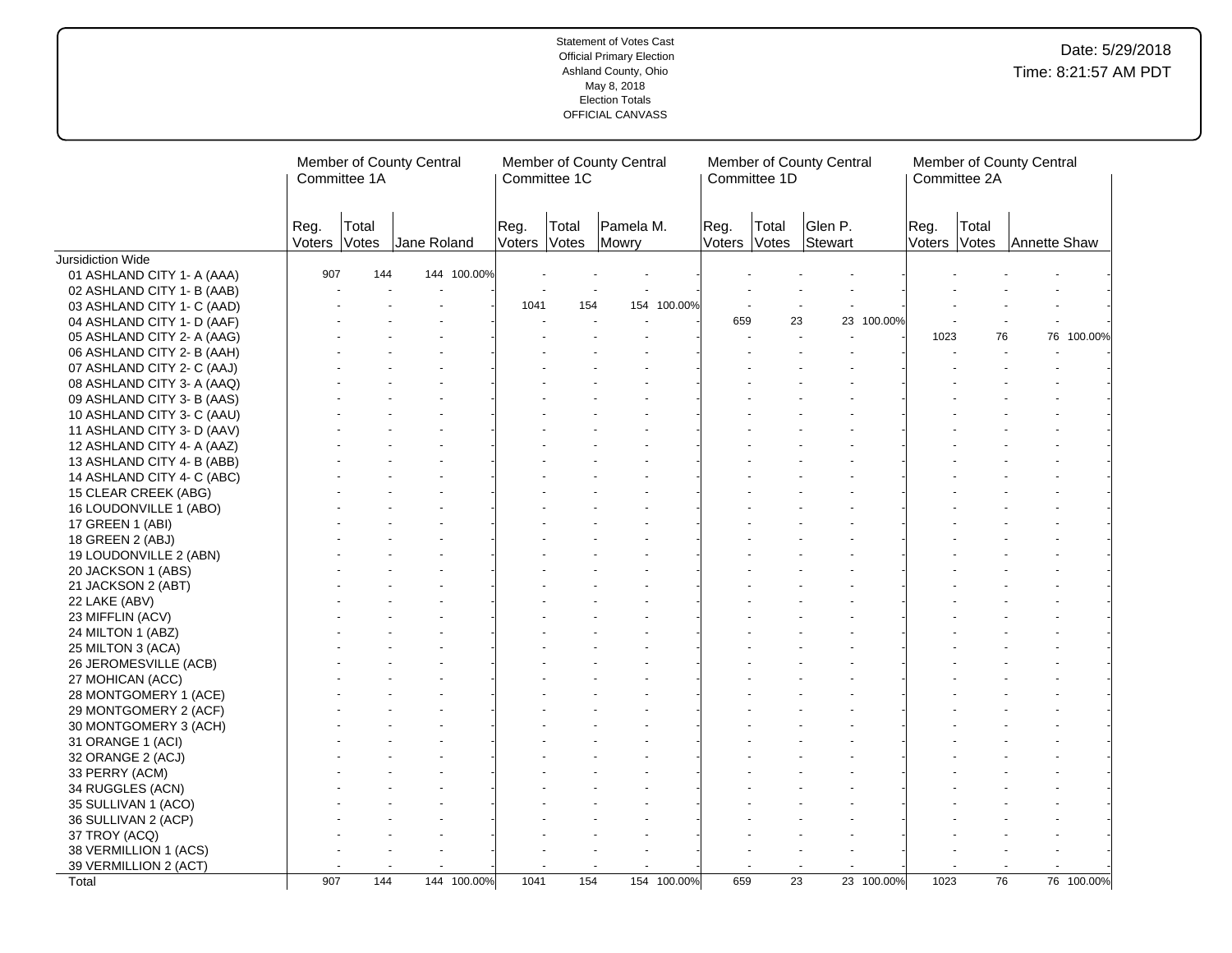|                                                |                | Committee 2B   | Member of County Central |            |                | Member of County Central<br>Committee 3A |                     |        | Committee 3C   | Member of County Central |             |                | Committee 4B    | Member of County Central  |            |
|------------------------------------------------|----------------|----------------|--------------------------|------------|----------------|------------------------------------------|---------------------|--------|----------------|--------------------------|-------------|----------------|-----------------|---------------------------|------------|
|                                                | Reg.<br>Voters | Total<br>Votes | Robert<br>DeSanto        |            | Reg.<br>Voters | Total<br>Votes                           | Ruth G. Detrow Reg. | Voters | Total<br>Votes | Andrew N.<br>Bush        |             | Reg.<br>Voters | Total<br>Votes  | Christopher R.<br>Tunnell |            |
| Jursidiction Wide                              |                |                |                          |            |                |                                          |                     |        |                |                          |             |                |                 |                           |            |
| 01 ASHLAND CITY 1- A (AAA)                     |                |                |                          |            |                |                                          |                     |        |                |                          |             |                |                 |                           |            |
| 02 ASHLAND CITY 1- B (AAB)                     |                |                |                          |            |                |                                          |                     |        |                |                          |             |                |                 |                           |            |
| 03 ASHLAND CITY 1- C (AAD)                     |                |                |                          |            |                |                                          |                     |        |                |                          |             |                |                 |                           |            |
| 04 ASHLAND CITY 1- D (AAF)                     |                |                |                          |            |                |                                          |                     |        |                |                          |             |                |                 |                           |            |
| 05 ASHLAND CITY 2- A (AAG)                     |                |                |                          |            |                |                                          |                     |        |                |                          |             |                |                 |                           |            |
| 06 ASHLAND CITY 2- B (AAH)                     | 1270           | 64             |                          | 64 100.00% |                |                                          |                     |        |                |                          |             |                |                 |                           |            |
| 07 ASHLAND CITY 2- C (AAJ)                     |                |                |                          |            |                |                                          |                     |        |                |                          |             |                |                 |                           |            |
| 08 ASHLAND CITY 3- A (AAQ)                     |                |                |                          |            | 787            | 49                                       | 49<br>100.00%       |        |                |                          |             |                |                 |                           |            |
| 09 ASHLAND CITY 3- B (AAS)                     |                |                |                          |            |                |                                          |                     |        |                |                          |             |                |                 |                           |            |
| 10 ASHLAND CITY 3- C (AAU)                     |                |                |                          |            |                |                                          |                     | 894    | 137            | 137                      | 100.00%     |                |                 |                           |            |
| 11 ASHLAND CITY 3- D (AAV)                     |                |                |                          |            |                |                                          |                     |        |                |                          |             |                |                 |                           |            |
| 12 ASHLAND CITY 4- A (AAZ)                     |                |                |                          |            |                |                                          |                     |        |                |                          |             |                |                 |                           |            |
| 13 ASHLAND CITY 4- B (ABB)                     |                |                |                          |            |                |                                          |                     |        |                |                          |             | 694            | 32              |                           | 32 100.00% |
| 14 ASHLAND CITY 4- C (ABC)                     |                |                |                          |            |                |                                          |                     |        |                |                          |             |                |                 |                           |            |
| 15 CLEAR CREEK (ABG)                           |                |                |                          |            |                |                                          |                     |        |                |                          |             |                |                 |                           |            |
| 16 LOUDONVILLE 1 (ABO)                         |                |                |                          |            |                |                                          |                     |        |                |                          |             |                |                 |                           |            |
| 17 GREEN 1 (ABI)                               |                |                |                          |            |                |                                          |                     |        |                |                          |             |                |                 |                           |            |
| 18 GREEN 2 (ABJ)                               |                |                |                          |            |                |                                          |                     |        |                |                          |             |                |                 |                           |            |
| 19 LOUDONVILLE 2 (ABN)                         |                |                |                          |            |                |                                          |                     |        |                |                          |             |                |                 |                           |            |
| 20 JACKSON 1 (ABS)                             |                |                |                          |            |                |                                          |                     |        |                |                          |             |                |                 |                           |            |
| 21 JACKSON 2 (ABT)                             |                |                |                          |            |                |                                          |                     |        |                |                          |             |                |                 |                           |            |
| 22 LAKE (ABV)                                  |                |                |                          |            |                |                                          |                     |        |                |                          |             |                |                 |                           |            |
| 23 MIFFLIN (ACV)                               |                |                |                          |            |                |                                          |                     |        |                |                          |             |                |                 |                           |            |
| 24 MILTON 1 (ABZ)                              |                |                |                          |            |                |                                          |                     |        |                |                          |             |                |                 |                           |            |
| 25 MILTON 3 (ACA)                              |                |                |                          |            |                |                                          |                     |        |                |                          |             |                |                 |                           |            |
| 26 JEROMESVILLE (ACB)                          |                |                |                          |            |                |                                          |                     |        |                |                          |             |                |                 |                           |            |
| 27 MOHICAN (ACC)                               |                |                |                          |            |                |                                          |                     |        |                |                          |             |                |                 |                           |            |
|                                                |                |                |                          |            |                |                                          |                     |        |                |                          |             |                |                 |                           |            |
| 28 MONTGOMERY 1 (ACE)<br>29 MONTGOMERY 2 (ACF) |                |                |                          |            |                |                                          |                     |        |                |                          |             |                |                 |                           |            |
|                                                |                |                |                          |            |                |                                          |                     |        |                |                          |             |                |                 |                           |            |
| 30 MONTGOMERY 3 (ACH)                          |                |                |                          |            |                |                                          |                     |        |                |                          |             |                |                 |                           |            |
| 31 ORANGE 1 (ACI)                              |                |                |                          |            |                |                                          |                     |        |                |                          |             |                |                 |                           |            |
| 32 ORANGE 2 (ACJ)                              |                |                |                          |            |                |                                          |                     |        |                |                          |             |                |                 |                           |            |
| 33 PERRY (ACM)                                 |                |                |                          |            |                |                                          |                     |        |                |                          |             |                |                 |                           |            |
| 34 RUGGLES (ACN)                               |                |                |                          |            |                |                                          |                     |        |                |                          |             |                |                 |                           |            |
| 35 SULLIVAN 1 (ACO)                            |                |                |                          |            |                |                                          |                     |        |                |                          |             |                |                 |                           |            |
| 36 SULLIVAN 2 (ACP)                            |                |                |                          |            |                |                                          |                     |        |                |                          |             |                |                 |                           |            |
| 37 TROY (ACQ)                                  |                |                |                          |            |                |                                          |                     |        |                |                          |             |                |                 |                           |            |
| 38 VERMILLION 1 (ACS)                          |                |                |                          |            |                |                                          |                     |        |                |                          |             |                |                 |                           |            |
| 39 VERMILLION 2 (ACT)                          |                |                |                          |            |                |                                          |                     |        |                |                          |             |                |                 |                           |            |
| Total                                          | 1270           |                | 64                       | 64 100.00% | 787            | 49                                       | 49 100.00%          | 894    | 137            |                          | 137 100.00% | 694            | $\overline{32}$ |                           | 32 100.00% |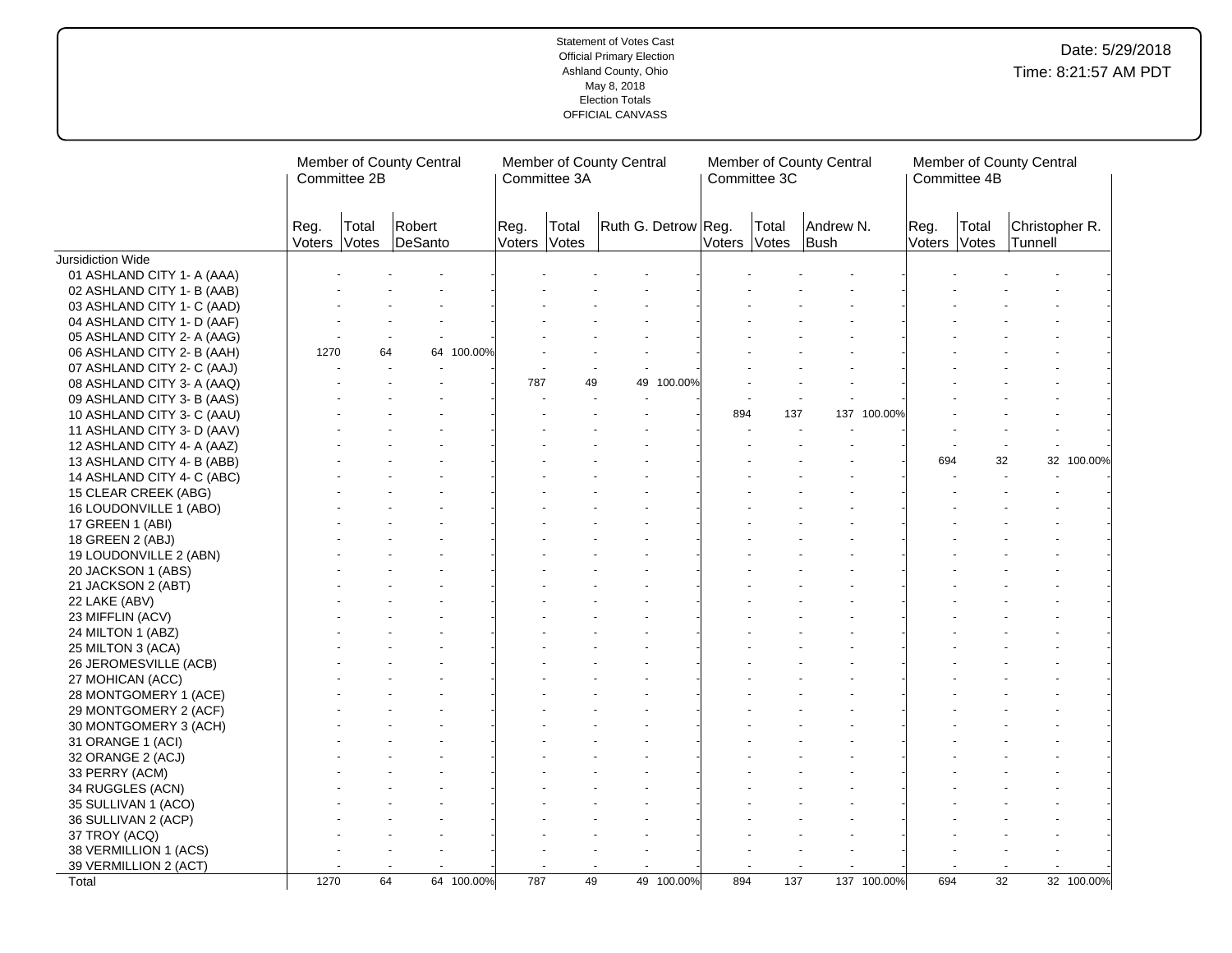|                            |                | Committee 4C   | Member of County Central |            |                      |       | Member of County Central<br>Committee Loudonville 1 |             | Twp 1  |                |                        | Member of County Central Committee Green |             |  |
|----------------------------|----------------|----------------|--------------------------|------------|----------------------|-------|-----------------------------------------------------|-------------|--------|----------------|------------------------|------------------------------------------|-------------|--|
|                            | Reg.<br>Voters | Total<br>Votes | Allen W.<br>Farnam       |            | Reg.<br>Voters Votes | Total | Anne Abraham Reg.<br>Kuttothara                     |             | Voters | Total<br>Votes | David M.<br>Hunter (W) |                                          | Write-in    |  |
| Jursidiction Wide          |                |                |                          |            |                      |       |                                                     |             |        |                |                        |                                          |             |  |
| 01 ASHLAND CITY 1- A (AAA) |                |                |                          |            |                      |       |                                                     |             |        |                |                        |                                          |             |  |
| 02 ASHLAND CITY 1- B (AAB) |                |                |                          |            |                      |       |                                                     |             |        |                |                        |                                          |             |  |
| 03 ASHLAND CITY 1- C (AAD) |                |                |                          |            |                      |       |                                                     |             |        |                |                        |                                          |             |  |
| 04 ASHLAND CITY 1- D (AAF) |                |                |                          |            |                      |       |                                                     |             |        |                |                        |                                          |             |  |
| 05 ASHLAND CITY 2- A (AAG) |                |                |                          |            |                      |       |                                                     |             |        |                |                        |                                          |             |  |
| 06 ASHLAND CITY 2- B (AAH) |                |                |                          |            |                      |       |                                                     |             |        |                |                        |                                          |             |  |
| 07 ASHLAND CITY 2- C (AAJ) |                |                |                          |            |                      |       |                                                     |             |        |                |                        |                                          |             |  |
| 08 ASHLAND CITY 3- A (AAQ) |                |                |                          |            |                      |       |                                                     |             |        |                |                        |                                          |             |  |
| 09 ASHLAND CITY 3- B (AAS) |                |                |                          |            |                      |       |                                                     |             |        |                |                        |                                          |             |  |
| 10 ASHLAND CITY 3- C (AAU) |                |                |                          |            |                      |       |                                                     |             |        |                |                        |                                          |             |  |
| 11 ASHLAND CITY 3- D (AAV) |                |                |                          |            |                      |       |                                                     |             |        |                |                        |                                          |             |  |
| 12 ASHLAND CITY 4- A (AAZ) |                |                |                          |            |                      |       |                                                     |             |        |                |                        |                                          |             |  |
| 13 ASHLAND CITY 4- B (ABB) |                |                |                          |            |                      |       |                                                     |             |        |                |                        |                                          |             |  |
| 14 ASHLAND CITY 4- C (ABC) | 1001           | 62             |                          | 62 100.00% |                      |       |                                                     |             |        |                |                        |                                          |             |  |
| 15 CLEAR CREEK (ABG)       |                |                |                          |            |                      |       |                                                     |             |        |                |                        |                                          |             |  |
| 16 LOUDONVILLE 1 (ABO)     |                |                |                          |            | 1351                 | 111   |                                                     | 111 100.00% |        |                |                        |                                          |             |  |
| 17 GREEN 1 (ABI)           |                |                |                          |            |                      |       |                                                     |             | 1150   |                |                        | 7 100.00%                                | $\Omega$    |  |
| 18 GREEN 2 (ABJ)           |                |                |                          |            |                      |       |                                                     |             |        |                |                        |                                          |             |  |
| 19 LOUDONVILLE 2 (ABN)     |                |                |                          |            |                      |       |                                                     |             |        |                |                        |                                          |             |  |
| 20 JACKSON 1 (ABS)         |                |                |                          |            |                      |       |                                                     |             |        |                |                        |                                          |             |  |
| 21 JACKSON 2 (ABT)         |                |                |                          |            |                      |       |                                                     |             |        |                |                        |                                          |             |  |
| 22 LAKE (ABV)              |                |                |                          |            |                      |       |                                                     |             |        |                |                        |                                          |             |  |
| 23 MIFFLIN (ACV)           |                |                |                          |            |                      |       |                                                     |             |        |                |                        |                                          |             |  |
| 24 MILTON 1 (ABZ)          |                |                |                          |            |                      |       |                                                     |             |        |                |                        |                                          |             |  |
| 25 MILTON 3 (ACA)          |                |                |                          |            |                      |       |                                                     |             |        |                |                        |                                          |             |  |
| 26 JEROMESVILLE (ACB)      |                |                |                          |            |                      |       |                                                     |             |        |                |                        |                                          |             |  |
| 27 MOHICAN (ACC)           |                |                |                          |            |                      |       |                                                     |             |        |                |                        |                                          |             |  |
| 28 MONTGOMERY 1 (ACE)      |                |                |                          |            |                      |       |                                                     |             |        |                |                        |                                          |             |  |
| 29 MONTGOMERY 2 (ACF)      |                |                |                          |            |                      |       |                                                     |             |        |                |                        |                                          |             |  |
| 30 MONTGOMERY 3 (ACH)      |                |                |                          |            |                      |       |                                                     |             |        |                |                        |                                          |             |  |
| 31 ORANGE 1 (ACI)          |                |                |                          |            |                      |       |                                                     |             |        |                |                        |                                          |             |  |
| 32 ORANGE 2 (ACJ)          |                |                |                          |            |                      |       |                                                     |             |        |                |                        |                                          |             |  |
| 33 PERRY (ACM)             |                |                |                          |            |                      |       |                                                     |             |        |                |                        |                                          |             |  |
| 34 RUGGLES (ACN)           |                |                |                          |            |                      |       |                                                     |             |        |                |                        |                                          |             |  |
| 35 SULLIVAN 1 (ACO)        |                |                |                          |            |                      |       |                                                     |             |        |                |                        |                                          |             |  |
| 36 SULLIVAN 2 (ACP)        |                |                |                          |            |                      |       |                                                     |             |        |                |                        |                                          |             |  |
| 37 TROY (ACQ)              |                |                |                          |            |                      |       |                                                     |             |        |                |                        |                                          |             |  |
| 38 VERMILLION 1 (ACS)      |                |                |                          |            |                      |       |                                                     |             |        |                |                        |                                          |             |  |
| 39 VERMILLION 2 (ACT)      |                |                |                          |            |                      |       |                                                     |             |        |                |                        |                                          |             |  |
| Total                      | 1001           | 62             |                          | 62 100.00% | 1351                 | 111   |                                                     | 111 100.00% | 1150   |                | $\overline{7}$         | 7 100.00%                                | $\mathbf 0$ |  |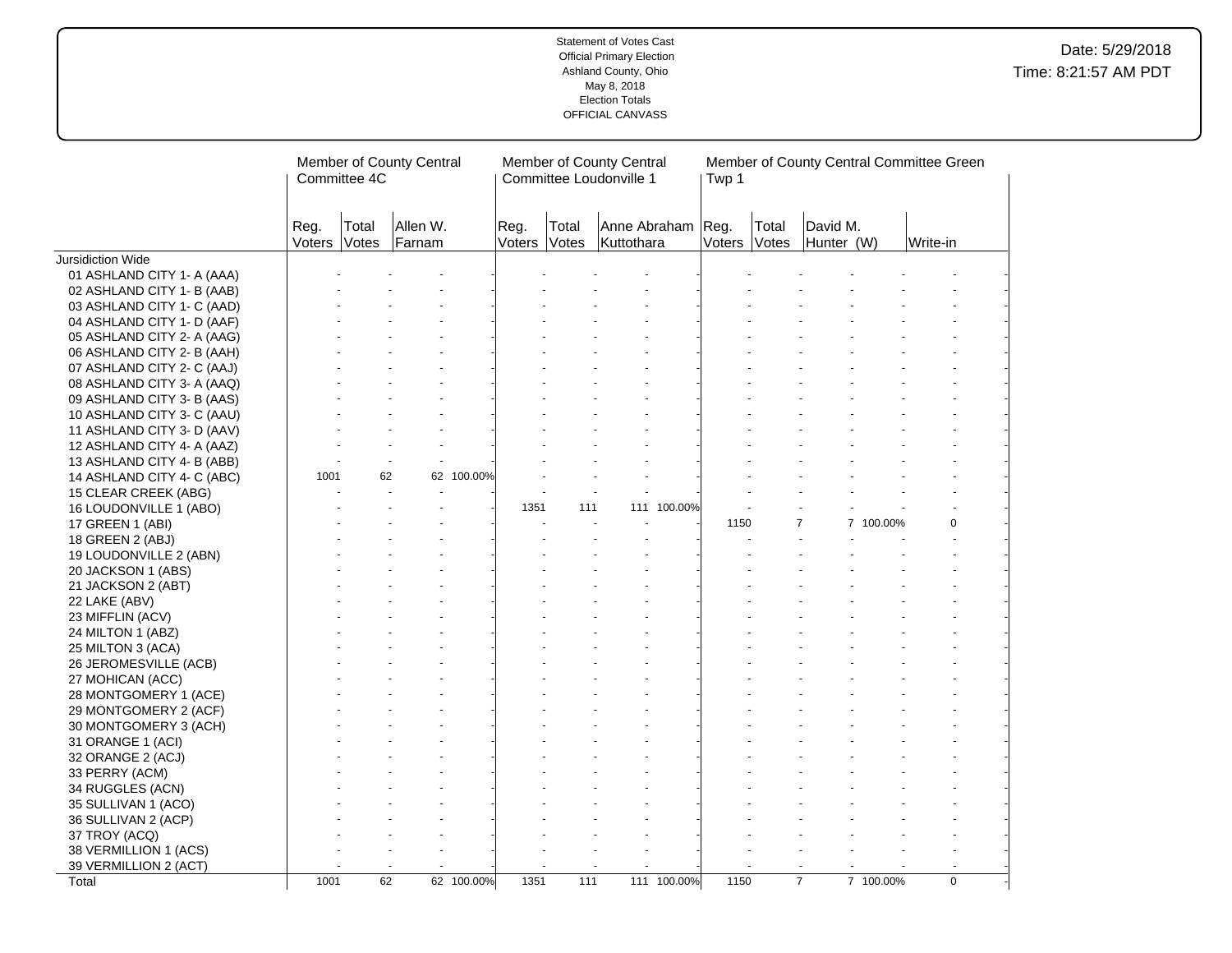|                            |                |                | Member of County Central<br>Committee Green Twp 2 |                      |                 | Member of County Central<br>Committee Loudonville 2 |            |      |                | Member of County Central<br>Committee Jackson Twp 1 |                |                | Member of County Central<br>Committee Jackson Twp 2 |             |
|----------------------------|----------------|----------------|---------------------------------------------------|----------------------|-----------------|-----------------------------------------------------|------------|------|----------------|-----------------------------------------------------|----------------|----------------|-----------------------------------------------------|-------------|
|                            | Reg.<br>Voters | Total<br>Votes | Marilyn Byers                                     | Reg.<br>Voters Votes | Total           | James D. Coey Voters                                |            | Reg. | Total<br>Votes | Michael<br>Eugene Welch                             | Reg.<br>Voters | Total<br>Votes | Kay E. Wright                                       |             |
| <b>Jursidiction Wide</b>   |                |                |                                                   |                      |                 |                                                     |            |      |                |                                                     |                |                |                                                     |             |
| 01 ASHLAND CITY 1- A (AAA) |                |                |                                                   |                      |                 |                                                     |            |      |                |                                                     |                |                |                                                     |             |
| 02 ASHLAND CITY 1- B (AAB) |                |                |                                                   |                      |                 |                                                     |            |      |                |                                                     |                |                |                                                     |             |
| 03 ASHLAND CITY 1- C (AAD) |                |                |                                                   |                      |                 |                                                     |            |      |                |                                                     |                |                |                                                     |             |
| 04 ASHLAND CITY 1- D (AAF) |                |                |                                                   |                      |                 |                                                     |            |      |                |                                                     |                |                |                                                     |             |
| 05 ASHLAND CITY 2- A (AAG) |                |                |                                                   |                      |                 |                                                     |            |      |                |                                                     |                |                |                                                     |             |
| 06 ASHLAND CITY 2- B (AAH) |                |                |                                                   |                      |                 |                                                     |            |      |                |                                                     |                |                |                                                     |             |
| 07 ASHLAND CITY 2- C (AAJ) |                |                |                                                   |                      |                 |                                                     |            |      |                |                                                     |                |                |                                                     |             |
| 08 ASHLAND CITY 3- A (AAQ) |                |                |                                                   |                      |                 |                                                     |            |      |                |                                                     |                |                |                                                     |             |
| 09 ASHLAND CITY 3- B (AAS) |                |                |                                                   |                      |                 |                                                     |            |      |                |                                                     |                |                |                                                     |             |
| 10 ASHLAND CITY 3- C (AAU) |                |                |                                                   |                      |                 |                                                     |            |      |                |                                                     |                |                |                                                     |             |
| 11 ASHLAND CITY 3- D (AAV) |                |                |                                                   |                      |                 |                                                     |            |      |                |                                                     |                |                |                                                     |             |
| 12 ASHLAND CITY 4- A (AAZ) |                |                |                                                   |                      |                 |                                                     |            |      |                |                                                     |                |                |                                                     |             |
| 13 ASHLAND CITY 4- B (ABB) |                |                |                                                   |                      |                 |                                                     |            |      |                |                                                     |                |                |                                                     |             |
| 14 ASHLAND CITY 4- C (ABC) |                |                |                                                   |                      |                 |                                                     |            |      |                |                                                     |                |                |                                                     |             |
| 15 CLEAR CREEK (ABG)       |                |                |                                                   |                      |                 |                                                     |            |      |                |                                                     |                |                |                                                     |             |
| 16 LOUDONVILLE 1 (ABO)     |                |                |                                                   |                      |                 |                                                     |            |      |                |                                                     |                |                |                                                     |             |
| 17 GREEN 1 (ABI)           |                |                |                                                   |                      |                 |                                                     |            |      |                |                                                     |                |                |                                                     |             |
| 18 GREEN 2 (ABJ)           | 569            | 130            | 130 100.00%                                       |                      |                 |                                                     |            |      |                |                                                     |                |                |                                                     |             |
| 19 LOUDONVILLE 2 (ABN)     |                |                |                                                   | 1179                 | 27              |                                                     | 27 100.00% |      |                |                                                     |                |                |                                                     |             |
| 20 JACKSON 1 (ABS)         |                |                |                                                   |                      |                 |                                                     |            | 1083 | 82             | 82 100.00%                                          |                |                |                                                     |             |
| 21 JACKSON 2 (ABT)         |                |                |                                                   |                      |                 |                                                     |            |      |                |                                                     | 1304           | 108            |                                                     | 108 100.00% |
| 22 LAKE (ABV)              |                |                |                                                   |                      |                 |                                                     |            |      |                |                                                     |                |                |                                                     |             |
|                            |                |                |                                                   |                      |                 |                                                     |            |      |                |                                                     |                |                |                                                     |             |
| 23 MIFFLIN (ACV)           |                |                |                                                   |                      |                 |                                                     |            |      |                |                                                     |                |                |                                                     |             |
| 24 MILTON 1 (ABZ)          |                |                |                                                   |                      |                 |                                                     |            |      |                |                                                     |                |                |                                                     |             |
| 25 MILTON 3 (ACA)          |                |                |                                                   |                      |                 |                                                     |            |      |                |                                                     |                |                |                                                     |             |
| 26 JEROMESVILLE (ACB)      |                |                |                                                   |                      |                 |                                                     |            |      |                |                                                     |                |                |                                                     |             |
| 27 MOHICAN (ACC)           |                |                |                                                   |                      |                 |                                                     |            |      |                |                                                     |                |                |                                                     |             |
| 28 MONTGOMERY 1 (ACE)      |                |                |                                                   |                      |                 |                                                     |            |      |                |                                                     |                |                |                                                     |             |
| 29 MONTGOMERY 2 (ACF)      |                |                |                                                   |                      |                 |                                                     |            |      |                |                                                     |                |                |                                                     |             |
| 30 MONTGOMERY 3 (ACH)      |                |                |                                                   |                      |                 |                                                     |            |      |                |                                                     |                |                |                                                     |             |
| 31 ORANGE 1 (ACI)          |                |                |                                                   |                      |                 |                                                     |            |      |                |                                                     |                |                |                                                     |             |
| 32 ORANGE 2 (ACJ)          |                |                |                                                   |                      |                 |                                                     |            |      |                |                                                     |                |                |                                                     |             |
| 33 PERRY (ACM)             |                |                |                                                   |                      |                 |                                                     |            |      |                |                                                     |                |                |                                                     |             |
| 34 RUGGLES (ACN)           |                |                |                                                   |                      |                 |                                                     |            |      |                |                                                     |                |                |                                                     |             |
| 35 SULLIVAN 1 (ACO)        |                |                |                                                   |                      |                 |                                                     |            |      |                |                                                     |                |                |                                                     |             |
| 36 SULLIVAN 2 (ACP)        |                |                |                                                   |                      |                 |                                                     |            |      |                |                                                     |                |                |                                                     |             |
| 37 TROY (ACQ)              |                |                |                                                   |                      |                 |                                                     |            |      |                |                                                     |                |                |                                                     |             |
| 38 VERMILLION 1 (ACS)      |                |                |                                                   |                      |                 |                                                     |            |      |                |                                                     |                |                |                                                     |             |
| 39 VERMILLION 2 (ACT)      |                |                |                                                   |                      |                 |                                                     |            |      |                | $\sim$                                              |                |                |                                                     |             |
| Total                      | 569            | 130            | 130 100.00%                                       | 1179                 | $\overline{27}$ |                                                     | 27 100.00% | 1083 | 82             | 82 100.00%                                          | 1304           | 108            |                                                     | 108 100.00% |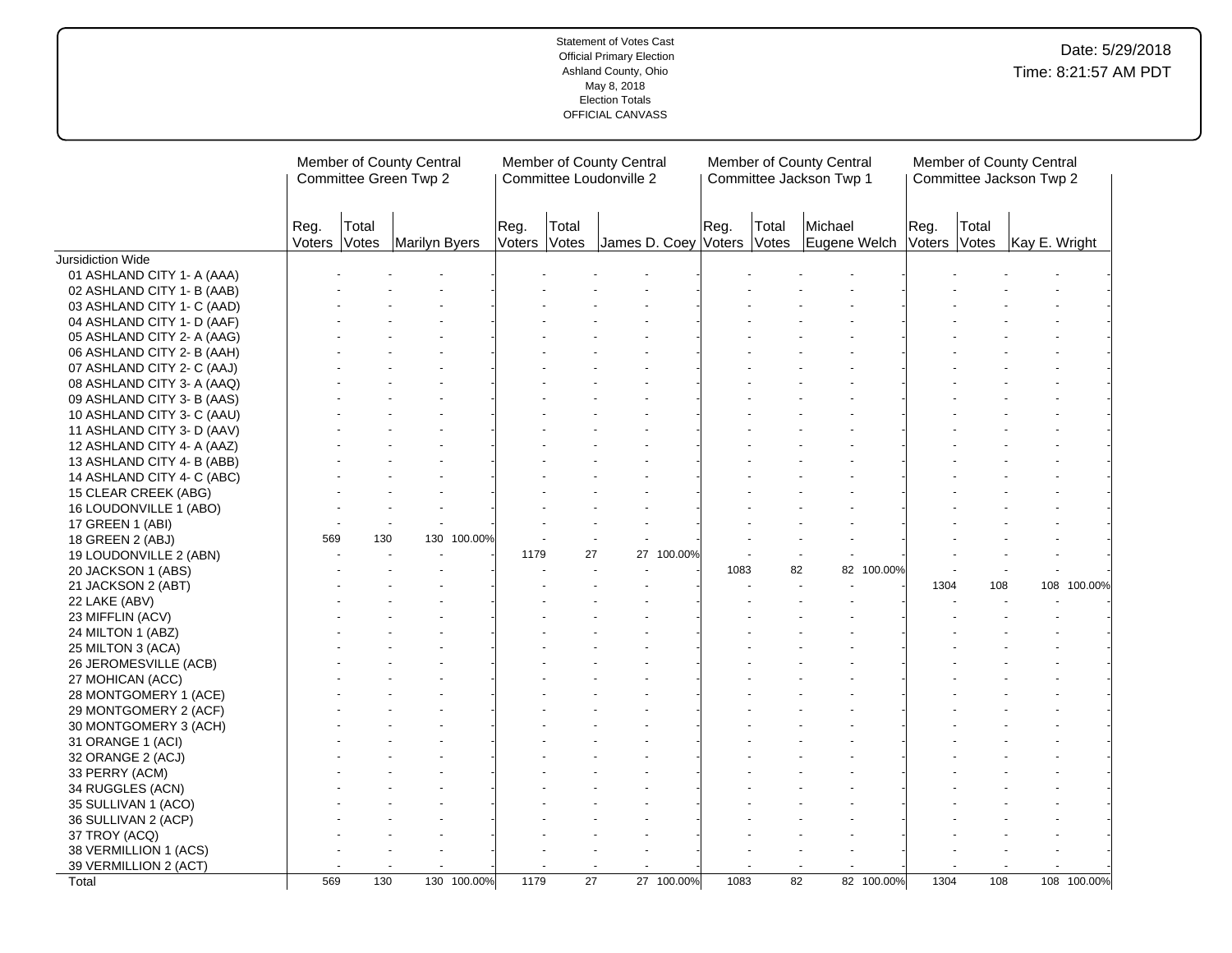|                            |      | Committee Lake Twp    | Member of County Central |            |                |                | Member of County Central<br>Committee Milton Twp 1 |             |                | Member of County Central<br>Committee Milton Twp 3 |                           |      |                 | Member of County Central<br>Committee Mohican Twp |            |
|----------------------------|------|-----------------------|--------------------------|------------|----------------|----------------|----------------------------------------------------|-------------|----------------|----------------------------------------------------|---------------------------|------|-----------------|---------------------------------------------------|------------|
|                            | Reg. | Total<br>Voters Votes | Judith K.<br>McFarlin    |            | Reg.<br>Voters | Total<br>Votes | Edward J.<br>Meixner                               |             | Reg.<br>Voters | Total<br>Votes                                     | Kathy Howman Voters Votes | Reg. | Total           | Mark Solars                                       |            |
| Jursidiction Wide          |      |                       |                          |            |                |                |                                                    |             |                |                                                    |                           |      |                 |                                                   |            |
| 01 ASHLAND CITY 1- A (AAA) |      |                       |                          |            |                |                |                                                    |             |                |                                                    |                           |      |                 |                                                   |            |
| 02 ASHLAND CITY 1- B (AAB) |      |                       |                          |            |                |                |                                                    |             |                |                                                    |                           |      |                 |                                                   |            |
| 03 ASHLAND CITY 1- C (AAD) |      |                       |                          |            |                |                |                                                    |             |                |                                                    |                           |      |                 |                                                   |            |
| 04 ASHLAND CITY 1- D (AAF) |      |                       |                          |            |                |                |                                                    |             |                |                                                    |                           |      |                 |                                                   |            |
| 05 ASHLAND CITY 2- A (AAG) |      |                       |                          |            |                |                |                                                    |             |                |                                                    |                           |      |                 |                                                   |            |
| 06 ASHLAND CITY 2- B (AAH) |      |                       |                          |            |                |                |                                                    |             |                |                                                    |                           |      |                 |                                                   |            |
| 07 ASHLAND CITY 2- C (AAJ) |      |                       |                          |            |                |                |                                                    |             |                |                                                    |                           |      |                 |                                                   |            |
| 08 ASHLAND CITY 3- A (AAQ) |      |                       |                          |            |                |                |                                                    |             |                |                                                    |                           |      |                 |                                                   |            |
| 09 ASHLAND CITY 3- B (AAS) |      |                       |                          |            |                |                |                                                    |             |                |                                                    |                           |      |                 |                                                   |            |
| 10 ASHLAND CITY 3- C (AAU) |      |                       |                          |            |                |                |                                                    |             |                |                                                    |                           |      |                 |                                                   |            |
| 11 ASHLAND CITY 3- D (AAV) |      |                       |                          |            |                |                |                                                    |             |                |                                                    |                           |      |                 |                                                   |            |
| 12 ASHLAND CITY 4- A (AAZ) |      |                       |                          |            |                |                |                                                    |             |                |                                                    |                           |      |                 |                                                   |            |
| 13 ASHLAND CITY 4- B (ABB) |      |                       |                          |            |                |                |                                                    |             |                |                                                    |                           |      |                 |                                                   |            |
| 14 ASHLAND CITY 4- C (ABC) |      |                       |                          |            |                |                |                                                    |             |                |                                                    |                           |      |                 |                                                   |            |
| 15 CLEAR CREEK (ABG)       |      |                       |                          |            |                |                |                                                    |             |                |                                                    |                           |      |                 |                                                   |            |
| 16 LOUDONVILLE 1 (ABO)     |      |                       |                          |            |                |                |                                                    |             |                |                                                    |                           |      |                 |                                                   |            |
| 17 GREEN 1 (ABI)           |      |                       |                          |            |                |                |                                                    |             |                |                                                    |                           |      |                 |                                                   |            |
| 18 GREEN 2 (ABJ)           |      |                       |                          |            |                |                |                                                    |             |                |                                                    |                           |      |                 |                                                   |            |
| 19 LOUDONVILLE 2 (ABN)     |      |                       |                          |            |                |                |                                                    |             |                |                                                    |                           |      |                 |                                                   |            |
| 20 JACKSON 1 (ABS)         |      |                       |                          |            |                |                |                                                    |             |                |                                                    |                           |      |                 |                                                   |            |
| 21 JACKSON 2 (ABT)         |      |                       |                          |            |                |                |                                                    |             |                |                                                    |                           |      |                 |                                                   |            |
| 22 LAKE (ABV)              | 457  |                       | 55<br>55                 | 100.00%    |                |                |                                                    |             |                |                                                    |                           |      |                 |                                                   |            |
| 23 MIFFLIN (ACV)           |      |                       |                          |            |                |                |                                                    |             |                |                                                    |                           |      |                 |                                                   |            |
| 24 MILTON 1 (ABZ)          |      |                       |                          |            | 1095           | 135            | 135                                                | 100.00%     |                |                                                    |                           |      |                 |                                                   |            |
| 25 MILTON 3 (ACA)          |      |                       |                          |            |                |                |                                                    |             | 531            | 76                                                 | 76 100.00%                |      |                 |                                                   |            |
| 26 JEROMESVILLE (ACB)      |      |                       |                          |            |                |                |                                                    |             |                |                                                    |                           |      |                 |                                                   |            |
| 27 MOHICAN (ACC)           |      |                       |                          |            |                |                |                                                    |             |                |                                                    |                           | 1039 | 87              |                                                   | 87 100.00% |
| 28 MONTGOMERY 1 (ACE)      |      |                       |                          |            |                |                |                                                    |             |                |                                                    |                           |      |                 |                                                   |            |
| 29 MONTGOMERY 2 (ACF)      |      |                       |                          |            |                |                |                                                    |             |                |                                                    |                           |      |                 |                                                   |            |
| 30 MONTGOMERY 3 (ACH)      |      |                       |                          |            |                |                |                                                    |             |                |                                                    |                           |      |                 |                                                   |            |
|                            |      |                       |                          |            |                |                |                                                    |             |                |                                                    |                           |      |                 |                                                   |            |
| 31 ORANGE 1 (ACI)          |      |                       |                          |            |                |                |                                                    |             |                |                                                    |                           |      |                 |                                                   |            |
| 32 ORANGE 2 (ACJ)          |      |                       |                          |            |                |                |                                                    |             |                |                                                    |                           |      |                 |                                                   |            |
| 33 PERRY (ACM)             |      |                       |                          |            |                |                |                                                    |             |                |                                                    |                           |      |                 |                                                   |            |
| 34 RUGGLES (ACN)           |      |                       |                          |            |                |                |                                                    |             |                |                                                    |                           |      |                 |                                                   |            |
| 35 SULLIVAN 1 (ACO)        |      |                       |                          |            |                |                |                                                    |             |                |                                                    |                           |      |                 |                                                   |            |
| 36 SULLIVAN 2 (ACP)        |      |                       |                          |            |                |                |                                                    |             |                |                                                    |                           |      |                 |                                                   |            |
| 37 TROY (ACQ)              |      |                       |                          |            |                |                |                                                    |             |                |                                                    |                           |      |                 |                                                   |            |
| 38 VERMILLION 1 (ACS)      |      |                       |                          |            |                |                |                                                    |             |                |                                                    |                           |      |                 |                                                   |            |
| 39 VERMILLION 2 (ACT)      |      |                       |                          |            |                |                |                                                    |             |                |                                                    |                           |      |                 |                                                   |            |
| Total                      | 457  |                       | 55                       | 55 100.00% | 1095           | 135            |                                                    | 135 100.00% | 531            | $\overline{76}$                                    | 76 100.00%                | 1039 | $\overline{87}$ |                                                   | 87 100.00% |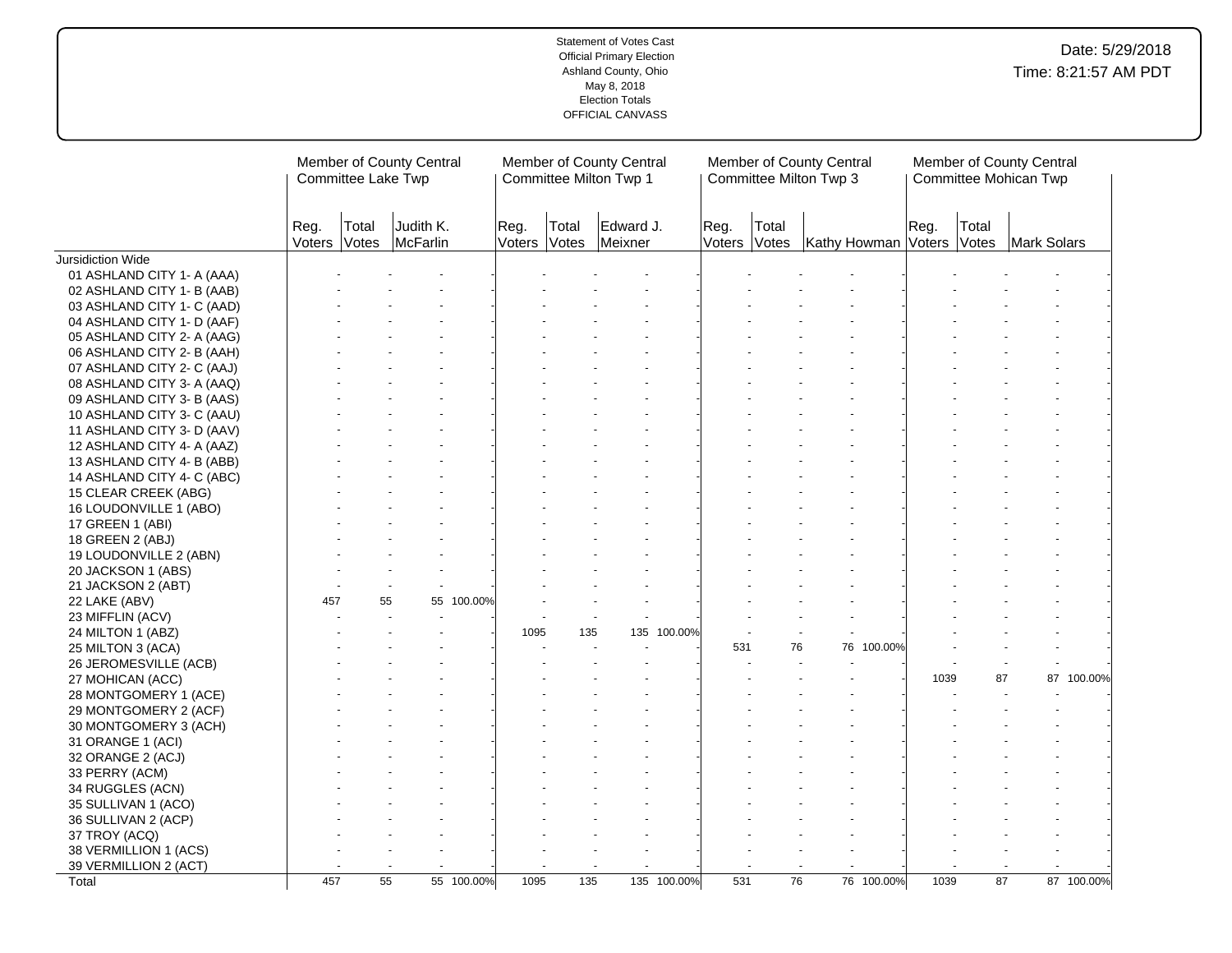|                            | Member of County Central<br>Committee Montgomery Twp 1 |                       |                     |              |       | Member of County Central<br>Committee Montgomery Twp 2 |            |                |                | Member of County Central<br>Committee Montgomery Twp 3 |            |                |                | Member of County Central<br>Committee Orange Twp 1 |             |
|----------------------------|--------------------------------------------------------|-----------------------|---------------------|--------------|-------|--------------------------------------------------------|------------|----------------|----------------|--------------------------------------------------------|------------|----------------|----------------|----------------------------------------------------|-------------|
|                            | Reg.                                                   | Total<br>Voters Votes | Mark W. Rafeld Reg. | Voters Votes | Total | Paul R.<br>Kauffman                                    |            | Reg.<br>Voters | Total<br>Votes | Stanley<br>Eugene Kopp,<br>lSr.                        |            | Reg.<br>Voters | Total<br>Votes | Michal E. Crow                                     |             |
| Jursidiction Wide          |                                                        |                       |                     |              |       |                                                        |            |                |                |                                                        |            |                |                |                                                    |             |
| 01 ASHLAND CITY 1- A (AAA) |                                                        |                       |                     |              |       |                                                        |            |                |                |                                                        |            |                |                |                                                    |             |
| 02 ASHLAND CITY 1- B (AAB) |                                                        |                       |                     |              |       |                                                        |            |                |                |                                                        |            |                |                |                                                    |             |
| 03 ASHLAND CITY 1- C (AAD) |                                                        |                       |                     |              |       |                                                        |            |                |                |                                                        |            |                |                |                                                    |             |
| 04 ASHLAND CITY 1- D (AAF) |                                                        |                       |                     |              |       |                                                        |            |                |                |                                                        |            |                |                |                                                    |             |
| 05 ASHLAND CITY 2- A (AAG) |                                                        |                       |                     |              |       |                                                        |            |                |                |                                                        |            |                |                |                                                    |             |
| 06 ASHLAND CITY 2- B (AAH) |                                                        |                       |                     |              |       |                                                        |            |                |                |                                                        |            |                |                |                                                    |             |
| 07 ASHLAND CITY 2- C (AAJ) |                                                        |                       |                     |              |       |                                                        |            |                |                |                                                        |            |                |                |                                                    |             |
| 08 ASHLAND CITY 3- A (AAQ) |                                                        |                       |                     |              |       |                                                        |            |                |                |                                                        |            |                |                |                                                    |             |
| 09 ASHLAND CITY 3- B (AAS) |                                                        |                       |                     |              |       |                                                        |            |                |                |                                                        |            |                |                |                                                    |             |
| 10 ASHLAND CITY 3- C (AAU) |                                                        |                       |                     |              |       |                                                        |            |                |                |                                                        |            |                |                |                                                    |             |
| 11 ASHLAND CITY 3- D (AAV) |                                                        |                       |                     |              |       |                                                        |            |                |                |                                                        |            |                |                |                                                    |             |
| 12 ASHLAND CITY 4- A (AAZ) |                                                        |                       |                     |              |       |                                                        |            |                |                |                                                        |            |                |                |                                                    |             |
| 13 ASHLAND CITY 4- B (ABB) |                                                        |                       |                     |              |       |                                                        |            |                |                |                                                        |            |                |                |                                                    |             |
| 14 ASHLAND CITY 4- C (ABC) |                                                        |                       |                     |              |       |                                                        |            |                |                |                                                        |            |                |                |                                                    |             |
| 15 CLEAR CREEK (ABG)       |                                                        |                       |                     |              |       |                                                        |            |                |                |                                                        |            |                |                |                                                    |             |
| 16 LOUDONVILLE 1 (ABO)     |                                                        |                       |                     |              |       |                                                        |            |                |                |                                                        |            |                |                |                                                    |             |
| 17 GREEN 1 (ABI)           |                                                        |                       |                     |              |       |                                                        |            |                |                |                                                        |            |                |                |                                                    |             |
| 18 GREEN 2 (ABJ)           |                                                        |                       |                     |              |       |                                                        |            |                |                |                                                        |            |                |                |                                                    |             |
| 19 LOUDONVILLE 2 (ABN)     |                                                        |                       |                     |              |       |                                                        |            |                |                |                                                        |            |                |                |                                                    |             |
| 20 JACKSON 1 (ABS)         |                                                        |                       |                     |              |       |                                                        |            |                |                |                                                        |            |                |                |                                                    |             |
| 21 JACKSON 2 (ABT)         |                                                        |                       |                     |              |       |                                                        |            |                |                |                                                        |            |                |                |                                                    |             |
| 22 LAKE (ABV)              |                                                        |                       |                     |              |       |                                                        |            |                |                |                                                        |            |                |                |                                                    |             |
| 23 MIFFLIN (ACV)           |                                                        |                       |                     |              |       |                                                        |            |                |                |                                                        |            |                |                |                                                    |             |
| 24 MILTON 1 (ABZ)          |                                                        |                       |                     |              |       |                                                        |            |                |                |                                                        |            |                |                |                                                    |             |
| 25 MILTON 3 (ACA)          |                                                        |                       |                     |              |       |                                                        |            |                |                |                                                        |            |                |                |                                                    |             |
| 26 JEROMESVILLE (ACB)      |                                                        |                       |                     |              |       |                                                        |            |                |                |                                                        |            |                |                |                                                    |             |
| 27 MOHICAN (ACC)           |                                                        |                       |                     |              |       |                                                        |            |                |                |                                                        |            |                |                |                                                    |             |
| 28 MONTGOMERY 1 (ACE)      | 628                                                    |                       | 64 100.00%<br>64    |              |       |                                                        |            |                |                |                                                        |            |                |                |                                                    |             |
| 29 MONTGOMERY 2 (ACF)      |                                                        |                       |                     | 860          |       | 72                                                     | 72 100.00% |                |                |                                                        |            |                |                |                                                    |             |
| 30 MONTGOMERY 3 (ACH)      |                                                        |                       |                     |              |       | $\sim$                                                 |            | 571            | 64             |                                                        | 64 100.00% |                |                |                                                    |             |
| 31 ORANGE 1 (ACI)          |                                                        |                       |                     |              |       |                                                        |            |                |                |                                                        |            | 1104           | 100            |                                                    | 100 100.00% |
| 32 ORANGE 2 (ACJ)          |                                                        |                       |                     |              |       |                                                        |            |                |                |                                                        |            |                |                |                                                    |             |
| 33 PERRY (ACM)             |                                                        |                       |                     |              |       |                                                        |            |                |                |                                                        |            |                |                |                                                    |             |
| 34 RUGGLES (ACN)           |                                                        |                       |                     |              |       |                                                        |            |                |                |                                                        |            |                |                |                                                    |             |
| 35 SULLIVAN 1 (ACO)        |                                                        |                       |                     |              |       |                                                        |            |                |                |                                                        |            |                |                |                                                    |             |
| 36 SULLIVAN 2 (ACP)        |                                                        |                       |                     |              |       |                                                        |            |                |                |                                                        |            |                |                |                                                    |             |
| 37 TROY (ACQ)              |                                                        |                       |                     |              |       |                                                        |            |                |                |                                                        |            |                |                |                                                    |             |
| 38 VERMILLION 1 (ACS)      |                                                        |                       |                     |              |       |                                                        |            |                |                |                                                        |            |                |                |                                                    |             |
| 39 VERMILLION 2 (ACT)      |                                                        |                       |                     |              |       |                                                        |            |                |                |                                                        |            |                |                |                                                    |             |
| Total                      | 628                                                    |                       | 64<br>64 100.00%    | 860          |       | $\overline{72}$                                        | 72 100.00% | 571            | 64             |                                                        | 64 100.00% | 1104           | 100            |                                                    | 100 100.00% |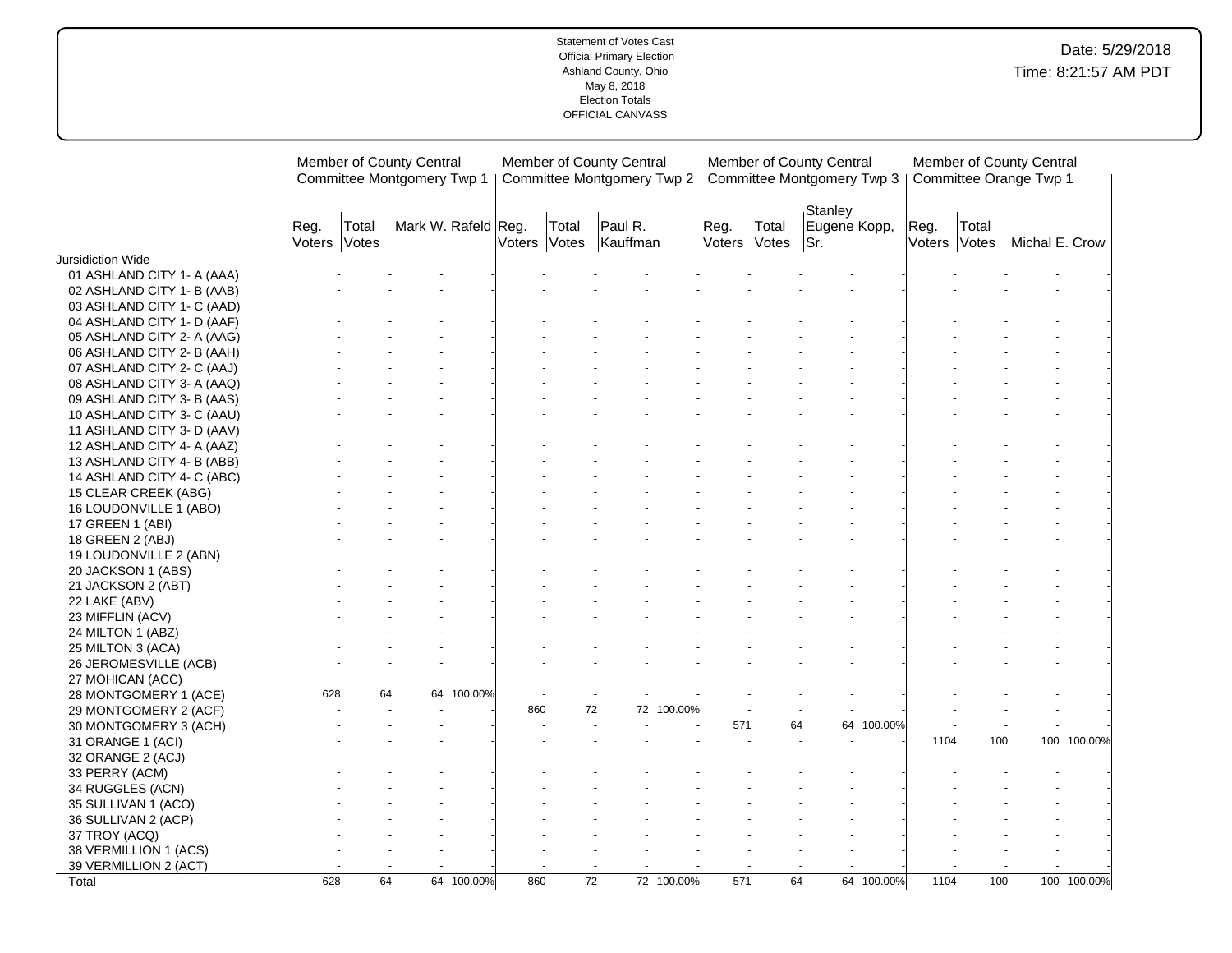|                            |      | Member of County Central<br>Committee Perry Twp |                         |             |                |                | Member of County Central<br>Committee Ruggles Twp |            |      | Committee Troy Twp    | Member of County Central |            |      |                       | Member of County Central<br>Committee Vermillion Twp 1 |            |
|----------------------------|------|-------------------------------------------------|-------------------------|-------------|----------------|----------------|---------------------------------------------------|------------|------|-----------------------|--------------------------|------------|------|-----------------------|--------------------------------------------------------|------------|
|                            | Reg. | Total                                           | Voters Votes Cindy Funk |             | Reg.<br>Voters | Total<br>Votes | Joyce L.<br>Ritchie                               |            | Reg. | Total<br>Voters Votes | Cody Ragle               |            | Reg. | Total<br>Voters Votes | Philip H.<br>Leibolt                                   |            |
| Jursidiction Wide          |      |                                                 |                         |             |                |                |                                                   |            |      |                       |                          |            |      |                       |                                                        |            |
| 01 ASHLAND CITY 1- A (AAA) |      |                                                 |                         |             |                |                |                                                   |            |      |                       |                          |            |      |                       |                                                        |            |
| 02 ASHLAND CITY 1- B (AAB) |      |                                                 |                         |             |                |                |                                                   |            |      |                       |                          |            |      |                       |                                                        |            |
| 03 ASHLAND CITY 1- C (AAD) |      |                                                 |                         |             |                |                |                                                   |            |      |                       |                          |            |      |                       |                                                        |            |
| 04 ASHLAND CITY 1- D (AAF) |      |                                                 |                         |             |                |                |                                                   |            |      |                       |                          |            |      |                       |                                                        |            |
| 05 ASHLAND CITY 2- A (AAG) |      |                                                 |                         |             |                |                |                                                   |            |      |                       |                          |            |      |                       |                                                        |            |
| 06 ASHLAND CITY 2- B (AAH) |      |                                                 |                         |             |                |                |                                                   |            |      |                       |                          |            |      |                       |                                                        |            |
| 07 ASHLAND CITY 2- C (AAJ) |      |                                                 |                         |             |                |                |                                                   |            |      |                       |                          |            |      |                       |                                                        |            |
| 08 ASHLAND CITY 3- A (AAQ) |      |                                                 |                         |             |                |                |                                                   |            |      |                       |                          |            |      |                       |                                                        |            |
| 09 ASHLAND CITY 3- B (AAS) |      |                                                 |                         |             |                |                |                                                   |            |      |                       |                          |            |      |                       |                                                        |            |
| 10 ASHLAND CITY 3- C (AAU) |      |                                                 |                         |             |                |                |                                                   |            |      |                       |                          |            |      |                       |                                                        |            |
| 11 ASHLAND CITY 3- D (AAV) |      |                                                 |                         |             |                |                |                                                   |            |      |                       |                          |            |      |                       |                                                        |            |
| 12 ASHLAND CITY 4- A (AAZ) |      |                                                 |                         |             |                |                |                                                   |            |      |                       |                          |            |      |                       |                                                        |            |
| 13 ASHLAND CITY 4- B (ABB) |      |                                                 |                         |             |                |                |                                                   |            |      |                       |                          |            |      |                       |                                                        |            |
| 14 ASHLAND CITY 4- C (ABC) |      |                                                 |                         |             |                |                |                                                   |            |      |                       |                          |            |      |                       |                                                        |            |
| 15 CLEAR CREEK (ABG)       |      |                                                 |                         |             |                |                |                                                   |            |      |                       |                          |            |      |                       |                                                        |            |
| 16 LOUDONVILLE 1 (ABO)     |      |                                                 |                         |             |                |                |                                                   |            |      |                       |                          |            |      |                       |                                                        |            |
| 17 GREEN 1 (ABI)           |      |                                                 |                         |             |                |                |                                                   |            |      |                       |                          |            |      |                       |                                                        |            |
| 18 GREEN 2 (ABJ)           |      |                                                 |                         |             |                |                |                                                   |            |      |                       |                          |            |      |                       |                                                        |            |
| 19 LOUDONVILLE 2 (ABN)     |      |                                                 |                         |             |                |                |                                                   |            |      |                       |                          |            |      |                       |                                                        |            |
| 20 JACKSON 1 (ABS)         |      |                                                 |                         |             |                |                |                                                   |            |      |                       |                          |            |      |                       |                                                        |            |
| 21 JACKSON 2 (ABT)         |      |                                                 |                         |             |                |                |                                                   |            |      |                       |                          |            |      |                       |                                                        |            |
|                            |      |                                                 |                         |             |                |                |                                                   |            |      |                       |                          |            |      |                       |                                                        |            |
| 22 LAKE (ABV)              |      |                                                 |                         |             |                |                |                                                   |            |      |                       |                          |            |      |                       |                                                        |            |
| 23 MIFFLIN (ACV)           |      |                                                 |                         |             |                |                |                                                   |            |      |                       |                          |            |      |                       |                                                        |            |
| 24 MILTON 1 (ABZ)          |      |                                                 |                         |             |                |                |                                                   |            |      |                       |                          |            |      |                       |                                                        |            |
| 25 MILTON 3 (ACA)          |      |                                                 |                         |             |                |                |                                                   |            |      |                       |                          |            |      |                       |                                                        |            |
| 26 JEROMESVILLE (ACB)      |      |                                                 |                         |             |                |                |                                                   |            |      |                       |                          |            |      |                       |                                                        |            |
| 27 MOHICAN (ACC)           |      |                                                 |                         |             |                |                |                                                   |            |      |                       |                          |            |      |                       |                                                        |            |
| 28 MONTGOMERY 1 (ACE)      |      |                                                 |                         |             |                |                |                                                   |            |      |                       |                          |            |      |                       |                                                        |            |
| 29 MONTGOMERY 2 (ACF)      |      |                                                 |                         |             |                |                |                                                   |            |      |                       |                          |            |      |                       |                                                        |            |
| 30 MONTGOMERY 3 (ACH)      |      |                                                 |                         |             |                |                |                                                   |            |      |                       |                          |            |      |                       |                                                        |            |
| 31 ORANGE 1 (ACI)          |      |                                                 |                         |             |                |                |                                                   |            |      |                       |                          |            |      |                       |                                                        |            |
| 32 ORANGE 2 (ACJ)          |      |                                                 |                         |             |                |                |                                                   |            |      |                       |                          |            |      |                       |                                                        |            |
| 33 PERRY (ACM)             | 1297 | 129                                             |                         | 129 100.00% |                |                |                                                   |            |      |                       |                          |            |      |                       |                                                        |            |
| 34 RUGGLES (ACN)           |      |                                                 |                         |             | 631            | 54             |                                                   | 54 100.00% |      |                       |                          |            |      |                       |                                                        |            |
| 35 SULLIVAN 1 (ACO)        |      |                                                 |                         |             |                |                |                                                   |            |      |                       |                          |            |      |                       |                                                        |            |
| 36 SULLIVAN 2 (ACP)        |      |                                                 |                         |             |                |                |                                                   |            |      |                       |                          |            |      |                       |                                                        |            |
| 37 TROY (ACQ)              |      |                                                 |                         |             |                |                |                                                   |            | 811  | 75                    |                          | 75 100.00% |      |                       |                                                        |            |
| 38 VERMILLION 1 (ACS)      |      |                                                 |                         |             |                |                |                                                   |            |      |                       |                          |            | 882  |                       | 84                                                     | 84 100.00% |
| 39 VERMILLION 2 (ACT)      |      |                                                 |                         |             |                |                |                                                   |            |      | $\sim$                | $\sim$<br>$\sim$         |            |      | $\sim$                | $\sim$                                                 |            |
| Total                      | 1297 | 129                                             |                         | 129 100.00% | 631            | 54             |                                                   | 54 100.00% | 811  | $\overline{75}$       |                          | 75 100.00% | 882  | 84                    |                                                        | 84 100.00% |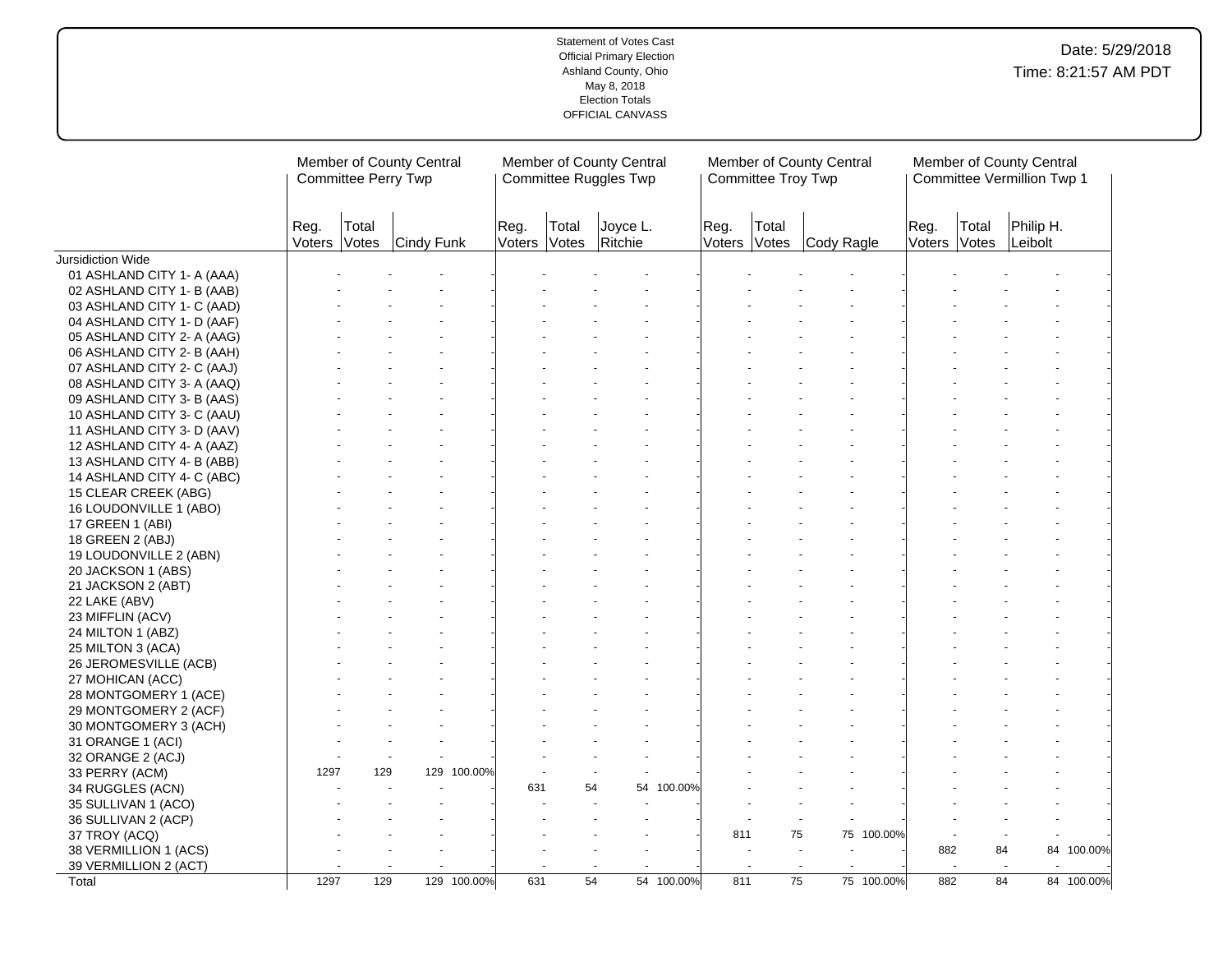|                                                          |                |                | Member of County Central<br><b>Committee Vermillion Twp 2</b> |             | Governor       | Governor and Lieutenant |                           |             |               |                | <b>Treasurer of State</b><br>(GREEN PRIMARY) |                  |                       |                |  |
|----------------------------------------------------------|----------------|----------------|---------------------------------------------------------------|-------------|----------------|-------------------------|---------------------------|-------------|---------------|----------------|----------------------------------------------|------------------|-----------------------|----------------|--|
| <b>Jursidiction Wide</b>                                 | Reg.<br>Voters | Total<br>Votes | Karen Kellogg                                                 |             | Reg.<br>Voters | Total<br>Votes          | Constance<br>and Brett R. |             | Gadell-Newton | Reg.<br>Voters | Total<br>Votes                               | Paul Curry (W)   |                       | Write-in       |  |
|                                                          |                |                |                                                               |             | 907            |                         | 0                         | 0           |               | 907            | 0                                            | 0                |                       | 0              |  |
| 01 ASHLAND CITY 1- A (AAA)                               |                |                |                                                               |             | 1173           |                         | 0                         | 0           |               | 1173           | 0                                            | $\mathbf 0$      |                       | $\mathbf 0$    |  |
| 02 ASHLAND CITY 1- B (AAB)<br>03 ASHLAND CITY 1- C (AAD) |                |                |                                                               |             | 1041           |                         | 0                         | 0           |               | 1041           | 0                                            | $\mathbf 0$      | ÷,                    | $\mathbf 0$    |  |
|                                                          |                |                |                                                               |             | 659            |                         | $\mathbf 0$               | $\mathbf 0$ |               | 659            | 0                                            | $\mathbf 0$      |                       | $\mathbf 0$    |  |
| 04 ASHLAND CITY 1- D (AAF)<br>05 ASHLAND CITY 2- A (AAG) |                |                |                                                               |             | 1023           |                         | $\mathbf 0$               | 0           |               | 1023           | 0                                            | $\pmb{0}$        |                       | $\mathbf 0$    |  |
| 06 ASHLAND CITY 2- B (AAH)                               |                |                |                                                               |             | 1270           |                         | 0                         | $\mathbf 0$ |               | 1270           | 0                                            | $\mathbf 0$      |                       | $\mathbf 0$    |  |
| 07 ASHLAND CITY 2- C (AAJ)                               |                |                |                                                               |             | 956            |                         | 0                         | 0           |               | 956            | 0                                            | $\Omega$         |                       | $\mathbf 0$    |  |
| 08 ASHLAND CITY 3- A (AAQ)                               |                |                |                                                               |             | 787            |                         | $\mathbf{1}$              |             | 1 100.00%     | 787            | 0                                            | $\mathbf 0$      |                       | $\mathbf 0$    |  |
| 09 ASHLAND CITY 3- B (AAS)                               |                |                |                                                               |             | 1022           |                         | $\mathbf{1}$              |             | 1 100.00%     | 1022           | 0                                            | $\mathbf 0$      |                       | $\mathbf 0$    |  |
| 10 ASHLAND CITY 3- C (AAU)                               |                |                |                                                               |             | 894            |                         | $\mathbf{1}$              |             | 1 100.00%     | 894            | 0                                            | $\mathbf 0$      | $\blacksquare$        | $\mathbf 0$    |  |
| 11 ASHLAND CITY 3- D (AAV)                               |                |                |                                                               |             | 672            |                         | 0                         | 0           |               | 672            | 0                                            | $\mathbf 0$      |                       | $\mathbf 0$    |  |
| 12 ASHLAND CITY 4- A (AAZ)                               |                |                |                                                               |             | 889            |                         | $\mathbf{1}$              |             | 1 100.00%     | 889            | 0                                            | $\mathbf 0$      |                       | $\mathbf 0$    |  |
| 13 ASHLAND CITY 4- B (ABB)                               |                |                |                                                               |             | 694            |                         | 0                         | 0           |               | 694            | 0                                            | $\mathbf 0$      | $\ddot{\phantom{1}}$  | $\mathbf 0$    |  |
| 14 ASHLAND CITY 4- C (ABC)                               |                |                |                                                               |             | 1001           |                         | $\mathbf 0$               | 0           |               | 1001           | 0                                            | $\Omega$         |                       | $\mathbf 0$    |  |
| 15 CLEAR CREEK (ABG)                                     |                |                |                                                               |             | 1293           |                         | 0                         | 0           |               | 1293           | 0                                            | $\mathbf 0$      | $\tilde{\phantom{a}}$ | $\mathbf 0$    |  |
| 16 LOUDONVILLE 1 (ABO)                                   |                |                |                                                               |             | 1351           |                         | 0                         | 0           |               | 1351           | 0                                            | $\mathbf 0$      |                       | $\mathbf 0$    |  |
| 17 GREEN 1 (ABI)                                         |                |                |                                                               |             | 1150           |                         | $\pmb{0}$                 | 0           |               | 1150           | 0                                            | $\mathbf 0$      |                       | $\mathbf 0$    |  |
| 18 GREEN 2 (ABJ)                                         |                |                |                                                               |             | 569            |                         | $\mathbf{1}$              |             | 1 100.00%     | 569            | 0                                            | $\mathbf 0$      |                       | $\mathbf 0$    |  |
| 19 LOUDONVILLE 2 (ABN)                                   |                |                |                                                               |             | 1179           |                         | 0                         | 0           |               | 1179           | 0                                            | $\mathbf 0$      |                       | $\mathbf 0$    |  |
| 20 JACKSON 1 (ABS)                                       |                |                |                                                               |             | 1083           |                         | 0                         | $\pmb{0}$   |               | 1083           | 0                                            | $\mathbf 0$      |                       | $\mathbf 0$    |  |
| 21 JACKSON 2 (ABT)                                       |                |                |                                                               |             | 1304           |                         | 0                         | 0           |               | 1304           | 0                                            | $\mathbf 0$      |                       | $\mathbf 0$    |  |
| 22 LAKE (ABV)                                            |                |                |                                                               |             | 457            |                         | $\mathbf 0$               | 0           |               | 457            | 0                                            | $\mathbf 0$      | $\blacksquare$        | $\mathbf 0$    |  |
| 23 MIFFLIN (ACV)                                         |                |                |                                                               |             | 957            |                         | $\mathbf 0$               | 0           |               | 957            | 0                                            | $\mathbf 0$      |                       | $\mathbf 0$    |  |
| 24 MILTON 1 (ABZ)                                        |                |                |                                                               |             | 1095           |                         | $\mathbf 0$               | 0           |               | 1095           | 0                                            | $\mathbf 0$      |                       | $\mathbf 0$    |  |
| 25 MILTON 3 (ACA)                                        |                |                |                                                               |             | 531            |                         | 0                         | 0           |               | 531            | 0                                            | $\mathbf 0$      | $\blacksquare$        | $\overline{0}$ |  |
| 26 JEROMESVILLE (ACB)                                    |                |                |                                                               |             | 366            |                         | $\Omega$                  | 0           |               | 366            | $\Omega$                                     | $\Omega$         |                       | $\mathbf 0$    |  |
| 27 MOHICAN (ACC)                                         |                |                |                                                               |             | 1039           |                         | $\Omega$                  | 0           |               | 1039           | 0                                            | $\mathbf 0$      | $\sim$                | $\overline{0}$ |  |
| 28 MONTGOMERY 1 (ACE)                                    |                |                |                                                               |             | 628            |                         | 0                         | 0           |               | 628            | 0                                            | $\mathbf 0$      |                       | $\mathbf 0$    |  |
| 29 MONTGOMERY 2 (ACF)                                    |                |                |                                                               |             | 860            |                         | $\pmb{0}$                 | 0           |               | 860            | 0                                            | $\pmb{0}$        |                       | $\mathbf 0$    |  |
| 30 MONTGOMERY 3 (ACH)                                    |                |                |                                                               |             | 571            |                         | 0                         | $\pmb{0}$   |               | 571            | 0                                            | $\mathbf 0$      |                       | $\mathbf 0$    |  |
| 31 ORANGE 1 (ACI)                                        |                |                |                                                               |             | 1104           |                         | 0                         | 0           |               | 1104           | 0                                            | $\mathbf 0$      |                       | $\overline{0}$ |  |
| 32 ORANGE 2 (ACJ)                                        |                |                |                                                               |             | 616            |                         | $\Omega$                  | $\Omega$    |               | 616            | $\Omega$                                     | $\Omega$         |                       | $\Omega$       |  |
| 33 PERRY (ACM)                                           |                |                |                                                               |             | 1297           |                         | 0                         | 0           |               | 1297           | 0                                            | $\mathbf 0$      |                       | $\mathbf 0$    |  |
| 34 RUGGLES (ACN)                                         |                |                |                                                               |             | 631            |                         | 0                         | 0           |               | 631            | 0                                            | $\mathbf 0$      | $\blacksquare$        | $\mathbf 0$    |  |
| 35 SULLIVAN 1 (ACO)                                      |                |                |                                                               |             | 905            |                         | $\Omega$                  | 0           |               | 905            | $\Omega$                                     | $\Omega$         |                       | $\mathbf 0$    |  |
| 36 SULLIVAN 2 (ACP)                                      |                |                |                                                               |             | 776            |                         | $\mathbf 0$               | 0           |               | 776            | 0                                            | $\mathbf 0$      |                       | $\mathbf 0$    |  |
| 37 TROY (ACQ)                                            |                |                |                                                               |             | 811            |                         | 0                         | 0           |               | 811            | 0                                            | $\mathbf 0$      | $\overline{a}$        | $\mathbf 0$    |  |
| 38 VERMILLION 1 (ACS)                                    |                |                |                                                               |             | 882            |                         | $\Omega$                  | $\Omega$    |               | 882            | $\Omega$                                     | $\Omega$         |                       | $\mathbf 0$    |  |
| 39 VERMILLION 2 (ACT)                                    | 1100           | 119            |                                                               | 119 100.00% | 1100           |                         | $\mathbf{1}$              |             | 1 100.00%     | 1100           |                                              | 0<br>$\mathbf 0$ | $\blacksquare$        | 0              |  |
| Total                                                    | 1100           | 119            |                                                               | 119 100.00% | 35543          |                         | 6                         |             | 6 100.00%     | 35543          | $\mathbf 0$                                  | $\mathbf 0$      | $\mathbf{r}$          | $\overline{0}$ |  |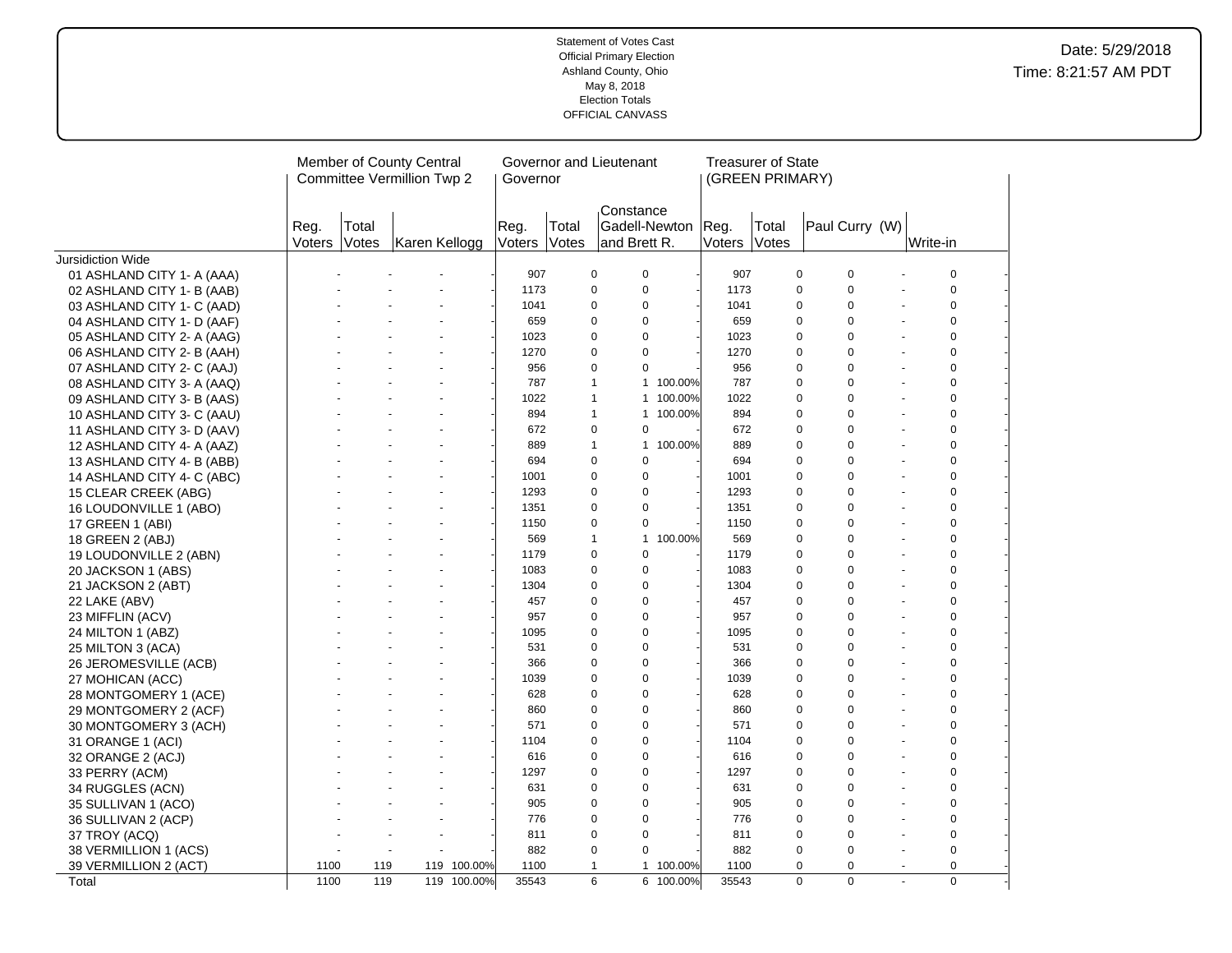| Total<br>Reg.<br>Votes<br>Voters<br>Jursidiction Wide<br>907<br>01 ASHLAND CITY 1- A (AAA)<br>1173<br>02 ASHLAND CITY 1- B (AAB)<br>03 ASHLAND CITY 1- C (AAD)<br>1041<br>659<br>04 ASHLAND CITY 1- D (AAF)<br>1023<br>05 ASHLAND CITY 2- A (AAG)<br>06 ASHLAND CITY 2- B (AAH)<br>1270<br>956<br>07 ASHLAND CITY 2- C (AAJ) | U.S. Senator<br>(GREEN PRIMARY) |                            |                                                            |  |             | State Issue 1 |            |                  |           |                  |  |
|------------------------------------------------------------------------------------------------------------------------------------------------------------------------------------------------------------------------------------------------------------------------------------------------------------------------------|---------------------------------|----------------------------|------------------------------------------------------------|--|-------------|---------------|------------|------------------|-----------|------------------|--|
|                                                                                                                                                                                                                                                                                                                              |                                 | Philena Irene              |                                                            |  | Reg.        | Total         |            |                  |           |                  |  |
|                                                                                                                                                                                                                                                                                                                              |                                 | Farley (W)                 | Write-in                                                   |  | Voters      | Votes         | <b>YES</b> |                  | <b>NO</b> |                  |  |
|                                                                                                                                                                                                                                                                                                                              |                                 |                            |                                                            |  |             |               |            |                  |           |                  |  |
|                                                                                                                                                                                                                                                                                                                              | 0                               | 0                          | $\mathbf 0$<br>$\blacksquare$                              |  | 907         | 233           | 186        | 79.83%           | 47        | 20.17%           |  |
|                                                                                                                                                                                                                                                                                                                              | 0                               | $\mathbf 0$                | $\mathbf 0$                                                |  | 1173        | 217           | 175        | 80.65%           | 42        | 19.35%           |  |
|                                                                                                                                                                                                                                                                                                                              | 0                               | 0                          | $\pmb{0}$<br>ä,                                            |  | 1041        | 271           | 183        | 67.53%           | 88        | 32.47%           |  |
|                                                                                                                                                                                                                                                                                                                              | 0                               | $\mathbf 0$                | $\pmb{0}$<br>$\blacksquare$                                |  | 659         | 63            | 54         | 85.71%           | 9         | 14.29%           |  |
|                                                                                                                                                                                                                                                                                                                              | 0                               | $\Omega$                   | $\mathbf 0$                                                |  | 1023        | 108           | 80         | 74.07%           | 28        | 25.93%           |  |
|                                                                                                                                                                                                                                                                                                                              | 0                               | $\mathbf 0$                | $\mathbf 0$<br>÷,                                          |  | 1270        | 145           | 119        | 82.07%           | 26        | 17.93%           |  |
|                                                                                                                                                                                                                                                                                                                              | 0                               | $\Omega$                   | $\mathbf 0$                                                |  | 956         | 162           | 112        | 69.14%           | 50        | 30.86%           |  |
| 787<br>08 ASHLAND CITY 3- A (AAQ)                                                                                                                                                                                                                                                                                            | 0                               | $\mathbf 0$                | $\pmb{0}$<br>$\blacksquare$                                |  | 787         | 103           | 77         | 74.76%           | 26        | 25.24%           |  |
| 1022<br>09 ASHLAND CITY 3- B (AAS)                                                                                                                                                                                                                                                                                           | 0                               | $\Omega$                   | $\mathbf 0$<br>÷.                                          |  | 1022        | 145           | 114        | 78.62%           | 31        | 21.38%           |  |
| 894<br>10 ASHLAND CITY 3- C (AAU)                                                                                                                                                                                                                                                                                            | 0                               | $\mathbf 0$                | $\pmb{0}$<br>÷.                                            |  | 894         | 217           | 168        | 77.42%           | 49        | 22.58%           |  |
| 672<br>11 ASHLAND CITY 3- D (AAV)                                                                                                                                                                                                                                                                                            | 0                               | $\mathbf 0$                | $\mathbf 0$<br>÷,                                          |  | 672         | 38            | 27         | 71.05%           | 11        | 28.95%           |  |
| 12 ASHLAND CITY 4- A (AAZ)<br>889                                                                                                                                                                                                                                                                                            | 0                               | $\mathbf 0$                | $\pmb{0}$                                                  |  | 889         | 74            | 52         | 70.27%           | 22        | 29.73%           |  |
| 694<br>13 ASHLAND CITY 4- B (ABB)                                                                                                                                                                                                                                                                                            | 0                               | $\mathbf 0$                | $\mathbf 0$<br>$\tilde{\phantom{a}}$                       |  | 694         | 54            | 41         | 75.93%           | 13        | 24.07%           |  |
| 1001<br>14 ASHLAND CITY 4- C (ABC)                                                                                                                                                                                                                                                                                           | 0                               | $\Omega$                   | $\mathbf 0$<br>÷.                                          |  | 1001        | 110           | 78         | 70.91%           | 32        | 29.09%           |  |
| 15 CLEAR CREEK (ABG)<br>1293                                                                                                                                                                                                                                                                                                 | 0                               | $\mathbf 0$                | $\pmb{0}$<br>÷,                                            |  | 1293        | 174           | 118        | 67.82%           | 56        | 32.18%           |  |
| 1351<br>16 LOUDONVILLE 1 (ABO)                                                                                                                                                                                                                                                                                               | 0                               | $\Omega$                   | $\mathbf 0$<br>÷.                                          |  | 1351        | 186           | 144        | 77.42%           | 42        | 22.58%           |  |
| 1150<br>17 GREEN 1 (ABI)                                                                                                                                                                                                                                                                                                     | 0                               | $\mathbf 0$                | $\pmb{0}$<br>$\blacksquare$                                |  | 1150        | 192           | 124        | 64.58%           | 68        | 35.42%           |  |
| 18 GREEN 2 (ABJ)<br>569                                                                                                                                                                                                                                                                                                      | 0                               | $\Omega$                   | $\mathbf 0$<br>$\blacksquare$                              |  | 569         | 203           | 145        | 71.43%           | 58        | 28.57%           |  |
| 1179<br>19 LOUDONVILLE 2 (ABN)                                                                                                                                                                                                                                                                                               | 0                               | $\mathbf 0$                | $\pmb{0}$                                                  |  | 1179        | 65            | 48         | 73.85%           | 17        | 26.15%           |  |
| 1083<br>20 JACKSON 1 (ABS)                                                                                                                                                                                                                                                                                                   | 0                               | $\mathbf 0$                | $\mathbf 0$<br>÷.                                          |  | 1083        | 168           | 123        | 73.21%           | 45        | 26.79%           |  |
| 1304<br>21 JACKSON 2 (ABT)                                                                                                                                                                                                                                                                                                   | 0                               | $\mathbf 0$                | $\pmb{0}$                                                  |  | 1304        | 179           | 128        | 71.51%           | 51        | 28.49%           |  |
| 457<br>22 LAKE (ABV)                                                                                                                                                                                                                                                                                                         | 0                               | $\mathbf 0$                | $\mathbf 0$<br>÷,                                          |  | 457         | 100           | 63         | 63.00%           | 37        | 37.00%           |  |
| 957<br>23 MIFFLIN (ACV)                                                                                                                                                                                                                                                                                                      | 0                               | $\Omega$                   | $\mathbf 0$<br>$\blacksquare$                              |  | 957         | 139           | 85         | 61.15%           | 54        | 38.85%           |  |
| 1095<br>24 MILTON 1 (ABZ)                                                                                                                                                                                                                                                                                                    | 0                               | $\mathbf 0$                | $\mathbf 0$                                                |  | 1095        | 216           | 140        | 64.81%           | 76        | 35.19%           |  |
| 531<br>25 MILTON 3 (ACA)                                                                                                                                                                                                                                                                                                     | $\Omega$                        | $\Omega$                   | $\mathbf 0$<br>ä,                                          |  | 531         | 113           | 69         | 61.06%           | 44        | 38.94%           |  |
| 366<br>26 JEROMESVILLE (ACB)                                                                                                                                                                                                                                                                                                 | 0                               | $\mathbf 0$                | $\pmb{0}$                                                  |  | 366         | 42            | 29         | 69.05%           | 13        | 30.95%           |  |
| 1039<br>27 MOHICAN (ACC)                                                                                                                                                                                                                                                                                                     | 0                               | $\Omega$                   | $\mathbf 0$<br>$\sim$                                      |  | 1039        | 159           | 109        | 68.55%           | 50        | 31.45%           |  |
| 628<br>28 MONTGOMERY 1 (ACE)                                                                                                                                                                                                                                                                                                 | 0                               | $\mathbf 0$                | $\pmb{0}$<br>$\ddot{\phantom{a}}$                          |  | 628         | 106           | 73         | 68.87%           | 33        | 31.13%           |  |
| 860<br>29 MONTGOMERY 2 (ACF)                                                                                                                                                                                                                                                                                                 | 0                               | $\mathbf 0$                | $\mathbf 0$                                                |  | 860         | 123           | 83         | 67.48%           | 40        | 32.52%           |  |
| 571<br>30 MONTGOMERY 3 (ACH)                                                                                                                                                                                                                                                                                                 | 0<br>0                          | $\mathbf 0$<br>$\mathbf 0$ | $\pmb{0}$<br>$\overline{\phantom{a}}$<br>$\mathbf 0$<br>÷, |  | 571         | 103           | 71         | 68.93%           | 32        | 31.07%           |  |
| 1104<br>31 ORANGE 1 (ACI)                                                                                                                                                                                                                                                                                                    |                                 |                            |                                                            |  | 1104        | 148           | 95         | 64.19%           | 53        | 35.81%           |  |
| 616<br>32 ORANGE 2 (ACJ)                                                                                                                                                                                                                                                                                                     | $\Omega$                        | $\Omega$                   | $\Omega$<br>÷,                                             |  | 616         | 92            | 71         | 77.17%           | 21        | 22.83%           |  |
| 1297<br>33 PERRY (ACM)                                                                                                                                                                                                                                                                                                       | 0<br>0                          | $\mathbf 0$                | $\pmb{0}$                                                  |  | 1297<br>631 | 205<br>96     | 124<br>60  | 60.49%           | 81        | 39.51%           |  |
| 631<br>34 RUGGLES (ACN)                                                                                                                                                                                                                                                                                                      |                                 |                            |                                                            |  |             |               |            | 62.50%           | 36        | 37.50%           |  |
| 905<br>35 SULLIVAN 1 (ACO)                                                                                                                                                                                                                                                                                                   |                                 | $\mathbf 0$                | $\mathbf 0$<br>$\overline{\phantom{a}}$                    |  |             |               |            |                  |           |                  |  |
| 776<br>36 SULLIVAN 2 (ACP)                                                                                                                                                                                                                                                                                                   | 0                               | $\mathbf 0$                | $\pmb{0}$                                                  |  | 905         | 123           | 80         | 65.04%           | 43        | 34.96%           |  |
| 811<br>37 TROY (ACQ)<br>882                                                                                                                                                                                                                                                                                                  | 0                               | $\mathbf 0$                | $\mathbf 0$<br>÷.                                          |  | 776         | 97            | 76         | 78.35%           | 21        | 21.65%           |  |
| 38 VERMILLION 1 (ACS)<br>1100                                                                                                                                                                                                                                                                                                | 0                               | $\mathbf 0$                | $\pmb{0}$<br>٠                                             |  | 811         | 150           | 91         | 60.67%           | 59        | 39.33%           |  |
| 39 VERMILLION 2 (ACT)<br>35543<br>Total                                                                                                                                                                                                                                                                                      | 0<br>0                          | $\Omega$<br>$\mathbf 0$    | $\mathbf 0$<br>$\mathbf 0$<br>$\blacksquare$               |  | 882<br>1100 | 134<br>202    | 95<br>154  | 70.90%<br>76.24% | 39<br>48  | 29.10%<br>23.76% |  |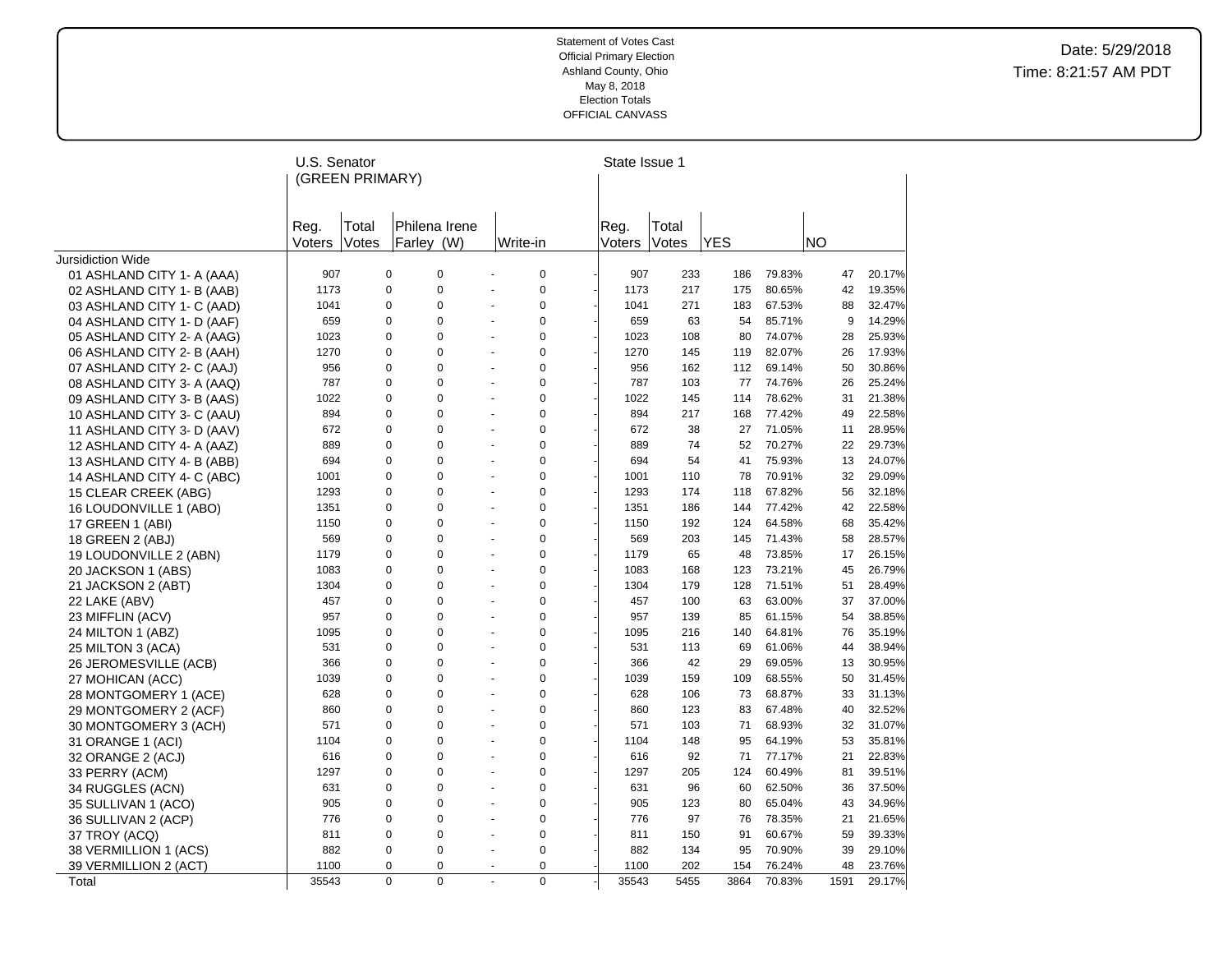|                            |                | Lake Township Ren&Inc RBs 2m |                       |        |                 |        |                | Milton Township Ren&Inc FP 3.9m |                       |        |                 |        |  |  |
|----------------------------|----------------|------------------------------|-----------------------|--------|-----------------|--------|----------------|---------------------------------|-----------------------|--------|-----------------|--------|--|--|
|                            | Reg.<br>Voters | Total<br>Votes               | For the tax levy levy |        | Against the tax |        | Reg.<br>Voters | Total<br>Votes                  | For the tax levy levy |        | Against the tax |        |  |  |
| <b>Jursidiction Wide</b>   |                |                              |                       |        |                 |        |                |                                 |                       |        |                 |        |  |  |
| 01 ASHLAND CITY 1- A (AAA) |                |                              |                       |        |                 |        |                |                                 |                       |        |                 |        |  |  |
| 02 ASHLAND CITY 1- B (AAB) |                |                              |                       |        |                 |        |                |                                 |                       |        |                 |        |  |  |
| 03 ASHLAND CITY 1- C (AAD) |                |                              |                       |        |                 |        |                |                                 |                       |        |                 |        |  |  |
| 04 ASHLAND CITY 1- D (AAF) |                |                              |                       |        |                 |        |                |                                 |                       |        |                 |        |  |  |
| 05 ASHLAND CITY 2- A (AAG) |                |                              |                       |        |                 |        |                |                                 |                       |        |                 |        |  |  |
| 06 ASHLAND CITY 2- B (AAH) |                |                              |                       |        |                 |        |                |                                 |                       |        |                 |        |  |  |
| 07 ASHLAND CITY 2- C (AAJ) |                |                              |                       |        |                 |        |                |                                 |                       |        |                 |        |  |  |
| 08 ASHLAND CITY 3- A (AAQ) |                |                              |                       |        |                 |        |                |                                 |                       |        |                 |        |  |  |
| 09 ASHLAND CITY 3- B (AAS) |                |                              |                       |        |                 |        |                |                                 |                       |        |                 |        |  |  |
| 10 ASHLAND CITY 3- C (AAU) |                |                              |                       |        |                 |        |                |                                 |                       |        |                 |        |  |  |
| 11 ASHLAND CITY 3- D (AAV) |                |                              |                       |        |                 |        |                |                                 |                       |        |                 |        |  |  |
| 12 ASHLAND CITY 4- A (AAZ) |                |                              |                       |        |                 |        |                |                                 |                       |        |                 |        |  |  |
| 13 ASHLAND CITY 4- B (ABB) |                |                              |                       |        |                 |        |                |                                 |                       |        |                 |        |  |  |
| 14 ASHLAND CITY 4- C (ABC) |                |                              |                       |        |                 |        |                |                                 |                       |        |                 |        |  |  |
| 15 CLEAR CREEK (ABG)       |                |                              |                       |        |                 |        |                |                                 |                       |        |                 |        |  |  |
| 16 LOUDONVILLE 1 (ABO)     |                |                              |                       |        |                 |        |                |                                 |                       |        |                 |        |  |  |
| 17 GREEN 1 (ABI)           |                |                              |                       |        |                 |        |                |                                 |                       |        |                 |        |  |  |
| 18 GREEN 2 (ABJ)           |                |                              |                       |        |                 |        |                |                                 |                       |        |                 |        |  |  |
| 19 LOUDONVILLE 2 (ABN)     |                |                              |                       |        |                 |        |                |                                 |                       |        |                 |        |  |  |
| 20 JACKSON 1 (ABS)         |                |                              |                       |        |                 |        |                |                                 |                       |        |                 |        |  |  |
| 21 JACKSON 2 (ABT)         |                |                              |                       |        |                 |        |                |                                 |                       |        |                 |        |  |  |
| 22 LAKE (ABV)              | 457            | 102                          | 69                    | 67.65% | 33              | 32.35% |                |                                 |                       |        |                 |        |  |  |
| 23 MIFFLIN (ACV)           |                |                              |                       |        |                 |        |                |                                 |                       |        |                 |        |  |  |
| 24 MILTON 1 (ABZ)          |                |                              |                       |        |                 |        | 1095           | 217                             | 133                   | 61.29% | 84              | 38.71% |  |  |
| 25 MILTON 3 (ACA)          |                |                              |                       |        |                 |        | 531            | 118                             | 82                    | 69.49% | 36              | 30.51% |  |  |
| 26 JEROMESVILLE (ACB)      |                |                              |                       |        |                 |        |                |                                 |                       |        |                 |        |  |  |
| 27 MOHICAN (ACC)           |                |                              |                       |        |                 |        |                |                                 |                       |        |                 |        |  |  |
| 28 MONTGOMERY 1 (ACE)      |                |                              |                       |        |                 |        |                |                                 |                       |        |                 |        |  |  |
| 29 MONTGOMERY 2 (ACF)      |                |                              |                       |        |                 |        |                |                                 |                       |        |                 |        |  |  |
| 30 MONTGOMERY 3 (ACH)      |                |                              |                       |        |                 |        |                |                                 |                       |        |                 |        |  |  |
| 31 ORANGE 1 (ACI)          |                |                              |                       |        |                 |        |                |                                 |                       |        |                 |        |  |  |
| 32 ORANGE 2 (ACJ)          |                |                              |                       |        |                 |        |                |                                 |                       |        |                 |        |  |  |
| 33 PERRY (ACM)             |                |                              |                       |        |                 |        |                |                                 |                       |        |                 |        |  |  |
| 34 RUGGLES (ACN)           |                |                              |                       |        |                 |        |                |                                 |                       |        |                 |        |  |  |
| 35 SULLIVAN 1 (ACO)        |                |                              |                       |        |                 |        |                |                                 |                       |        |                 |        |  |  |
| 36 SULLIVAN 2 (ACP)        |                |                              |                       |        |                 |        |                |                                 |                       |        |                 |        |  |  |
| 37 TROY (ACQ)              |                |                              |                       |        |                 |        |                |                                 |                       |        |                 |        |  |  |
| 38 VERMILLION 1 (ACS)      |                |                              |                       |        |                 |        |                |                                 |                       |        |                 |        |  |  |
| 39 VERMILLION 2 (ACT)      |                |                              |                       |        |                 |        |                |                                 |                       |        |                 |        |  |  |
| Total                      | 457            | 102                          | 69                    | 67.65% | 33              | 32.35% | 1626           | 335                             | 215                   | 64.18% | 120             | 35.82% |  |  |